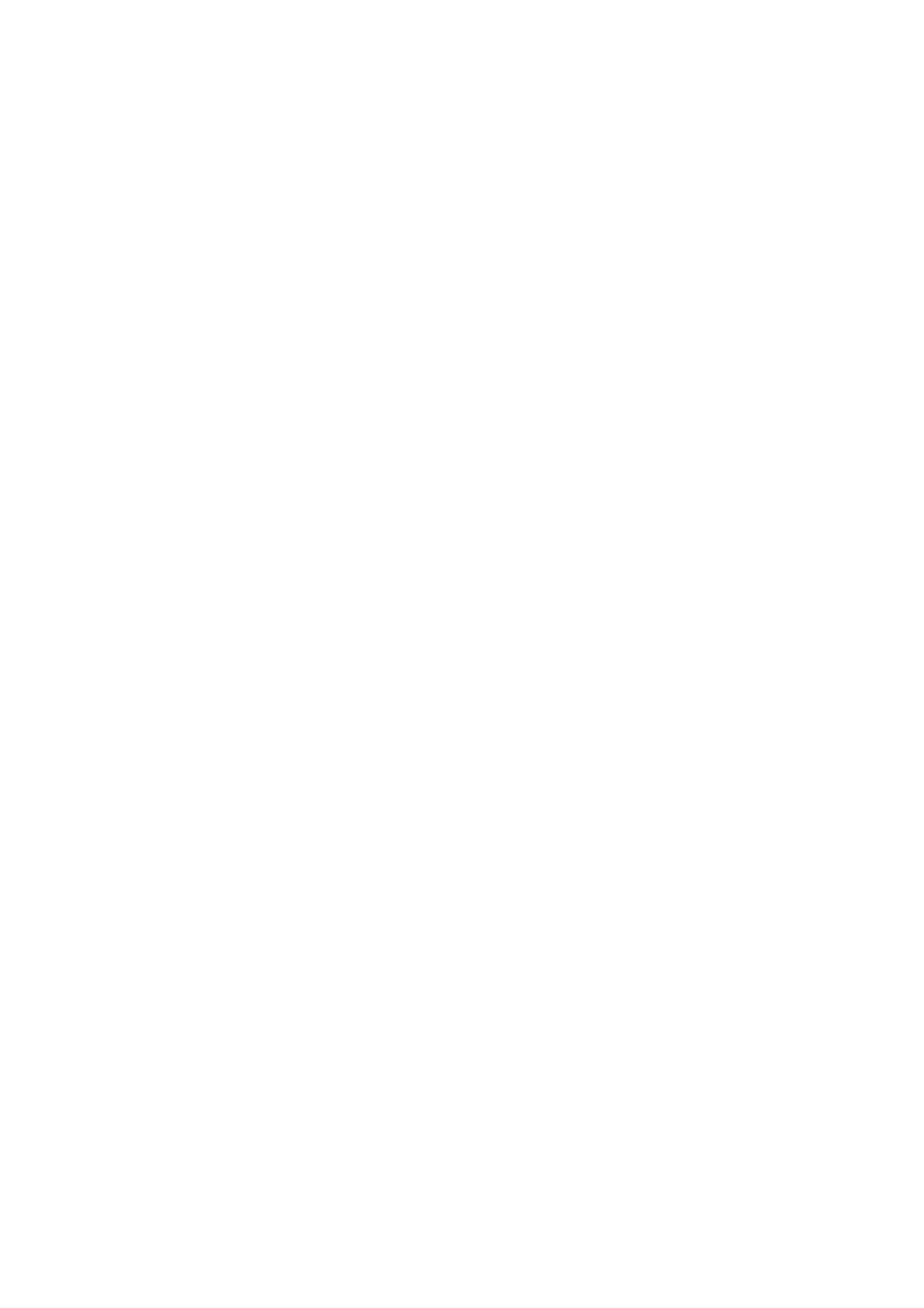## **Disclaimer**

The contributors disclaim any and all liability to any third-party anywhere in the world for any injury, damage or direct or indirect loss resulting from reliance on information compiled, or recommendations made, in this text. Whilst every effort has been made to ensure the accuracy of the secondary information provided, the authors will not be held responsible for omissions or transcription errors.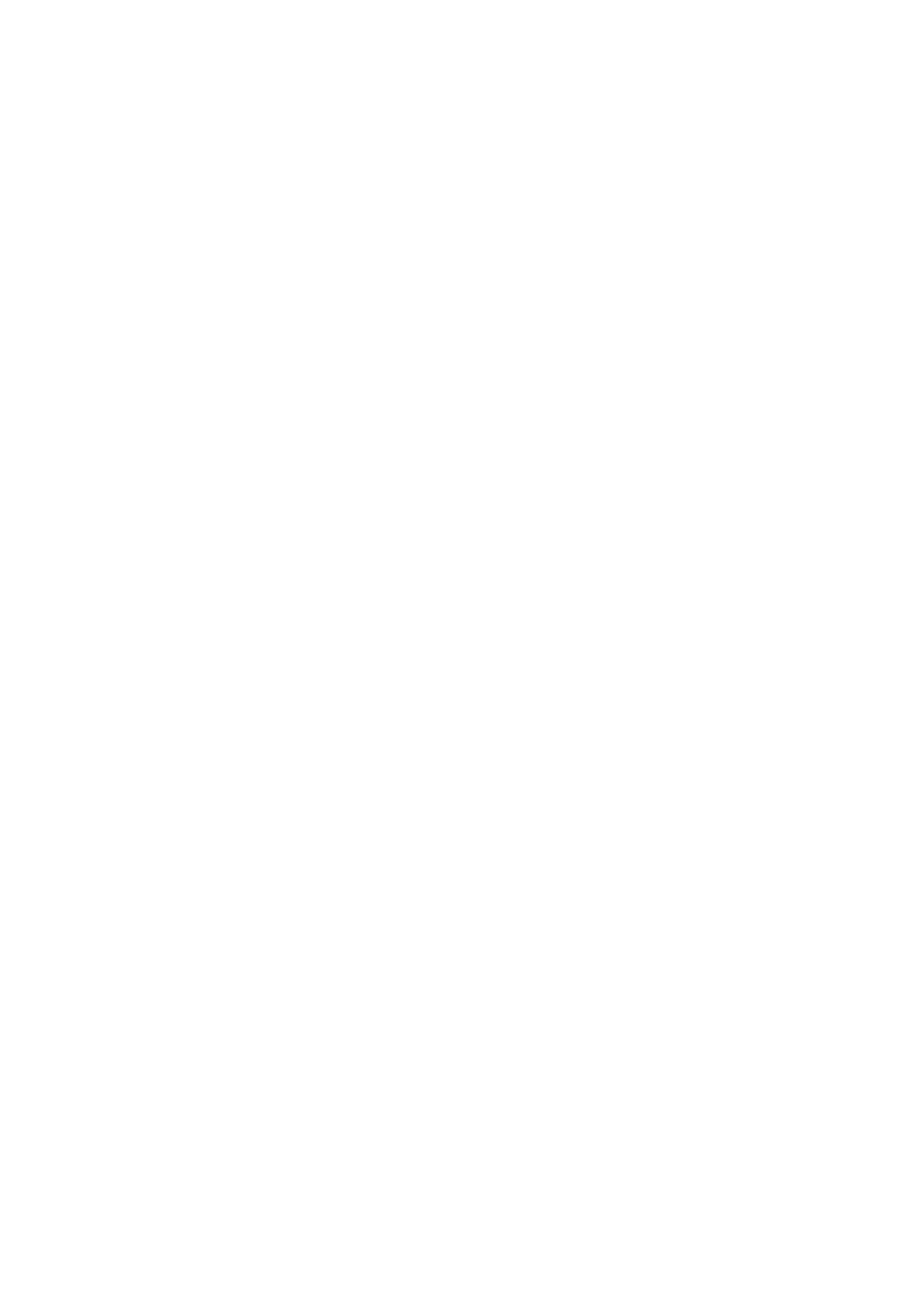# **Contents**

**DISCLAIMER** 

**FOREWORD** 

## **ACKNOWLEDGEMENTS**

#### **EXECUTIVE SUMMARY**

#### **1.0 INTRODUCTION**

#### **1.1 Background**

- 1.1.1 Key issues pertaining to Hospitality research
- 1.1.2 Hospitality: the research context
- 1.1.3 Hospitality as a research subject

## **1.2 Assessing Hospitality Research Futures**

- 1.2.1 Clients
- 1.2.2 Call for bids
- **1.3 Structure of report**

## **2.0 TERMS OF REFERENCE**

- **2.1 Aims**
- **2.2 Objectives**

#### **3.0 METHODOLOGY**

- **3.1 Draft proposal and preliminary discussions**
- 3.1.1 Time frame

#### **3.2 Desk research**

- 3.2.1 'Hospitality-related'
- 3.2.2 The academic status of Hospitality research
- 3.2.3 Comparative published quality ratings of journals publishing UK authored research papers
- 3.2.4 Key informants

## **3.3 Semi-structured interviews**

- 3.3.1 Conduct, content, sampling, data collection and analysis: interviews
- 3.3.2 Hospitality and 'Hospitality-related' journal reviewing practices
- 3.3.3 International Hospitality research networks

#### **4.0 FINDINGS: ANALYSIS AND EVALUATION**

#### **4.1 The scope of 'Hospitality-related'**

- 4.1.1 The definition of Hospitality
- 4.1.2 'Hospitality-related' in a research context

#### **4.2 Hospitality research**

- 4.2.1 The academic status of Hospitality research
- 4.2.2 The Hospitality and tourism subject debate
- 4.2.3 Academic journal quality assessment systems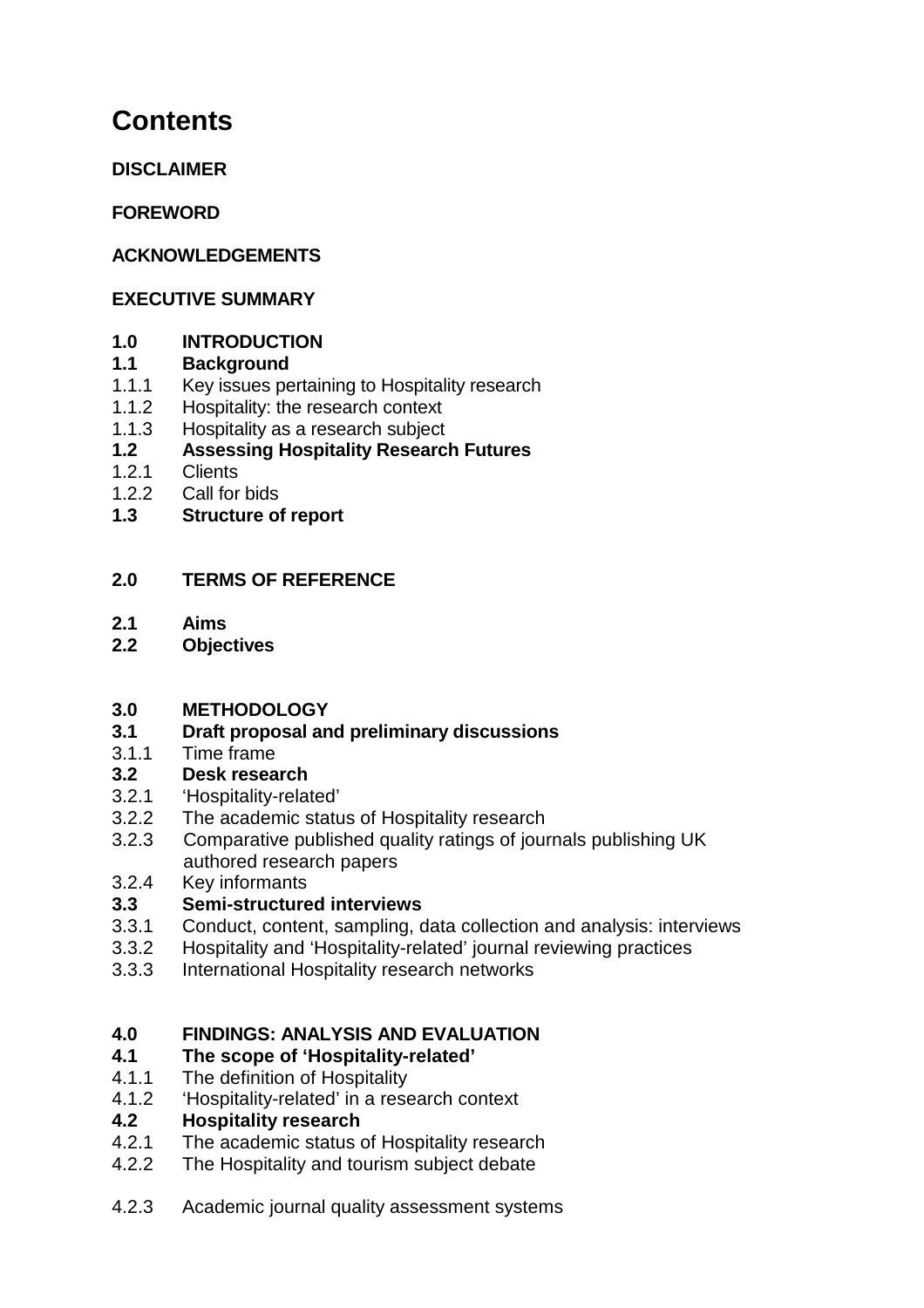#### **4.3 Comparative quality assessments for journals publishing UK authored Hospitality research papers**

- 4.3.1 Overview
- 4.3.2 'Hospitality-related' journals
- 4.3.3 Quality assessment: Comparison of 'Hospitality-related' and non-'Hospitality-related' journals
- **4.4 'Hospitality-related' research articles**
- **4.5 Hospitality interviews**
- 4.5.1 Key informants
- 4.5.2 The positioning of Hospitality in the research environment: Institutional barriers and facilitators
- 4.5.3 The strengths and weaknesses of Hospitality research
- 4.5.4 The opportunities for the development of Hospitality research
- 4.5.5 Hospitality and the RAE and the REF
- 4.5.6 International Hospitality research networks
- 4.5.7 Hospitality and 'Hospitality-related' journal reviewing practices

## **5.0 CONCLUSIONS AND RECOMMENDATIONS**

#### **5.1 Conclusions**

- 5.1.1 The current status of Hospitality and 'Hospitality related' research
- 5.1.2 The research future of the subject of Hospitality

## **5.2 Recommendations**

- 5.2.1 For Hospitality researchers and educators
- 5.2.2 For journal editors
- 5.2.3 For the CHME
- 5.2.4 Suggested actions for the CHME in relation to the REF:

## **REFERENCES**

#### **APPENDICES**

- **Appendix A Development of interview questions**
- **Appendix B Interview questions**
- **Appendix C Comparative published ratings and rankings of 'non-Hospitality-related' journals in which 'Hospitality-related' articles have been published**
- **Appendix D Framework for interview data analysis**
- **Appendix E Further information on quality ratings and rankings**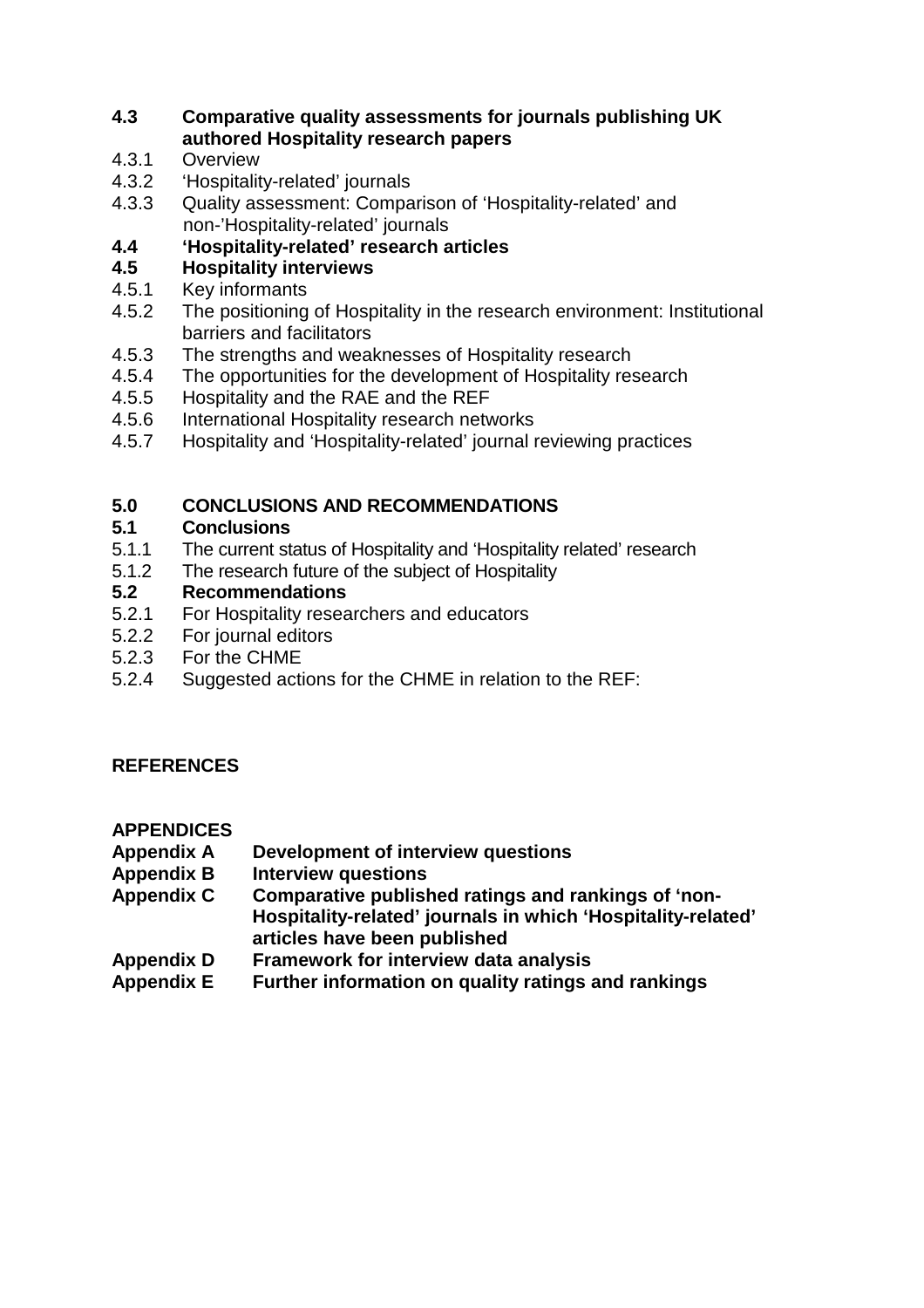## **FOREWORD**

The research informing this report was commissioned by the Council for Hospitality Management Education (CHME) Executive Committee in response to issues raised during a debate at the 2010 annual research conference. The debate focused upon three main areas: the location of hospitality subject groupings within higher education institutions, particularly the advantages and disadvantages of being colocated with tourism and events, or with business departments; challenges in getting the hospitality research voice heard at key fora influencing external perceptions of hospitality research, for example, research assessment panels or journal quality grading organisations; and strategies that could be adopted for further enhancing the quality of hospitality research and associated publication outlets. The Executive Committee is very grateful to Liz Ineson and her research team at Manchester Metropolitan University for attempting to get to grips with such complex issues in this report. It provides a useful discussion document which will be considered by the CHME Executive Committee. The report is being circulated to all institutional members; feedback on the contents will be welcomed by the CHME Executive and should be submitted to Paul Lynch (paul.lynch@strath.ac.uk).

Paul Lynch Vice-Chair (Research) CHME Executive Committee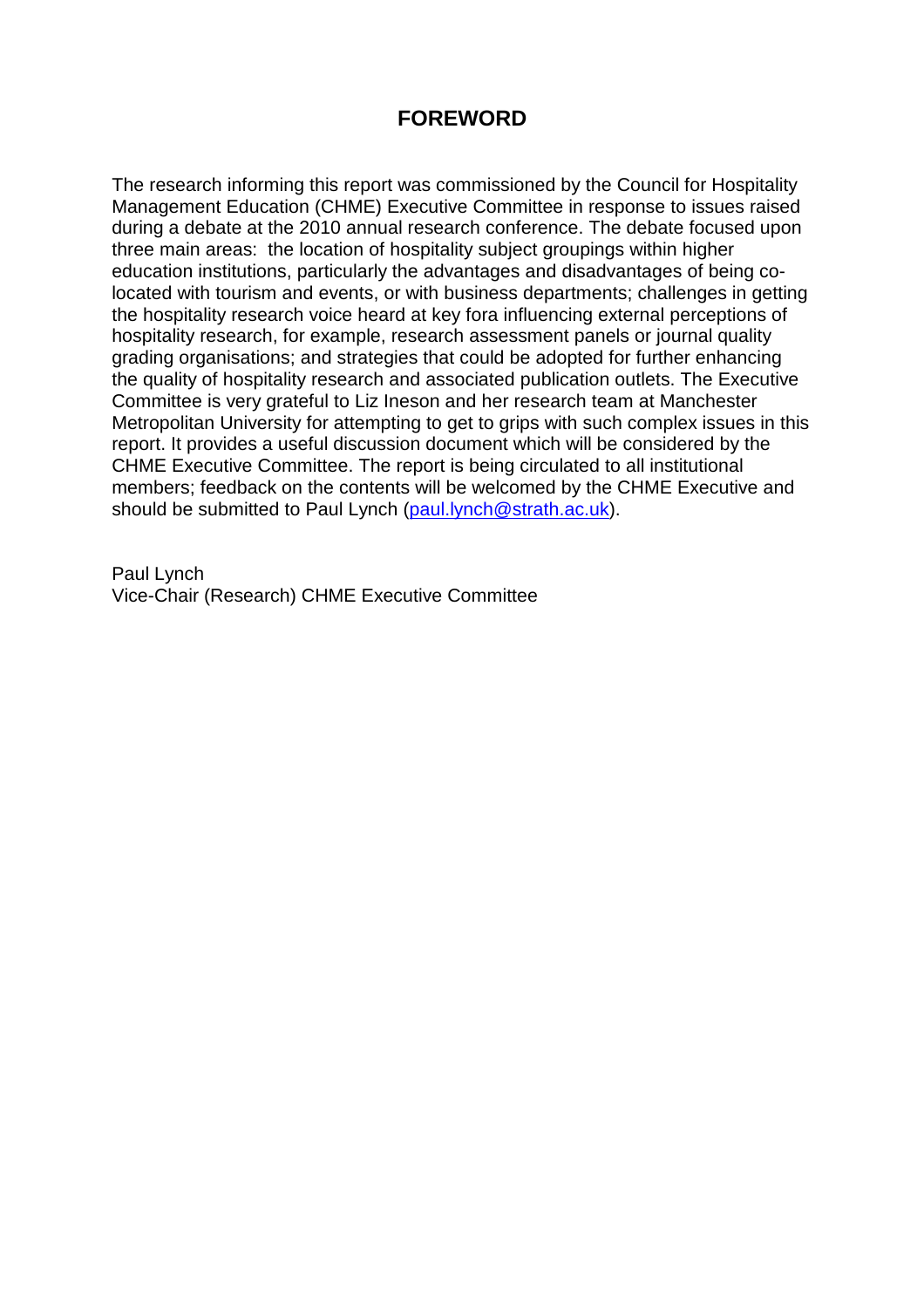## **Acknowledgments**

The authors wish to offer their appreciation to:

The Council for Hospitality Management Education (CHME) Manchester Metropolitan University (MMU) Ravit Caplan Paul Lynch Angela Roper The interviewees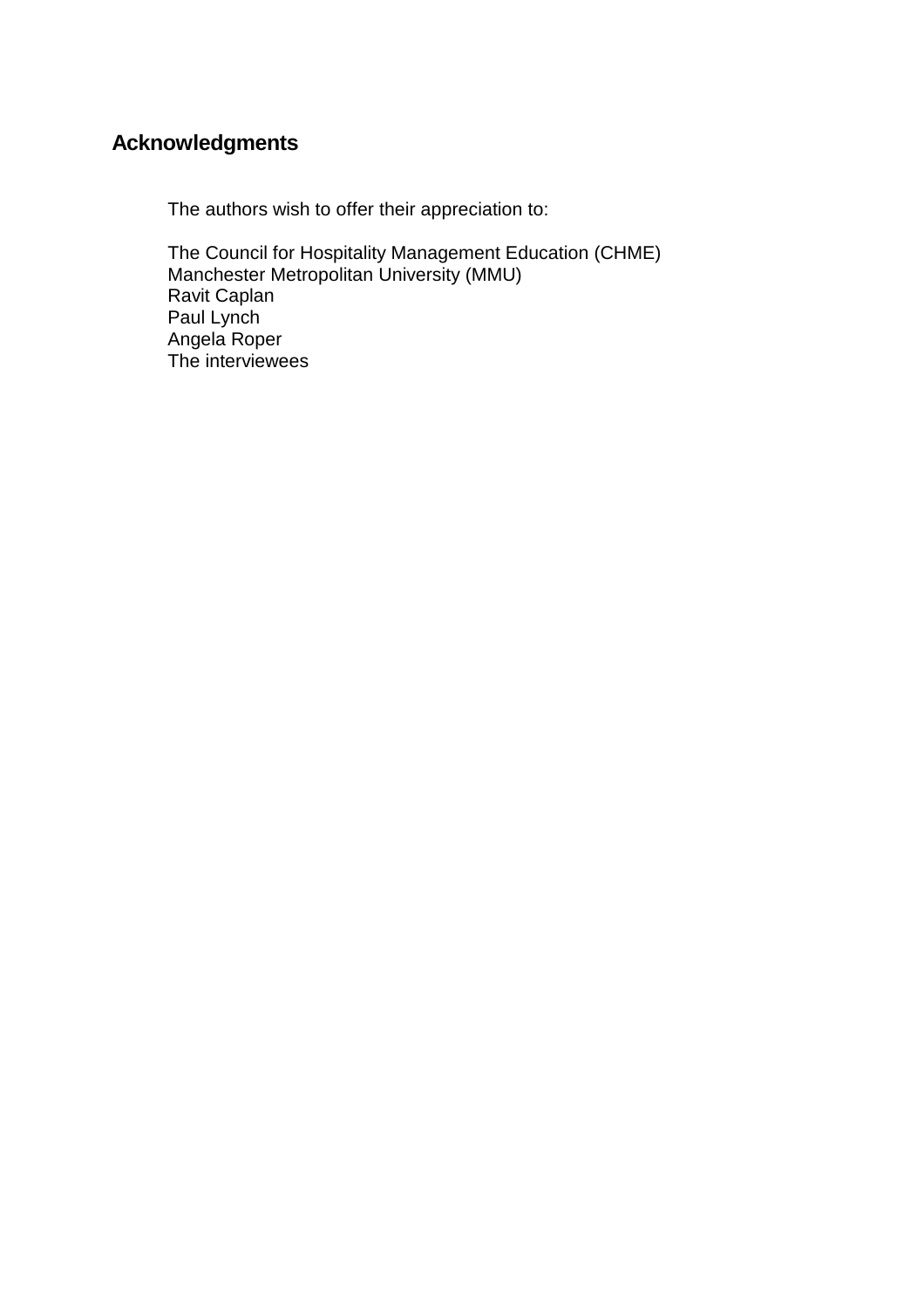# **EXECUTIVE SUMMARY**

The **aims** of this research project were:

- to review the current situation with regard to 'Hospitality-related' research
- to determine how it contributes to the status of Hospitality as an academic subject.
- to explore the impact of forces affecting the future development of the subject of Hospitality in universities in the United Kingdom.

**Research data** were collected from secondary and primary sources. The latter comprised semi-structured interviews (n=10).

**Key findings** from the interviews included:

- the identification of institutional drivers and impediments that were having a restrictive effect on Hospitality research by determining where research was to be published.
- the influence of the political environment that led to Hospitality's lack of identity as an academic subject within educational institutions due to Hospitality departments being subsumed within business departments.
- an apparent impression that Hospitality has a declining research base (fewer doctoral students, suffocation within business departments and a move to generic business journals for publications)
- strengths of Hospitality research regarded as theoretical underpinning; publishing outside Hospitality journals and the social science perspective
- inherent weaknesses of Hospitality research that were identified as: the UK academics' need to focus on the REF; too many journals; no three/four star Hospitality journals; some articles are too far removed from mainstream theory; insularity of citation; and need to be more critical
- opportunities for the development of Hospitality research were noted, although there were obstacles that would need to be surmounted
- some Hospitality research published in Hospitality journals is of higher quality than Hospitality research that is published in higher rated non-Hospitality journals
- the variable standards of journal editors and reviewers, both within and outside the Hospitality domain, were questioned
- a need for a two-pronged strategy, focusing upon improving the quality of research published in, and the ranking/rating of, Hospitality journals and also publishing high quality in non-Hospitality journals
- a need to give importance to the REF, which is understandable in the current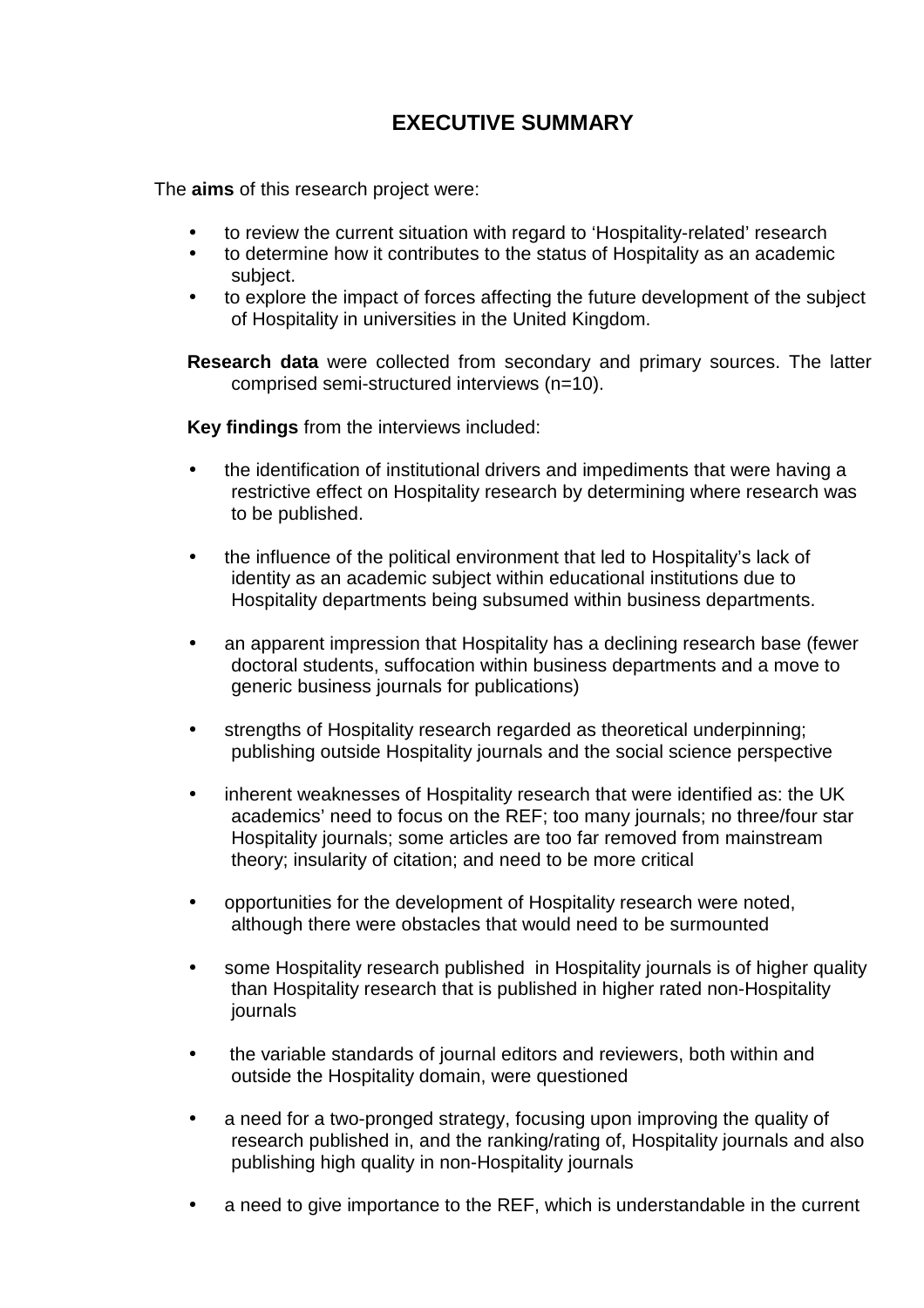climate. With a legacy from the RAE which was not necessarily a positive one for Hospitality, there was pessimism as to how the REF could benefit Hospitality as it has been overlooked in the naming of panel experts. In this regard, the CHME could have a key role regarding the development and reinforcing of research networks.

**Key findings** from the secondary research:

- the evidence from the comparative study of journal quality rating and ranking systems demonstrates a general lack of consensus
- some UK Hospitality researchers who wish to focus on high journal ratings are seeking publication outlets in non-Hospitality journals
- the relatively strong position of several Tourism and Leisure journals is evident.
- 47% of the double blind refereed and quality rated/ranked Hospitality-related journals (n=81), in comparison with only 41% of the non-Hospitality-related journals (n=123), in which UK authors publish their Hospitality research contributions are SSCI/SCI (2010) listed; such strong representation is linked to the Food, Nutrition, Diet and Sports journals.

It is **concluded** that Hospitality research is at a crucial stage where key decisions need to be made to ensure its credibility and its presence within the broader research community.

**Recommendations** are made for specific stakeholders, comprising Hospitality researchers and educators, journal editors, and the CHME.

It is important to develop and further support the credibility and profile of Hospitality research, whilst ensuring it is fit for purpose and of a requisite quality for publication in higher end journals. Hospitality researchers 'duty' to the subject area seems to be waning in place of individual career progression and there is a place for the CHME to stimulate a sense of community and encourage research collaborations. Furthermore, the continuing commitment of the CHME for the future of Hospitality as a research area is important in light of institutional drivers for the subsuming of Hospitality into business schools.

The CHME is able to provide the opportunity for UK Hospitality researchers to retain a national sense of identity. For the CHME, now is the time to be innovative and proactive so determining a clear way forward by networking with researchers to develop a systematic approach to representing, documenting, profiling and promoting UK Hospitality researchers and their research contributions. If Hospitality as an academic subject, and its associated research, are to be given the recognition they deserve, the responsibility lies with not only with the CHME but also requires the commitment and cooperation of individual Hospitality researchers, their institutions, managers and mentors, and Hospitality journal editors and their reviewers.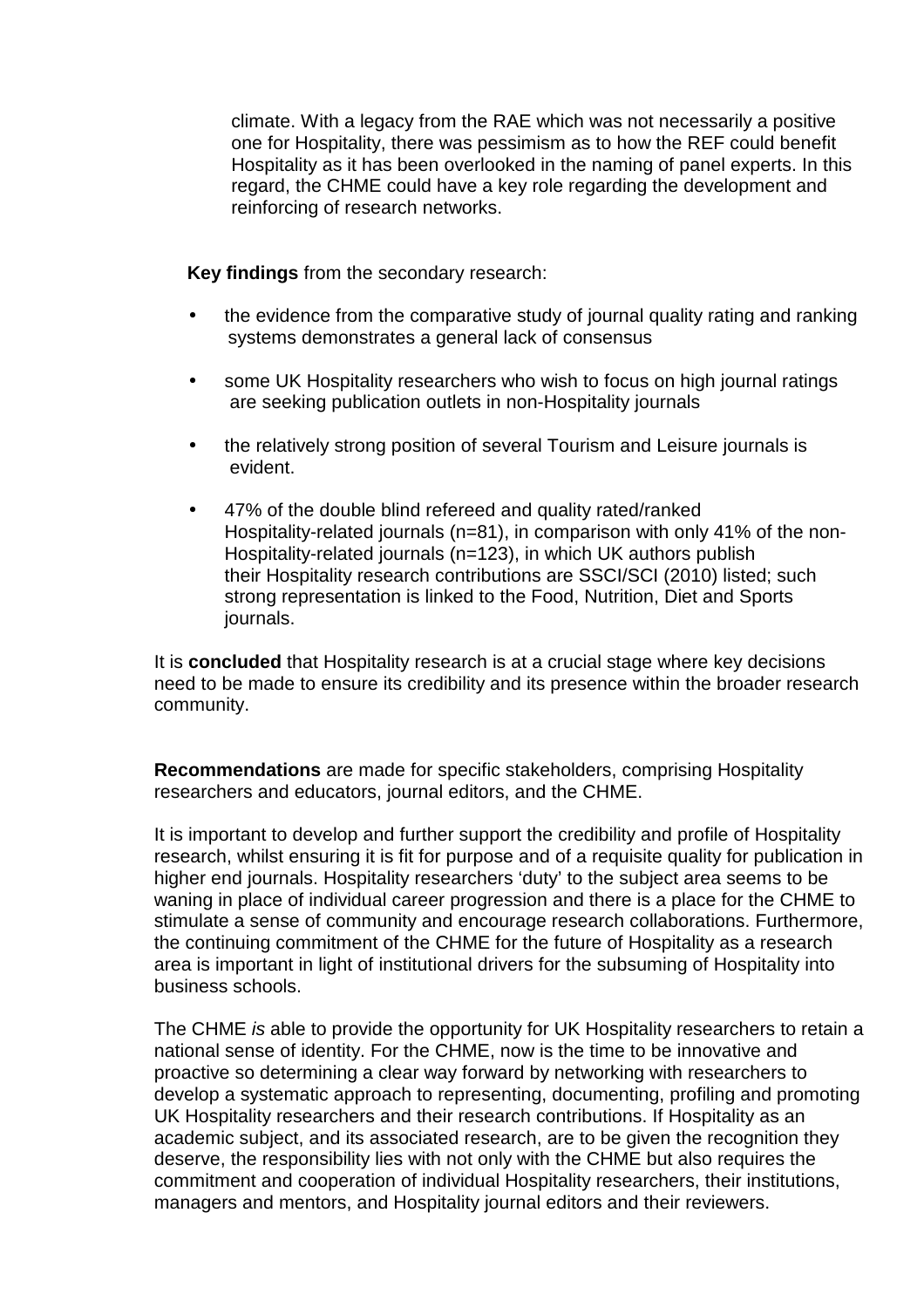## **1.0 INTRODUCTION**

## **1.1 Background**

## **1.1.1 Key issues pertaining to Hospitality research**

1.1.1.1 There has been an increasing concern amongst Hospitality researchers that Hospitality research is not being treated with the respect that it deserves. The CHME (Hemmington, 2008) argued that the much stronger focus on the status of tourism academic research, as opposed to the extremely limited treatment of Hospitality academic research, has had negative consequences for quality ratings of Hospitality journals. They pointed to an absence of formal consultation with the UK Hospitality research community regarding these issues. More recently, following an examination of the productivity of Hospitality and tourism researchers in universities and countries worldwide, Park et al. (2011) demonstrated the growing diversity of Hospitality research. Based on their study, it is apparent that the evaluation of Hospitality research should be given more serious consideration.

## **1.1.2 Hospitality: the research context**

1.1.2.1 Hospitality is not perceived to be a strong research subject in its own right, so reinforcing isolation and its weak position (cf. Morrison, 2004). There is a belief that the subject of Hospitality was marginalised during the last RAE and in the current REF. Botterill (2010, p.7) reports that "the CHME takes the view that the full range of Hospitality research is not currently recognised by the configuration of the RAE (sic) panels. It asserts that Hospitality research encompasses Hospitality management research and research with a strong social science emphasis" and, he continues: the CHME "would support proposals for a combined Sports, Leisure, Tourism and Hospitality panel" and would prefer "that Hospitality experts assess Hospitality research particularly in the Business and Management UOA".

## **1.1.3 Hospitality as a research subject**

1.1.3.1 The location of Hospitality courses and Hospitality researchers within each academic institution's course and research portfolio is variable and may have some impact on the perceived academic status of the subject. Traditionally, when Hospitality research was in its infancy, almost all of the UK Hospitality courses and researchers were located in Hospitality departments. More recently, with limited resource implications being the main justification, a trend of subsuming Hospitality departments within Business and Management (B&M) departments is apparent, with a potential loss of identity for Hospitality per se as an academic subject. A further consequence of such developments is the relocation of Hospitality researchers, who may be perceived to be located in the B&M, as opposed to the Hospitality, research community. Hence the UK Hospitality professoriate numbers are also in decline. The status of Hospitality is exacerbated further due to the low ratings of Hospitality journals relative to those in other subjects. If Hospitality researchers want Hospitality to be recognised as an academic subject within the current evaluation systems, they need, and may be obligated by their institutions, to publish their Hospitality research in non-Hospitality journals, so weakening further the academic status of the subject of Hospitality. The CHME in Botterill (2010, p.4) confirmed this view: "interdisciplinary developments in Hospitality research would be disadvantaged by a mechanism that favours longer standing single disciplines". The position is summarised by Botterill (2010, p.11): "Pressure to publish their work in refereed journals adjudged to be of the highest standing is resulting in Hospitality research being submitted to generic business and management journals in the lead up to the REF and for many Hospitality researchers this is an unwelcome detraction from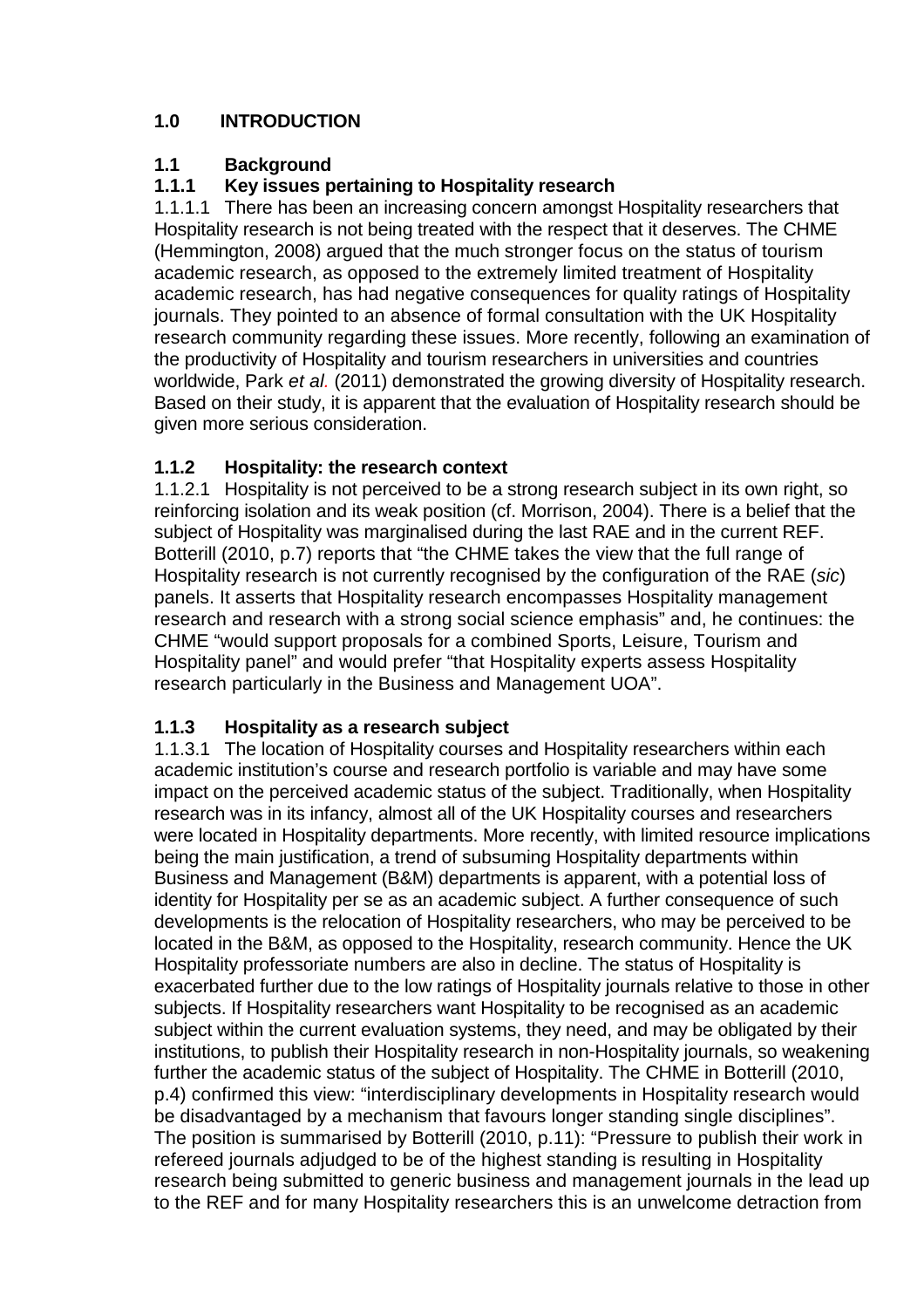building knowledge in the Hospitality academy" (cf. Nkomo, 2009 in a general subject context).

## **1.2 Assessing Hospitality Research Futures**

## **1.2.1 Clients**

1.2.1.1 This report was commissioned by the CHME and sponsored by the CHME and Manchester Metropolitan University

## **1.2.2 Call for bids**

1.2.2.2 CHME wish to commission research that will culminate in a report that explores the impact of forces affecting the future development of the subject of Hospitality in universities in the United Kingdom. In particular, the research will review the current situation with regard to research and how it contributes to the status and perceptions of Hospitality as an academic subject. It is expected that the following areas will be evaluated: 'Hospitality-related' journal rankings; identification of research on Hospitality, and 'Hospitality-related'\* topics, published in non-Hospitality journals since 2000; mapping of existing international Hospitality researcher networks and exploration of potential for one unified global network; summary of Hospitality journal reviewing practices; positioning of Hospitality and its representation on former RAE and future REF panels; identification of Hospitality professoriate in the United Kingdom (UK); role, contributions and opportunities for development of CHME annual Hospitality research conference' (CHME 2010).

**\***(i.e. Hospitality management, Hospitality studies, research with keyword 'Hospitality', and /or broadly-defined Hospitality)

## **1.3 Structure of report**

1.3.1 The aim and objectives of the research, the methodology employed and an analysis and evaluation of the results from the primary and secondary research are followed by conclusions and recommendations.

## **2.0 TERMS OF REFERENCE**

#### **2.1 Aims**

To review the current situation with regard to 'Hospitality-related' research and how it contributes to the status of Hospitality as an academic subject.

To explore the impact of forces affecting the future development of the subject of Hospitality in universities in the UK.

## **2.2 Objectives**

1.

a. To define 'Hospitality-related'.

b. To identify and summarise (author(s), date, title, journal and keywords) Hospitality and 'Hospitality-related' research articles published in Hospitality and non- Hospitality journals since 2000.

c. To identify the roles of the UK Hospitality professoriate and to examine their contributions, together with those of the UK researchers, who are key contributors to the 'Hospitality-related' research body of knowledge

d. For the purpose of evaluation, to develop a system through which 'Hospitalityrelated' journal rankings are evaluated.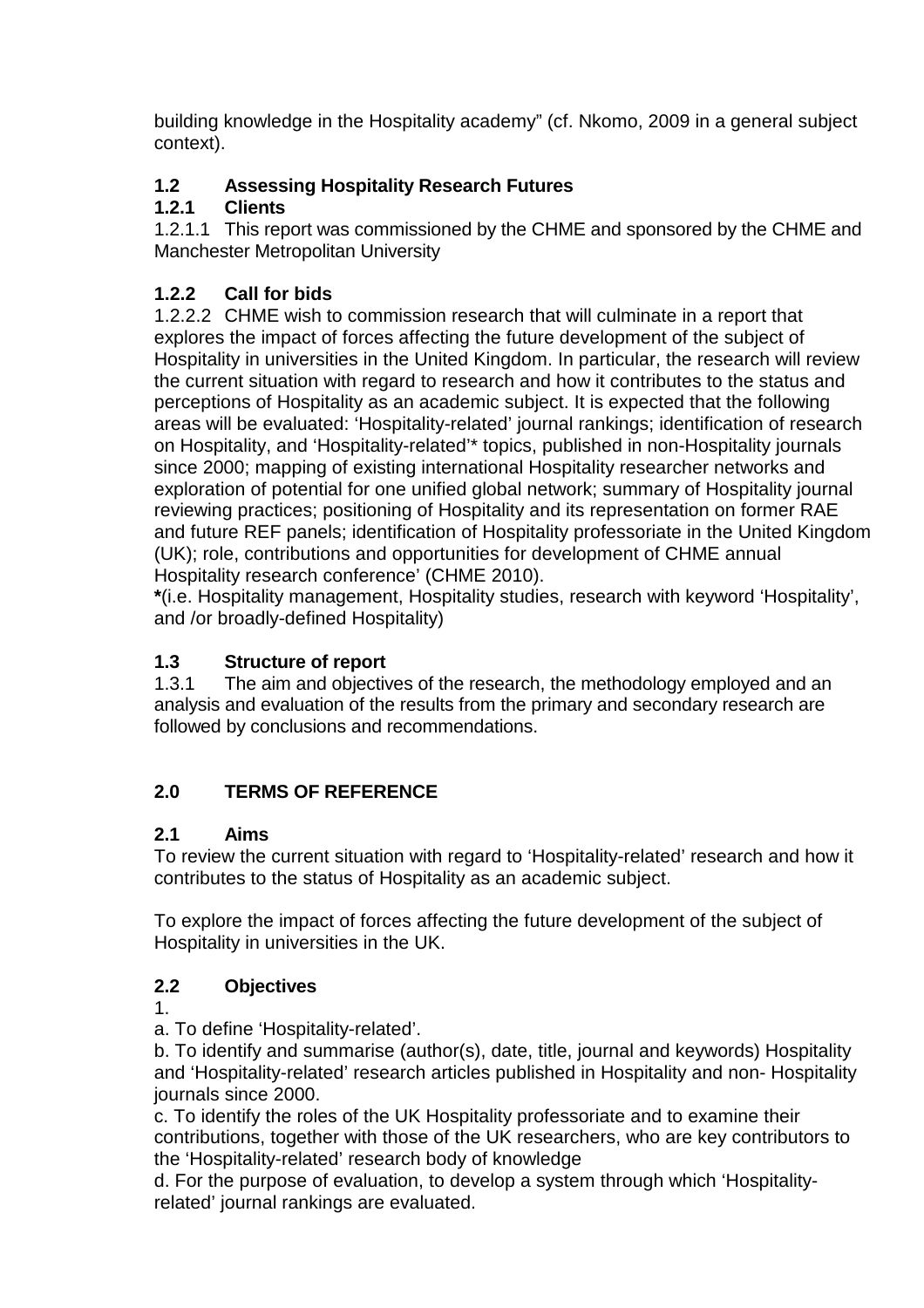e. To summarise and compare current Hospitality and selected non-Hospitality journal reviewing practices.

f. To identify and summarise existing international Hospitality researcher networks.

2.

To examine the positioning of Hospitality and its representation on former RAE and future REF panels.

## 3.

a.To explore the potential for setting up one unified global Hospitality network. b.To review opportunities for the development of the CHME annual Hospitality research conference.

## 4.

To report on the current situation with regard to 'Hospitality-related' research and how it contributes to the status of Hospitality as an academic subject, including the determination of action points for the CHME and other 'Hospitality-related' organisations.

## 5.

To develop and deliver a presentation for the CHME 2011 conference.

## **3.0 METHODOLOGY**

## **3.1 Draft proposal and preliminary discussions**

## **3.1.1 Time frame**

3.1.1.1 The project commenced in November 2010, a preliminary draft report was submitted in March 2011 and a further draft report in April 2011 followed by the final report and a presentation at the CHME National Research Conference in May 2011. The aims and objectives, which were derived from the CHME guidelines, were amended following discussion with the CHME representatives who commissioned the project.

## **3.2 Desk research**

## **3.2.1 'Hospitality-related'**

3.2.1.1 The objective of the literature search was to explore the current position with regards to the scope of 'Hospitality-related', recent debates regarding Hospitality research and the definition of Hospitality. The search identified relevant literature from the last 10 years which revolved around the debate regarding the definition of Hospitality. Defining Hospitality proved a useful starting point that branched out into various debates on the future focus and direction of Hospitality.

## **3.2.2 The academic status of Hospitality research**

3.2.2.1 Selected publications were researched to determine the historical perspective on research in Hospitality and 'Hospitality-related' journals. These included:

• Park et al., (2011) Journal article frequency rankings by author, university and country in six major Hospitality and tourism journals (secondary data)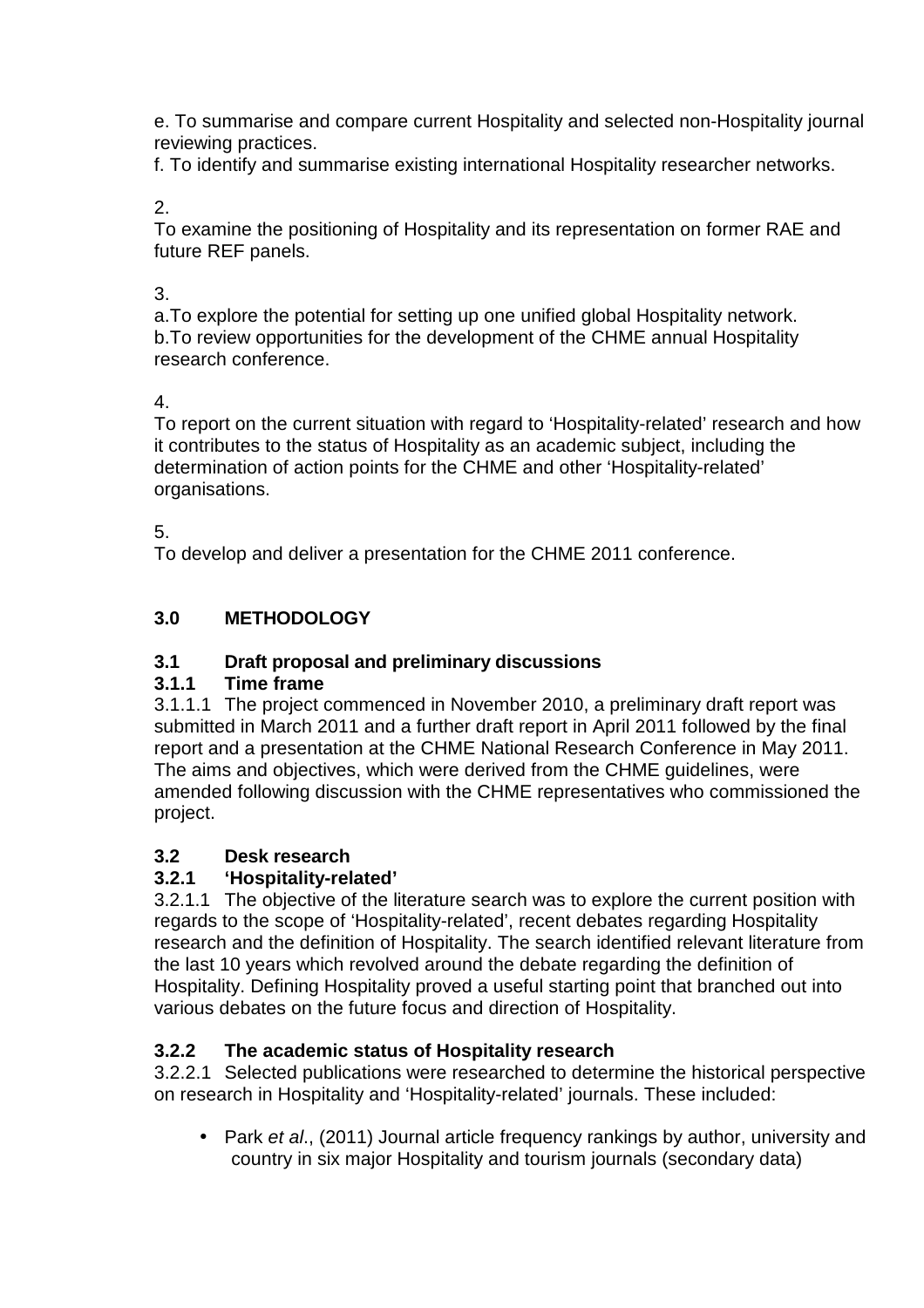- CHME (Hemmington, 2008) Grading 1\* to 4\* 'recommendations' for rating 23 Hospitality and tourism journals
- Zehrer (2007) Overall Hospitality and tourism journal ranking (mean) by small group of experts
- Centre for Leisure Management Research, Deakin University (2006) Criteria scores, ratings and cluster categories calculated based on 20 academics' perceptions of the prestige, contribution to theory, contribution to practice and contribution to teaching of 28 Hospitality and tourism journals
- McKercher et al. (2006) Academics' (500+) mean quality rating (peer assessment) of 30 Hospitality and 40 tourism journals
- Pechlaner et al. (2004**)** Rating of 22 Hospitality and tourism journals according to readership frequency, scientific and practical relevance, overall reputation and the importance of being published in the journals to the academic career of the interviewees.(n=142)
- Ryan (2005) Ranking score Oct 2002 Dec 2003 of 35 tourism 'leading' journals based on 'hits' derived from data released by CAB International from its leisuretourism.com site

#### **3.2.3 Comparative published quality ratings of journals publishing UK authored Hospitality research papers**

3.2.3.1 To determine the scope of UK authored Hospitality research papers, a journal database was compiled via field/subject/keyword/ title searches from Ulrich's web (2010), which is an on-line directory of all journals. A list of double blind refereed Hospitality and 'Hospitality-related' journals, i.e. journals in which Hospitality focused articles by UK authors had been published since 2000 was abstracted and their relative rankings/ratings were recorded based on:

- Social Sciences Citation Index (2010)
- Science Citation Index (2010)
- SCImago Journal Rank SJR (2010), (weighted prestige of journal)
- Association of Business Schools (2010) extracted from Academic Journal Quality Guide
- Source Normalized per Paper (SNIP) (2010)
- Impact factor (2010) from SCOPUS (2010)
- ABCD Australian Business Dean's Council (2010)

3.2.3.2 The findings were listed and tabulated in order to track the movement of the rankings and ratings; historical data were recorded as available.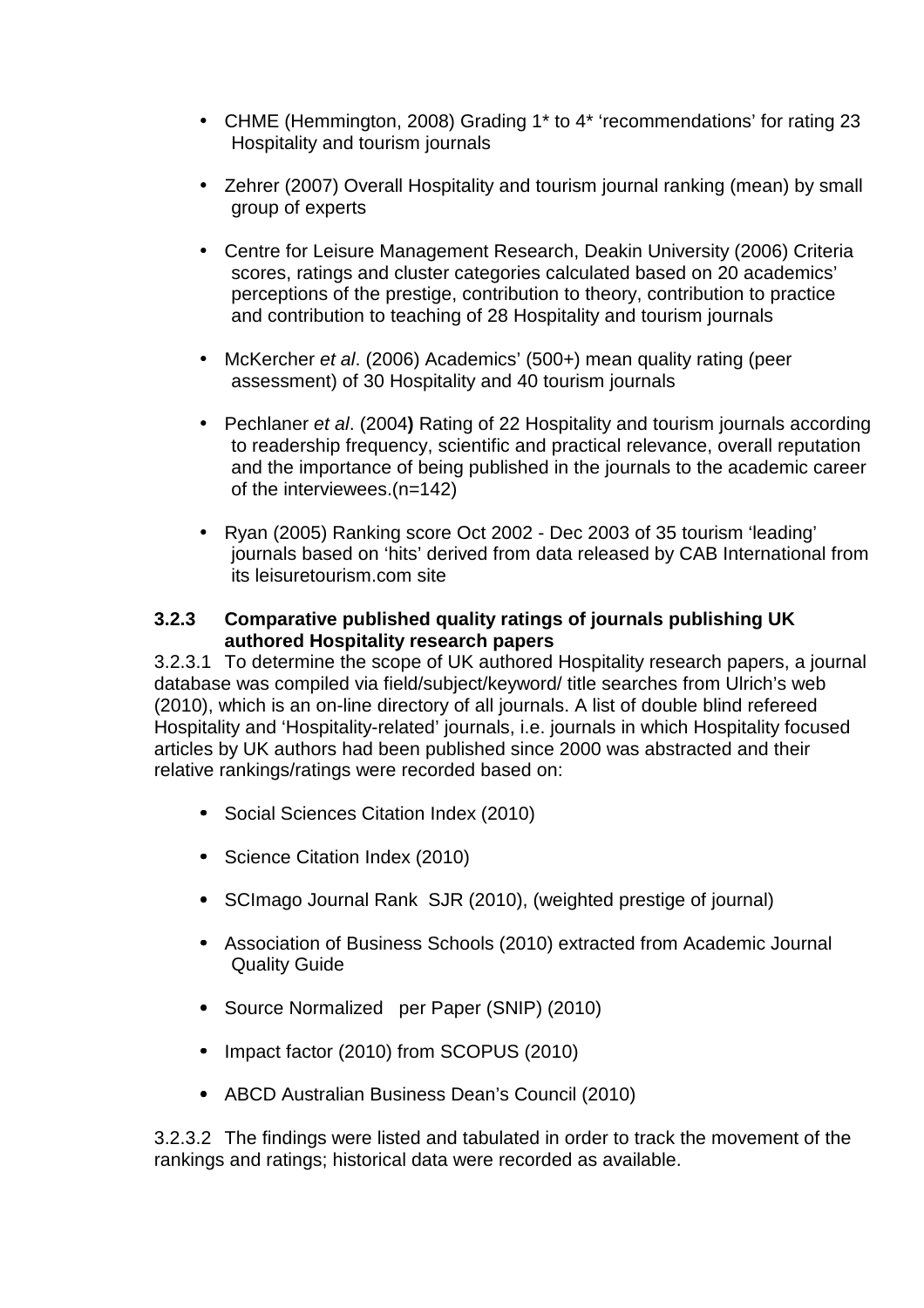3.2.3.3 A hierarchical keyword system, with the keywords subsuming associated fields, was used to subdivide the journal titles into two sets:

Set 1 'Hospitality' comprised journals in which research articles with a Hospitality research focus appeared on a regular basis. Within Set 1, the groups were as follows:

- Hospitality and Restaurant
- Tourism, Leisure, Event(s) and Gambling
- Food, Nutrition and Dietetics
- Service
- Sport
- Property and Facilities

Set 2 Hospitality-related comprised journals in which articles with a Hospitality research focus had appeared but not necessarily on a regular basis.

- Management and Business (general)
- Marketing, Advertising, Brand and Consumer
- Human resources, Industrial relations and Psychology
- Education
- Accounting, Finance, Economics, Operational Research and Information **Systems**
- Geography, Heritage and Environment
- Small business and Entrepreneurship
- Culture, Ethics, Health, History, Humanities, Language, Law, Philosophy, Politics, Sociology, Theology.

3.2.3.4 Following tabulation of the data in Excel, comparative analyses across sets and groups were conducted and the findings were evaluated.

3.2.3.5 The background research provided the basis for a series of semi-structured interview questions, designed to collect qualitative information (See Appendix A for information on the development of the interview questions and Appendix B for a copy of the interview questions).

#### **3.2.4 Key informants**

3.2.4.1 A list of UK Hospitality professoriate, Hospitality journal editors and relatively prolific UK researchers who had published Hospitality focused research in Hospitality and other higher profile journals in the last 10 years was compiled. Initially UCAS was accessed to generate links to universities where Hospitality courses were run and then staff searches under relevant department names were undertaken. Then further consideration was given to the CIRET database which provided a list of all tourism and Hospitality researchers who are based in the UK. For cross referencing, their names were placed into Scopus to find out more information about them (as CIRET only produced a list of names). From the staff profiles on the university websites, further information regarding journal editorships and journal reviewing responsibilities was recorded.

3.2.4.2 Gathering and maintaining a reliable and up-to-date list of potential key informants proved to be an extremely difficult task due to the dynamic nature of UK academics' careers and the lack of maintenance of some of the websites and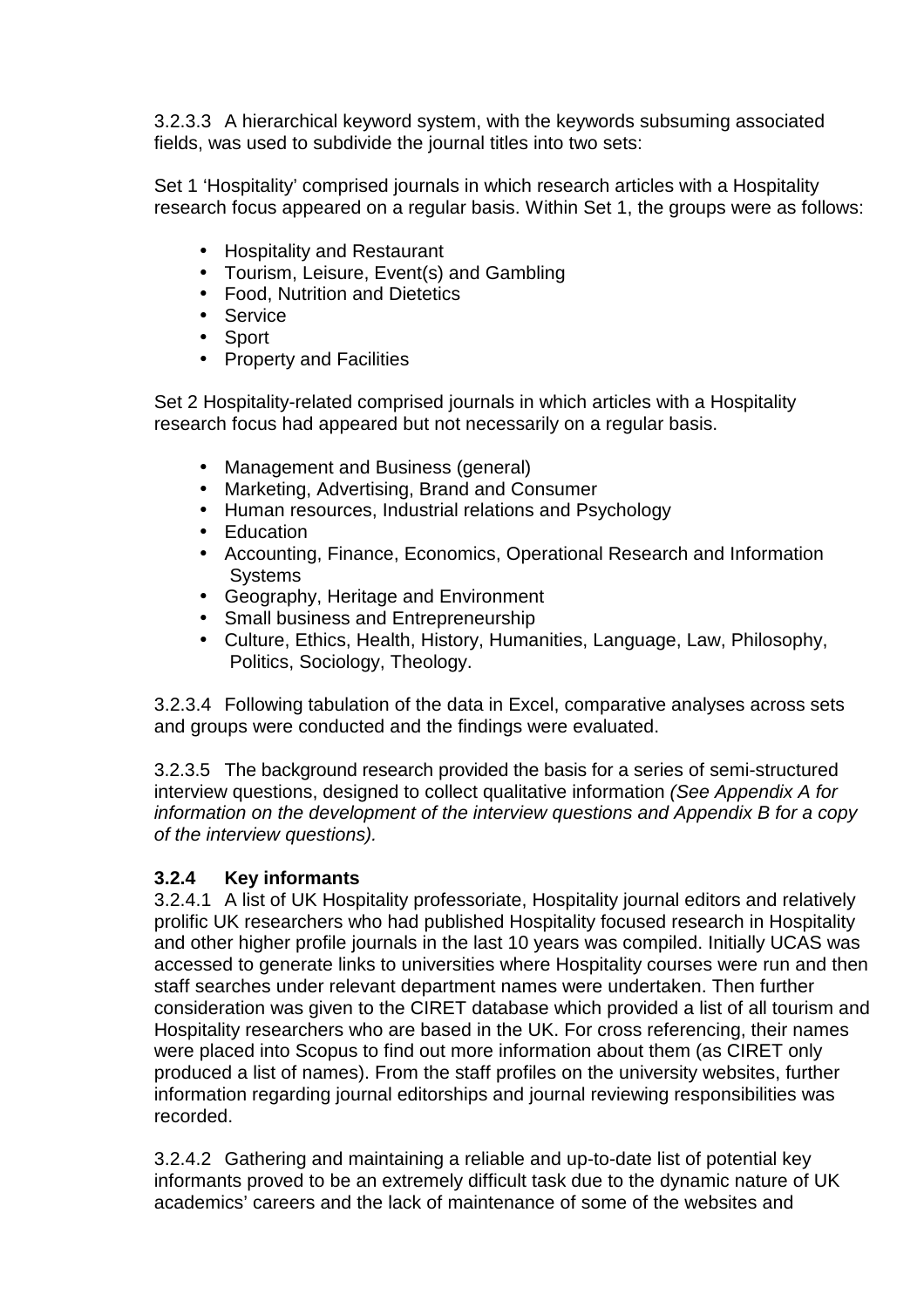databases. It was not uncommon to find details, including CVs, which were at least five years out of date and, even with time-consuming cross checks, the production of a complete and definitive list was not possible within the time frame of this project.

3.2.4.3 The roles and contributions of a group of UK professoriate and researchers were examined through the interview process.

## **3.3 Semi-structured interviews**

## **3.3.1 Conduct, content, sampling, data collection and analysis: interviews**

3.3.1.1 A series of semi-structured interviews was conducted by telephone to obtain the views of a quota sample (n=10) of the above (selected professoriate and researchers). The interview questions were designed to elicit opportunities for the development of Hospitality research, the positioning of Hospitality in the research environment and its representation on former RAE and future REF panels. The sample was selected using Scopus (to identify publishing record) and journal reviewing involvement (i.e. those who were reviewers/editors of journals).

3.3.1.2 The interview questions were designed according to themes developed from the literature. This analysis involved indexing sections of the text deemed to be relevant to a particular theme; a pilot interview was conducted to confirm the appropriateness of the questions. Following the pilot interview, a further nine participants were selected, predominantly on the basis of institutional and publication diversity and editorship responsibilities; all of the interviews were conducted within a four week period (See Appendix D for further detail).

3.3.1.3 The primary data were collected in February and March 2011.

3.3.1.4 The interviewees were all UK based, in line with the aims of the project. They comprised prolific Hospitality authors from within and outside Hospitality departments, all of whom also reviewed for academic journals and some of whom were academic journal editors. The majority did not want to be identified with their views and, therefore, they and their respective affiliations remain anonymous.

3.3.1.5 The interviewees were contacted by telephone or e-mail to confirm their agreement to participate and then the questions were sent in advance; the telephone responses to the interview questions were tape recorded, with their consent. Subsequently, transcripts were produced and sent to the interviewees for their approval prior to the data analysis. The data were analysed in accordance with Ritchie and Spencer's (1994) framework analysis. This analytical method involved a "systematic process of sifting, charting and sorting material according to key issues and themes" (Ritchie and Spencer, 1994, p.174). The data were organised into a hierarchy with sub-themes emerging from within themes. The analysis is presented according to these themes and sub-themes.

## **3.3.2 Hospitality and 'Hospitality-related' journal reviewing practices**

3.3.2.1 Hospitality and 'Hospitality-related' journal reviewing practices were also considered in the context of the interviews.

## **3.3.3 International Hospitality research networks**

3.3.3.1 International Hospitality research networks were examined via the interview process. The interviewees were also asked to consider the potential opportunities for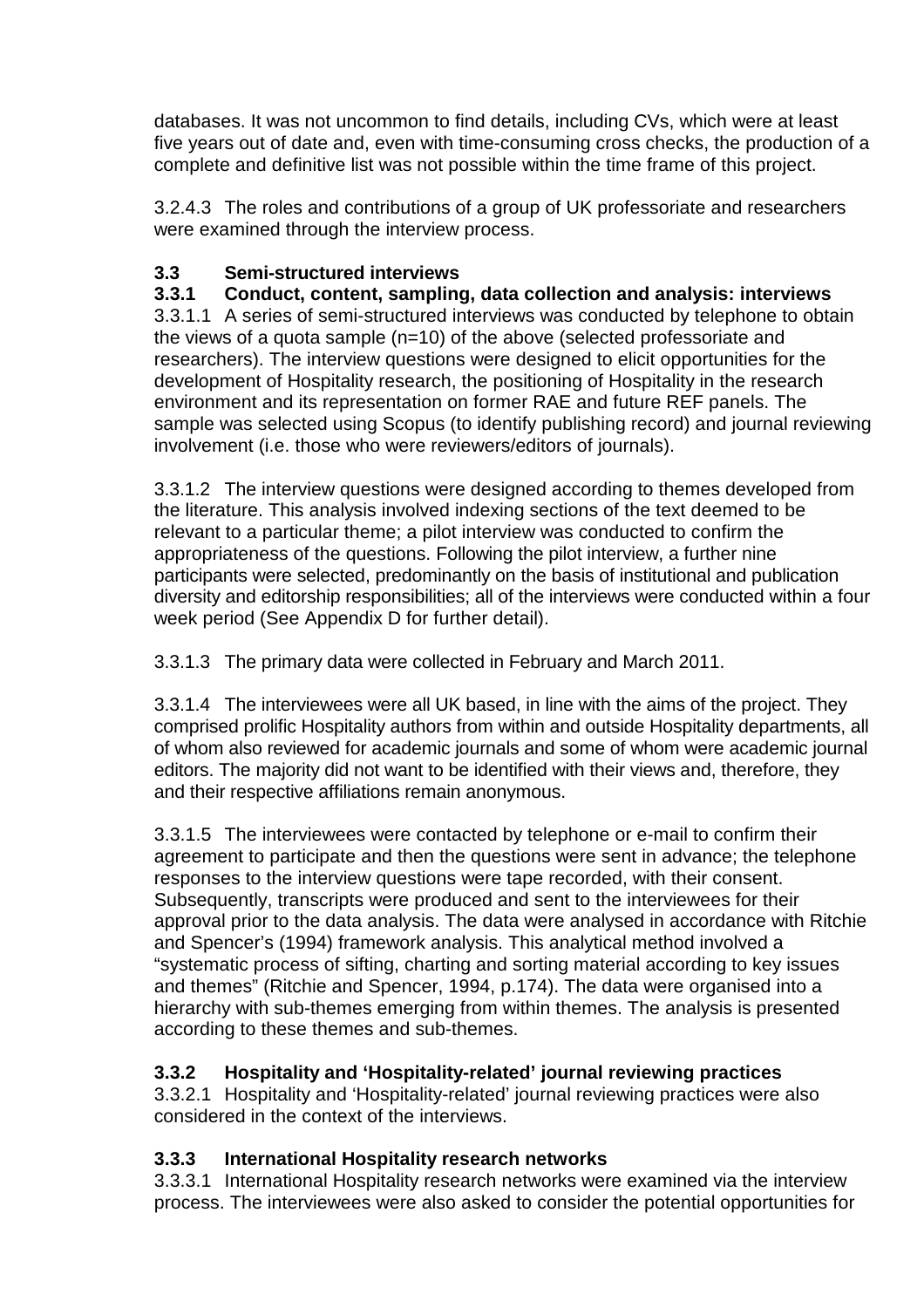the development of a global 'Hospitality-related' network and the future development of the CHME.

## **4.0 FINDINGS: ANALYSIS AND EVALUATION**

#### **4.1 The scope of 'Hospitality-related'**

## **4.1.1 The definition of Hospitality**

4.1.1.1 To understand the scope of 'Hospitality-related' and some of the issues in relation to the future of Hospitality research it is important to draw upon current research and discussion surrounding Hospitality per se. There has been significant debate on the definition of Hospitality and various thoughts have been put forward and expressed over the last few years (for example, Brotherton, 1999; Ottenbacher et al., 2009). The definition that tends to dominate discourse by industry and academia on the topic is one based on organisational practices and the provision of food, drink and accommodation. Many authors have discussed the aspects of Hospitality management research, which is essentially, the business and managerial function concerned with issues of industry importance (cf. Lashley, 2000; Slattery, 2002, Lugosi et al., 2009). These authors comment on an alignment with the view that Hospitality management research is a management function, reporting findings from an industry perspective or to an industry audience. In some cases this perspective links to aspects of Hospitality management research being published in management journals with management as the principal focus, within which the Hospitality element is subsumed. Park et al., (2011) looked at Hospitality and tourism research rankings over the last 10 years and identified 11 categories into which Hospitality publications might be placed, concluding that Hospitality is a relatively narrow field in the journals identified, with the majority of publications on Hospitality emerging from the business and managerial sector and suggesting that this base could be developed further.

#### **4.1.2 'Hospitality-related' in a research context**

4.1.2.1 Although much of Hospitality research is focused in the areas of business and management, the area of Hospitality studies has been a constant but understated dimension of the subject of Hospitality (Lashley, 2008). Although Hospitality may be the main element in Hospitality studies, they are broadly concerned with exploring the social, cultural, political and ethical dimensions of Hospitality and are theory oriented. Much of the literature here is seeking to build and interlink with wider theoretical arguments and propositions for the advancement of knowledge, in an attempt to use Hospitality to understand a wide range of social processes (Lashley et al., 2007, Lugosi et al., 2009). Further developments were discussed by Lugosi et al., (2009) who identified the overlap between these two traditions as 'critical Hospitality management research' and as a 'conceptual meeting ground.... [where] theoryinformed practice [with] dual advocacy of management and social-scientific orientations' (Lugosi et al.,2009, p.1469).

4.1.2.2 Current literature has encouraged and fostered a debate in the Hospitality academic community in an attempt to focus the research base on areas that can be developed and promoted. It is possible that such diversification could lead either to promoting Hospitality as an academic subject within these other subject areas or, alternatively, such a fragmented approach to publication could weaken the position of Hospitality per se as an academic subject.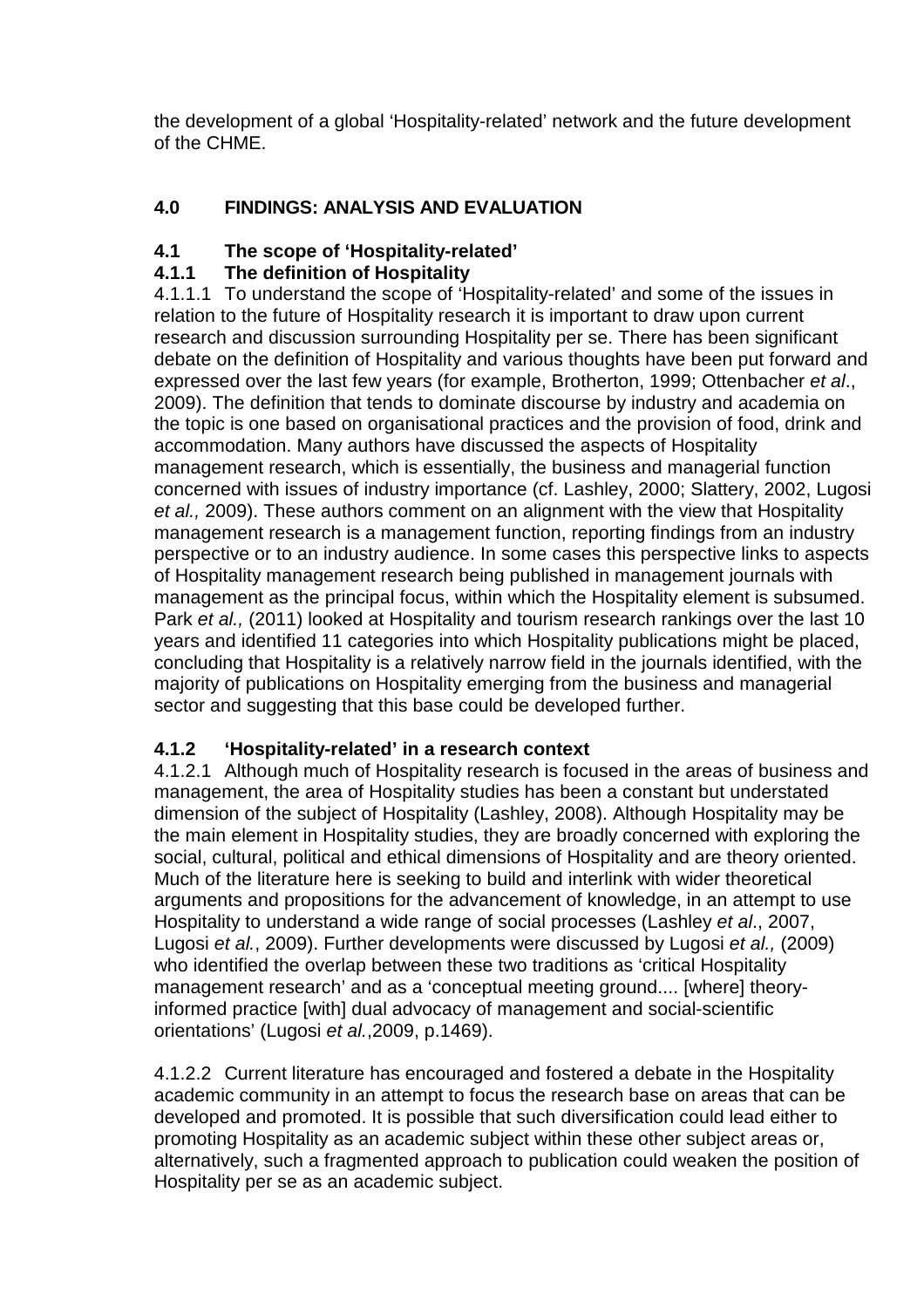## **4.2 Hospitality research**

## **4.2.1 The academic status of Hospitality research**

4.2.1.1 There has been much debate about the status of Hospitality research, its relative relationship with tourism research and, in turn, the relative quality of the journals in which such research is published. Morrison (2004) identified the 'contemporary' challenges relative to Hospitality research as a need to gain academic maturity and legitimacy and quality. Unfortunately, in spite of the efforts of some UK Hospitality researchers to take up the challenge and to raise the quality of their publications, a fundamental issue pertaining to a lack of recognition of Hospitality as an academic subject, with a mature and legitimate research output, remains unresolved. In 2010, Botterill highlighted the "anxieties around who and how the Business and Management UOA [in the REF] will judge Hospitality research published in Hospitality journals will continue as in previous years and the CHME continues to inform the various attempts to quality grade journal titles ……Selection of case studies by submitting institutions is likely to mimic the journal grading process and, consequentially, marginalise case studies of Hospitality research. The nascent area of interdisciplinary Hospitality studies is unlikely to be a beneficiary of the REF as, like its predecessors, it is entirely retrospective and shows no inclination to reward emerging areas of research, however innovative " (p.11).

## **4.2.2 The Hospitality and tourism subject debate**

4.2.2.1 Interestingly, McKercher et al.,(2006) found, in their global study with a sample of over 500 Hospitality and tourism academics, that the former ranked Hospitality journals more highly and tourism journals less highly than their tourism counterparts, and vice versa. Furthermore, a definitive journal hierarchy (sample of 70 Hospitality and tourism journals), based on a combination of awareness and perceived quality rating, emerged. A clear distinction between the Hospitality and tourism academic fields has been acknowledged (for example, CHME, 2008; Jamal et al., 2008; Lashley, 2008). In support of this distinction, Howey et al. (1999) found a low incidence of cross-citations between the Hospitality and tourism research communities, noting that roughly 80% of their citations are drawn from sources outside either area. Subsequently, the CHME (Hemmington, 2008) questioned the amalgamation of tourism, Hospitality and leisure journals, as one field under the business and management umbrella.

#### **4.2.3 Academic journal quality assessment systems**

4.2.3.1 In spite of the numerous criticisms of the various methods employed for ranking and rating academic journals, the fact is that the majority of researchers focus on getting their work published in journals that appear in those citation reports and ranking lists that their peers and superiors recommend as being 'recognised as quality indicators'. Thus Hospitality researchers find themselves in a catch 22 situation as they are under pressure to target certain journals regardless of whether they perceive them as increasing the quality reputation of the article that is submitted. At an institutional level, advice given (cf. MMU, 2010) is that, although it is not completely comprehensive, Journal Citation Reports (JCR, 2011), which provides an annual analysis of impact factors, immediacy, etc in the sciences and social sciences, remains the leading service for the provision of journal rankings. Although there is nothing similar for the arts and humanities, quality indicators are listed in the Social Sciences Citation Index (SSCI, 2010) or in SCOPUS (SNIP, 2010; SJR, 2010).

4.2.3.2 Further evidence points to the ABS (2010) and ABCD (cf. CHME. 2008) as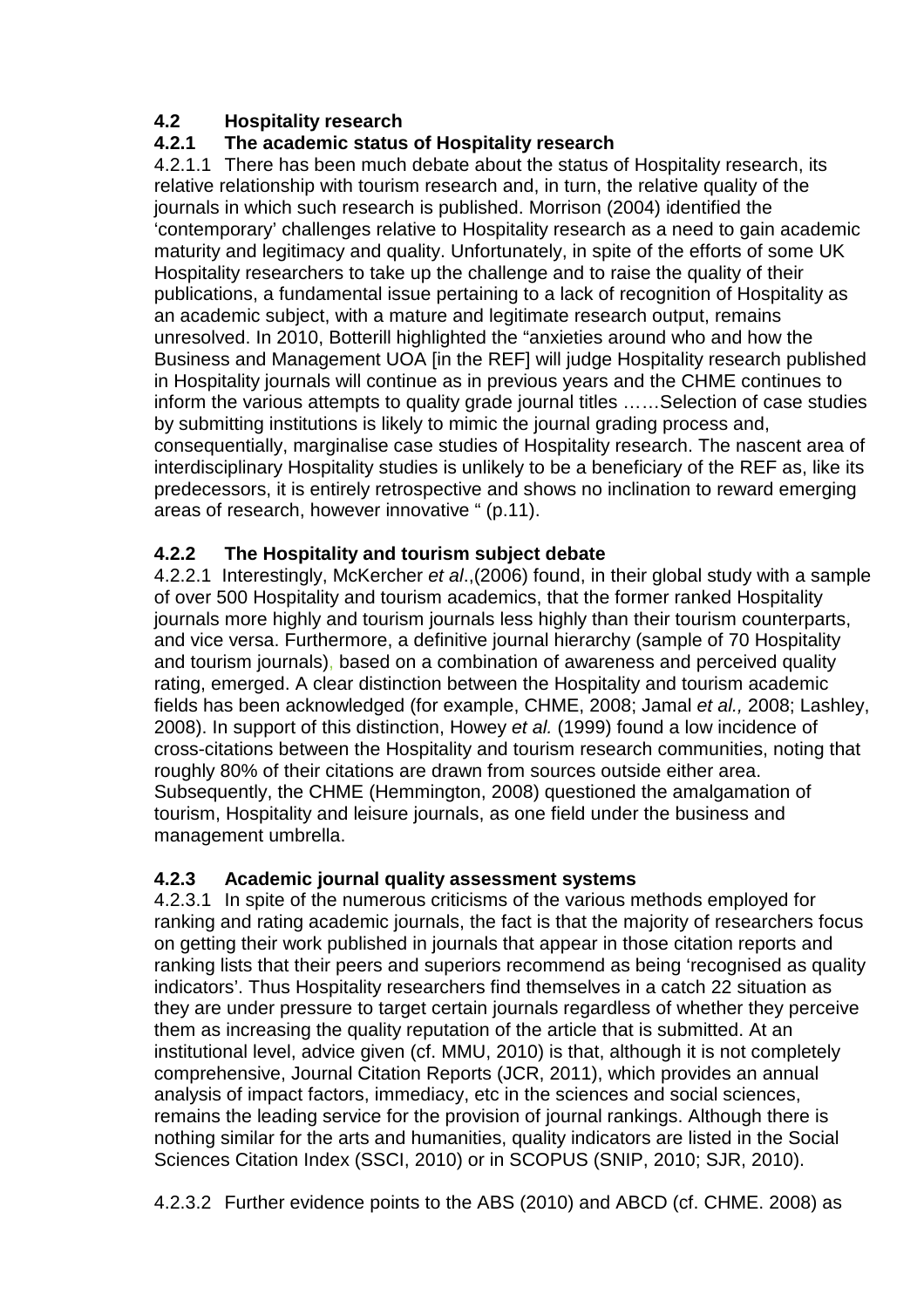being sources of information with respect to journal quality; publication in higher rated and ranked journals, based on quality assessment systems, might allow Hospitality academics' some consideration for inclusion in the REF (cf. Nkomo, 2009 in the historical and general context of the RAE).

4.2.3.3 Forms of resistance to journal rankings include not applying for a rating, referred to as 'foot-dragging' (Nkomo, 2009), ridiculing the gamesmanship they evoke (for example, Macdonald and Kam, 2007), and criticising the systems. Hospitality researchers have complained that Hospitality journals are not given the credit they deserve (for example, CHME, 2008). The CHME (2008) have been critical generally of some quality grading systems, reinforced by the evidence of Law and van der Veen (2008), who noted that the ABS (2008) journal list was tourism biased whilst the CHME (Hemmington, 2008) referred to it as tourism-centric. Citation Impact Factors have also come under criticism as they may encourage indiscriminate citation, erroneous use of references and self-citation, leading to 'citation cartels' (Harzing, 2002; Smith, 2006, p. 1129).

4.2.3.4 In turn, ABS (2010) has acknowledged the limitations of Citation Impact Factors as a measure of journal quality, especially with respect to the 'less mature' fields such as tourism and Hospitality management. With few exceptions, ABS (2010) graded journals without a Citation Impact Factor at 2 or lower, unless they had an established reputation or a previous ABS grading of 3. ABS (2010) claim that in certain subfields (including accounting, entrepreneurship, small business, Hospitality, tourism and marketing), editors and contributing authors have not considered impact factors to be important; they believe that all journals graded 3 and 4 should carry a Citation Impact Factor. It is of interest to note here that Annals of Tourism Research and Tourism Management, both ABS (2010) graded 4, have Citation Impact Factors (2010) of only 0.864 and 1.882 respectively.

4.2.3.5 Further general criticisms of international journal quality grading systems include regional, national, editor, sampling, cultural, subject and evaluation system biases, the relevance of the systems employed, subjectivity and lack of consensus with respect to a definitive list (cf. ABCD, 2010; CHME, 2008; Harzing, 2010; McKercher et al., 2006; Polonsky and Whitelaw, 2005; Zehrer, 2007). In particular, the CHME (Hemmington, 2008) further questioned Thomson's ISI as a determinant of the quality of research in Hospitality and tourism journals and recommended that Hospitality journals should have their own journal quality grading field, with greater emphasis being given to The British Food Journal, Journal of Hospitality and Tourism Education; Journal of Hospitality and Tourism Management, FIU Hospitality Review, Journal of Hospitality & Leisure Marketing and International Journal of Hospitality and Tourism Administration in such grading systems.

4.2.3.6 In fact, in a general sense, Adler and Harzing (2009) questioned whether journal quality assessment systems reward scholarship that addresses the questions that matter most to society. They present evidence to suggest that current systems are dysfunctional and potentially cause more harm than good. They call for an immediate examination of existing ranking systems by scholars worldwide and the global network of institutions, in conjunction with, for example, the Academy of Management, AACSB (The Association to Advance Collegiate Schools of Business), and Thomson Reuters Scientific, the latter having been amongst those systems not supported by the CHME (Hemmington, 2008).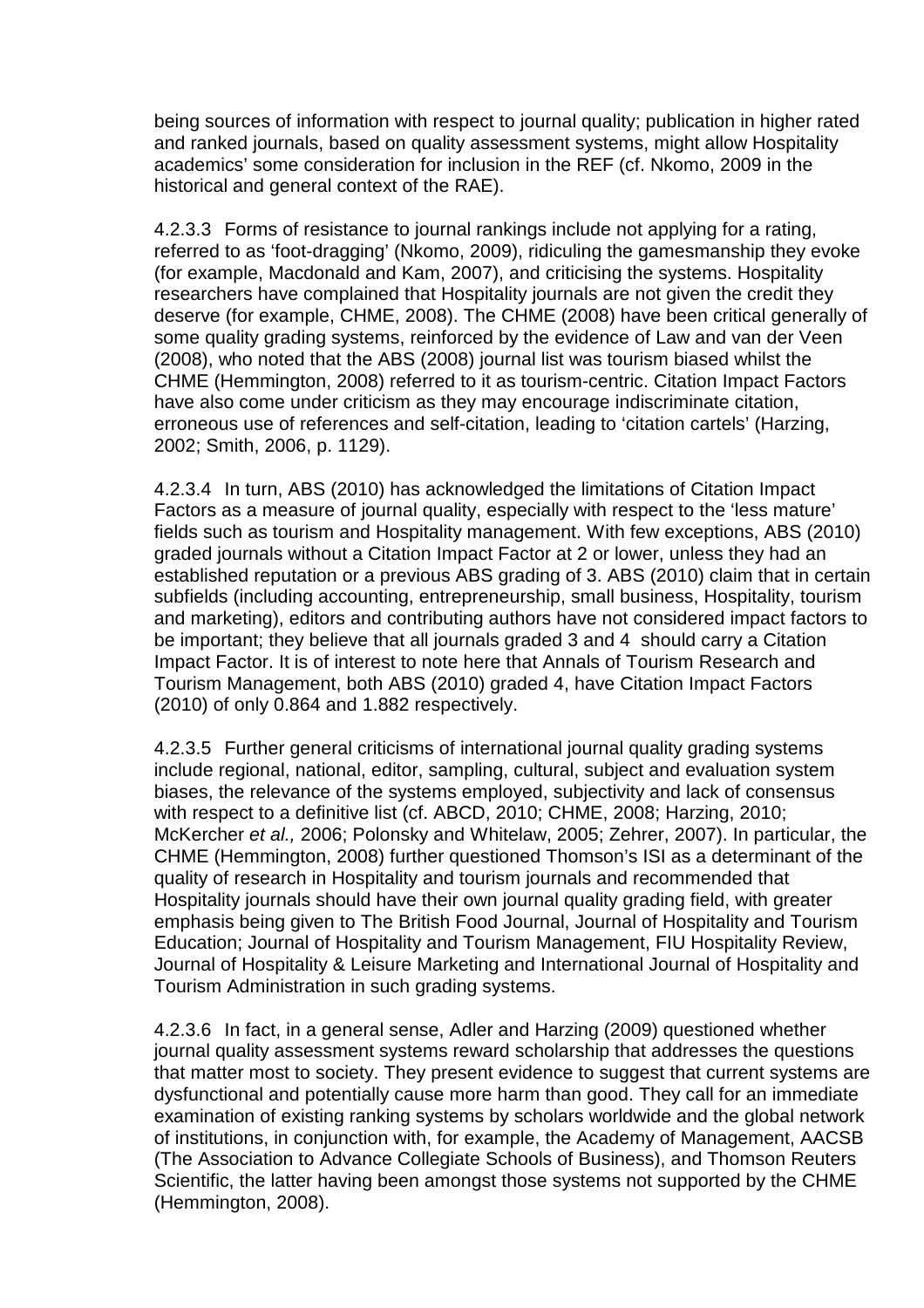4.2.3.7 Nkomo (2009) reminds us that, because promotion and tenure may be dependent on journal rankings rather than peer review of an academic's scholarship, the seductive power of academic journal rankings should not be underestimated; she argues that we can be seduced in spite of the fact that we may have serious reservations about their value and that the journal publishers are also in the ranking competition. Nkomo (2009, p.106) believes that "we must begin with understanding our subjective orientations and commitments as well as our motivations and desires" and questions whether the journal rankings are preventing researchers from "engaging in more research relevant to contemporary social problems" (p. 110).

4.2.3.8 Nevertheless, it is acknowledged by Park et al. (2011) that previous authors (for example, Frechtling, 2004; Pechlamer et al., 2004; Jogoratnam et al., 2005; McKercher, 2005; Ryan 2005; McKercher et al., 2006), who have examined the research contributions in, and determined quality ratings of, Hospitality and tourism journals, have reached a degree of agreement regarding the highest rated publications. Park et al. (2011) claim that, based on such previous research, the six most recognised Hospitality and tourism journals comprise: Journal of Hospitality and Tourism Research; International Journal of Hospitality Management; Cornell Hospitality Quarterly; Tourism Management; Annals of Tourism Research; and Journal of Travel Research. It may be surprising to some UK authors and editors that the International Journal of Contemporary Hospitality Management was not included in this list.

## **4.3 Comparative quality assessments for journals publishing UK authored Hospitality research papers**

## **4.3.1 Overview**

4.3.1.1. There is a need to innovate and design more reliable and valid ways to assess academic journal articles with credit being given for promoting relevant up-todate knowledge, so recognising those individuals and institutions that best fulfil the university's fundamental purpose (Adler and Harzing, 2009). Bearing in mind this ambitious plan, the status of UK Hospitality research is examined from within and outside the subject area per se. Although the number of journals and quality grading lists is increasing, only selected lists tend to be targeted, often for internal comparative purposes, within but also across academic institutions. Word of mouth suggests that some UK Hospitality researchers have been actively encouraged, so feel obliged, to publish in 'prestigious' higher quality rated academic journals; they have gradually moved their research away from the Hospitality domain, particularly over the last decade. Initially there was a focus on selected tourism journals but potentially more lucrative rewards appear to be associated with publications in the business and management or food science domains.

## **4.3.2 'Hospitality-related' journals**

4.3.2.1 In order to examine the research ratings and rankings by author, university and country, based on six journals (See 4.2.3.8), Park et al. (2011) divided Hospitality research into 11 categories: Accounting and finance; Education; Green and environmental issues; Food service management, Human resource management; IT and MIS; Legal issues; Marketing; Operations management; Strategic management and Other. Prior to Park et al.'s (2011) appearance in the public domain, a similar but not completely comparable classification system was devised for the present study.

4.3.2.2 A search of double blind Hospitality-related refereed journals, in which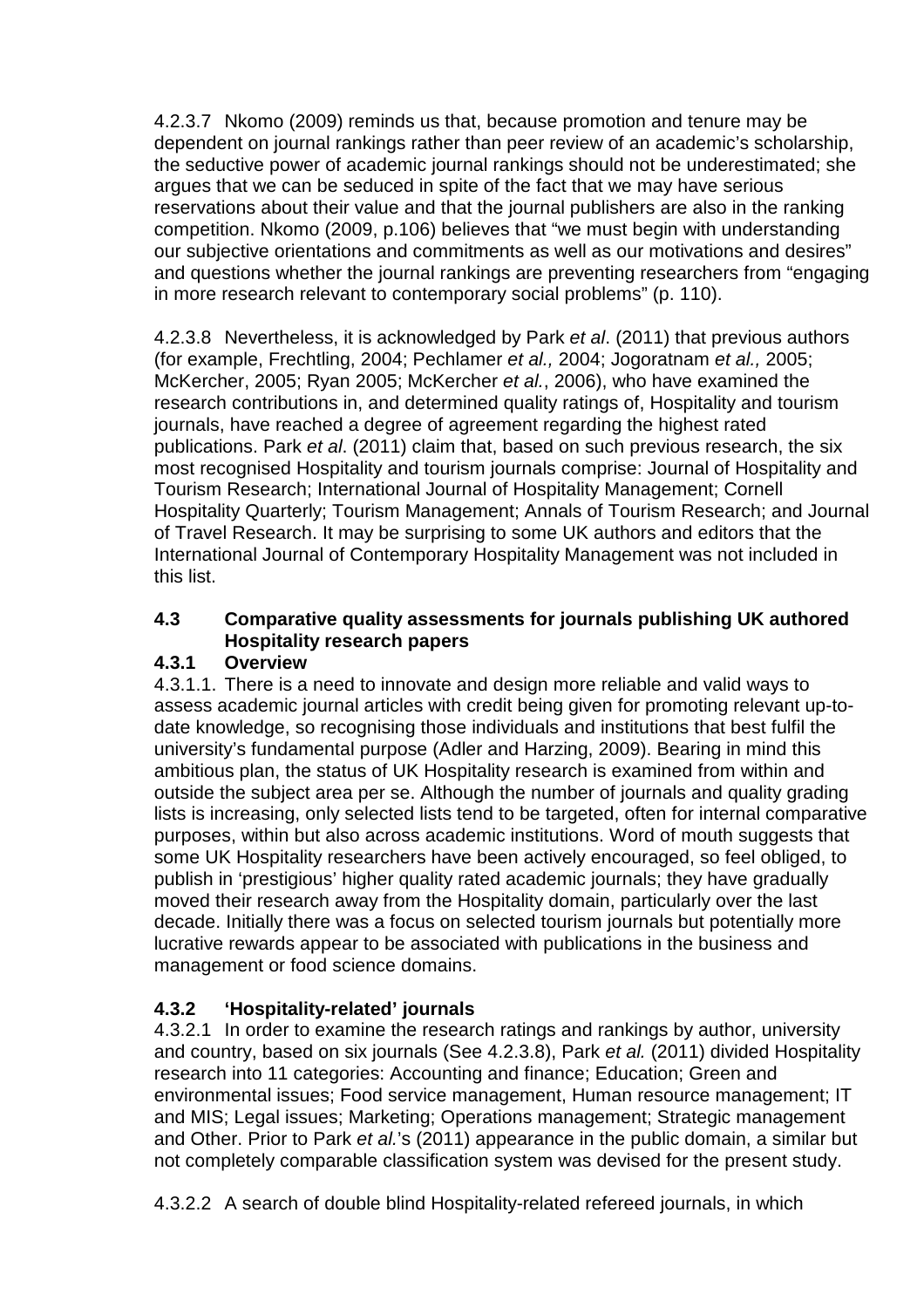articles, with some focus upon Hospitality had been published in the last 10 years, was made. The scope of Hospitality research was so wide that it was difficult to capture every applicable journal. Therefore, this report focuses on 81 Hospitality-related journal entries, which were cited in the 2010 examined ranking/ratings, in the following subject-related fields, subdivided by keywords in the titles. They included Hospitality and Restaurant (HospRest; n=15) and Tourism, Leisure, Event(s), and Gambling (TourLeisEventGamb; n=27); Food, Nutrition and Dietetics (FoodNutDiet=15); Service (Service=9); Sport (Sport; n=13); and Property and Facilities (PropFac; n=2) (See Table 4.3.2 for entries and quality indicators).

| Subgroup                                                         | סוסה משמח של הסוסט וס טווס דור אטוסה פומחומסן ווהסו<br>Journal 'quality' indicator |                    |                    |                     |              |                      |
|------------------------------------------------------------------|------------------------------------------------------------------------------------|--------------------|--------------------|---------------------|--------------|----------------------|
|                                                                  |                                                                                    |                    |                    |                     | Imp.         |                      |
| HospRest: Hospitality; Restaurant (n=15)                         | <b>SSCI</b><br>2010                                                                | <b>SJR</b><br>2010 | <b>ABS</b><br>2010 | <b>SNIP</b><br>2010 | Fac.<br>2010 | <b>ABCD</b><br>2010  |
| <b>Cornell Hospitality Quarterly</b>                             | $\sqrt{}$                                                                          | 0.087              | 1                  | 0.27                | 0.303        | В                    |
| International Journal of Contemporary Hospitality<br>Management  |                                                                                    | 0.076              | 2                  | 0.09                |              | В                    |
| International Journal of Hospitality & Tourism<br>Administration |                                                                                    | 0.076              |                    | 0.1                 |              |                      |
| International Journal of Hospitality Management                  | $\sqrt{}$                                                                          | 0.082              | 2                  | 0.12                |              | A                    |
| Journal of Hospitality & Leisure Marketing                       |                                                                                    |                    |                    | 0.06                |              |                      |
| Journal of Hospitality and Tourism Education                     |                                                                                    |                    |                    |                     |              | Α                    |
| Journal of Hospitality & Tourism Research                        |                                                                                    | 0.071              | $\overline{2}$     |                     |              | Α                    |
| Journal of Hospitality Leisure Sport & Tourism<br>Education      | $\sqrt{ }$                                                                         | 0.071              | $\mathbf 1$        | 0.37                | 0.225        |                      |
| Journal of Hospitality Marketing & Management                    |                                                                                    |                    |                    |                     |              | A                    |
| Journal of Human Resources in Hospitality &<br>Tourism           |                                                                                    | 0.071              |                    | 0.03                |              |                      |
| Journal of Quality Assurance in Hospitality &<br>Tourism         |                                                                                    | 0.073              |                    | 0.01                |              |                      |
| <b>Restaurant Business</b>                                       |                                                                                    | 0.071              |                    |                     |              |                      |
| Scandinavian Journal of Hospitality and Tourism                  |                                                                                    | 0.071              |                    | 0.01                | 0.763        |                      |
| Tourism and Hospitality Planning & Development                   |                                                                                    |                    | $\overline{2}$     | 0.06                |              | B                    |
| Tourism and Hospitality Research                                 |                                                                                    | 0.074              |                    | 0.07                |              |                      |
| TourLeisEventGamb: Tourism; Leisure;                             |                                                                                    |                    |                    |                     |              |                      |
| Event(s); Gambling (n=27)                                        |                                                                                    |                    |                    |                     |              |                      |
| Annals of Tourism Research                                       | $\sqrt{ }$                                                                         | 0.089              | 4                  | 0.42                | 0.864        | $\mathsf{A}^{\star}$ |
| Asia Pacific Journal of Tourism Research                         |                                                                                    | 0.071              |                    | 0.07                |              |                      |
| <b>Current Issues in Tourism</b>                                 |                                                                                    | 0.079              | $\overline{2}$     | 0.07                |              |                      |
| International Journal of Tourism Research                        | $\sqrt{ }$                                                                         | 0.071              | $\overline{2}$     | 0.11                |              | A                    |
| Journal of Convention & Event Tourism                            |                                                                                    | 0.074              | $\overline{2}$     | 0.06                |              |                      |
| Journal of Ecotourism                                            |                                                                                    | 0.071              |                    |                     |              |                      |
| Journal of Gambling Studies                                      | $\sqrt{}$                                                                          | 0.148              |                    | 0.13                |              |                      |
| Journal of Leisure Research                                      | $\sqrt{ }$                                                                         | 0.071              |                    | 0.1                 | 0.784        | A                    |
| Journal of Retail and Leisure Property                           |                                                                                    | 0.071              |                    | 0                   |              |                      |
| Journal of Sustainable Tourism                                   | $\sqrt{ }$                                                                         | 0.071              | $\mathbf 1$        | 0.2                 |              | A                    |
| Journal of Teaching in Travel and Tourism                        |                                                                                    | 0.071              |                    | 0.06                |              |                      |
| Journal of Tourism Studies                                       |                                                                                    |                    |                    |                     |              | A                    |
| Journal of Travel and Tourism Marketing                          |                                                                                    | 0.079              | $\mathbf 1$        | 0.12                |              | Α                    |
| Journal of Travel Research                                       | $\sqrt{}$                                                                          | 0.09               | 3                  | 0.44                |              | $\mathsf{A}^\star$   |
| Leisure Sciences                                                 | $\sqrt{}$                                                                          | 0.071              | 2                  | 0.1                 | 0.792        | A                    |
| Leisure Studies                                                  |                                                                                    | 0.071              | $\overline{2}$     | 0.08                |              |                      |

#### **Table 4.3.2 Comparative published ratings and rankings of Hospitality and tourism journals listed in > one of selected quality lists**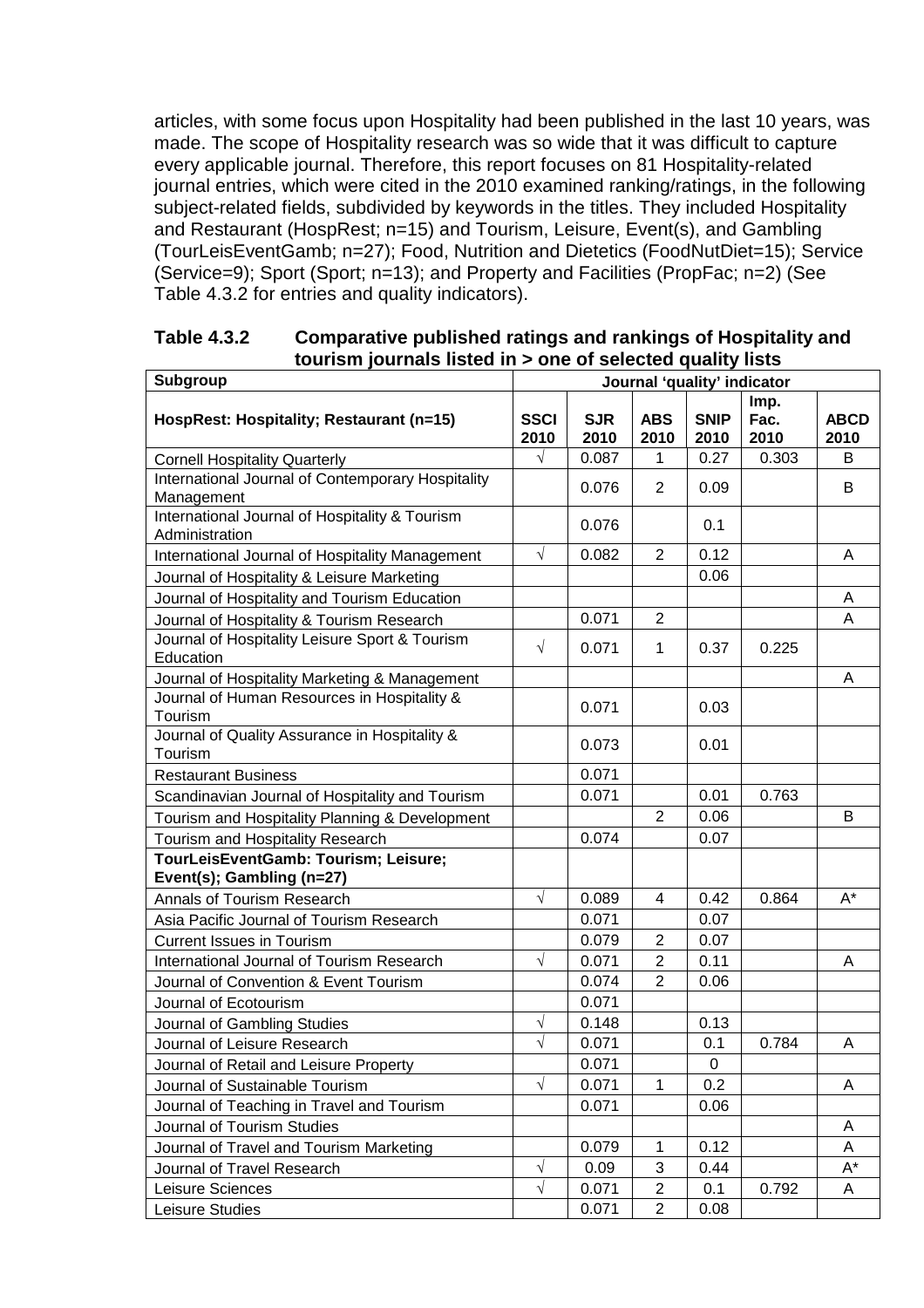| Managing Leisure                                    |       |               |      |       |    |
|-----------------------------------------------------|-------|---------------|------|-------|----|
| The International Journal of Tourism Research       | 0.071 |               | 0.11 |       |    |
| <b>Tourism Analysis</b>                             |       | 2             |      |       | A  |
| <b>Tourism Economics</b>                            | 0.071 | 2             | 0.16 |       |    |
| <b>Tourism Geographies</b>                          | 0.071 | 2             | 0.11 |       |    |
| Tourism in Marine Environments                      | 0.072 |               | 0.22 |       |    |
| <b>Tourism Management</b>                           | 0.104 | 4             | 0.53 | 1.882 | A* |
| <b>Tourism Recreation Research</b>                  |       |               |      |       |    |
| Tourism, Culture & Communication                    | 0.071 |               | 0.18 |       |    |
| Tourism: An International Interdisciplinary Journal | 0.071 |               |      |       |    |
| <b>Tourist Studies</b>                              | 0.071 | $\mathcal{P}$ | 0.38 |       |    |

Note: See Appendix E for further information on quality ratings and rankings employed in Tables  $4.3.2$  and  $4.3.3$ 

4.3.2.3 Table 4.3.2 lists only journals that were rated in at least one of the examined sources (SSCI, 2010; SCI, 2010; SJR 2010; ABS 2010; SNIP 2010; Imp. Fac., 2010; ABCD, 2010) and the relatively low ratings/rankings for HospRest as opposed to TourLeisEventGamb journals are revealed. Although only 3 (20%) of the former are SSCI (2010) listed, 11 (73%) of these journals are recognised by SJR (2010) but with only a maximum rating of 0.087. In contrast, 11 (41%) of the latter appear in the SSCI (2010) and 85% are in the SJR (2010) with maximum ratings of 0.148 for 'gambling' and 0.104 for ''tourism' keywords respectively

4.3.2.4 Regarding the ABS (2010), HospRest has only four grade 2 and two grade 1 entries whilst TourLeisEventGamb has two grade 4, one grade 3, nine grade 2 and four grade 1 entries.

4.3.2.5 With respect to SNIP (2010), the group differences were slightly less marked with HospRest (n=11 entries) scoring 0.37 maximum and TourLeisEventGamb (n=21 entries) scoring 0.53 maximum. However, the impact factors demonstrated a much wider gap with HospRest (n=3 entries) and TourLeisEventGamb (n=4 entries) achieving 0.763 and 1.882 maximum ratings respectively.

4.3.2.6 Finally, ABCD (2010) has awarded HospRest four A and three B ratings with TourLeisEventGamb achieving three A\*.and seven A ratings.

#### **4.3.3 Quality assessment: Comparison of 'Hospitality-related' and non- 'Hospitality-related' journals**

4.3.3.1 It was evident from the search of non-Hospitality–related journal articles that many UK Hospitality researchers who wish to focus on even higher ratings are seeking publication outlets in non-Hospitality journals. Such journals that appear in one or more of the rating or ranking lists examined in this report (n=123) have been classified into eight groups:

- Business and Management (general) (B&M; n=26)
- Marketing, Advertising, Brand and Consumer (MarAdvBrCon; n=21)
- Accounting, Finance, Economics, OR and IT (AccFinEconIS; n=18)
- Human resources, Industrial relations and Psychology (HRIndRPsych; n=15)
- Education (Educ: n=9)
- Geography, Heritage and Environment (GeogHeritEnv; n=10)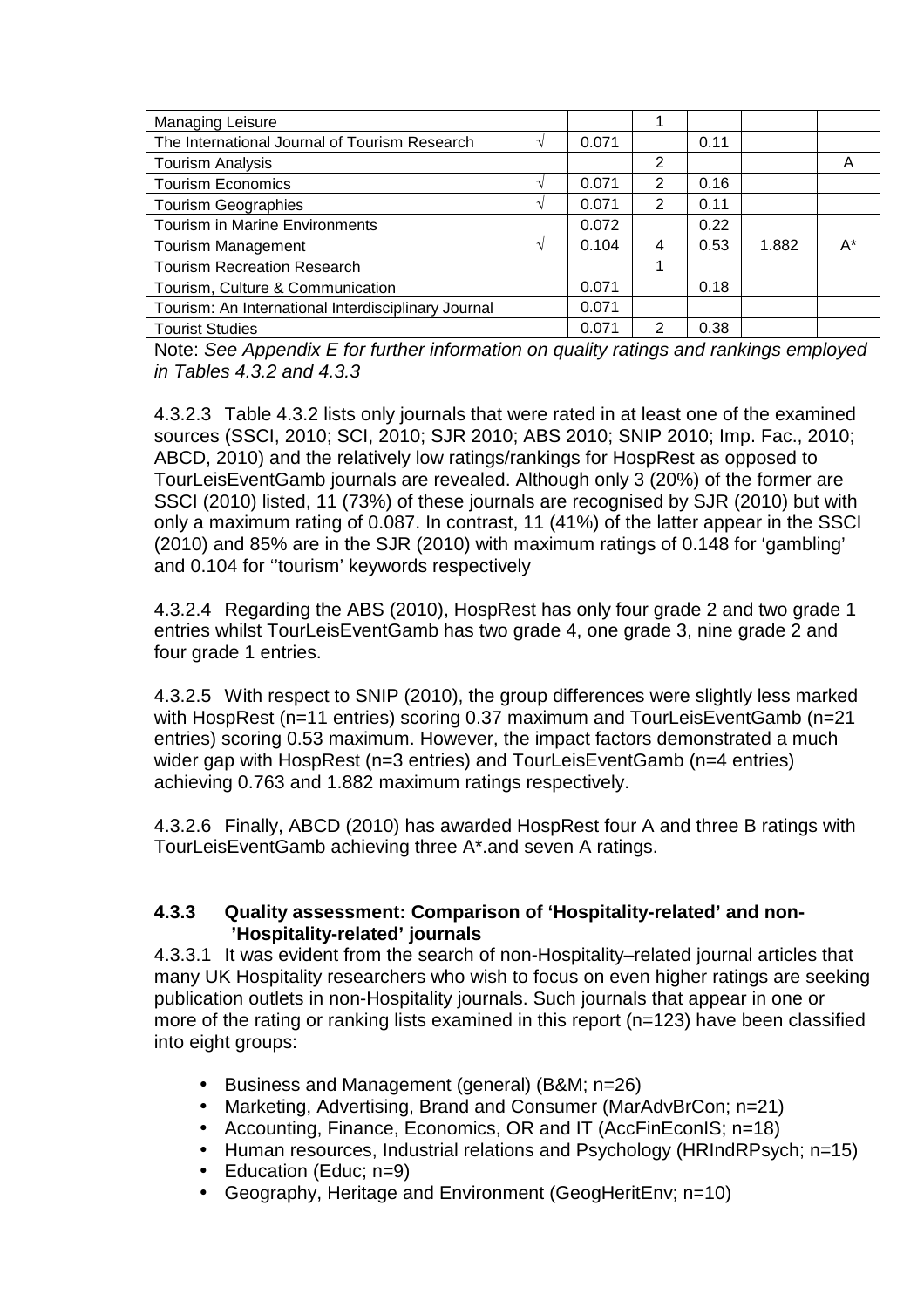- Small business and Entrepreneurship (SmallBusEnt; n=7)
- Culture, Ethics, Health, History, Humanities, Language, Law, Philosophy, Politics, Sociology, Theology (AOther; n=17).

4.3.3.2 Based on an inspection of their relative rankings and ratings abstracted from the quality listings examined in detail in this report, Table 4.3.3 was compiled for benchmarking purposes. In column 3, the number of SSCI/SCI (2010) listed journals is recorded for each group; columns 4, 6 and 7 report the maximum SJR (2010), SNIP (2010) and Impact Factor (2010) scores in each group respectively; column 5 highlights the total number of ABS (2010)  $3*/4*$  journals in each group, whilst column 8 signifies total the number of A/A\* ABCD (2010) rated journals in each group.

|                         |                | <b>SSCI/SCI</b> | Max.                      | <b>ABS</b>  | <b>SNIP</b> | <b>Impact Factor</b> | <b>ABCD</b> |  |
|-------------------------|----------------|-----------------|---------------------------|-------------|-------------|----------------------|-------------|--|
| <b>Journal Category</b> | n              | (2010)          | <b>SJR</b>                | (2010)      | (2010)      | (2010) Max.          | (2010)      |  |
|                         |                | Listed          | (2010)                    | $>3^{*/4*}$ | Max.        |                      | $A/A^*$     |  |
| 'Hospitality-related'   |                |                 |                           |             |             |                      |             |  |
| HospRest                | 15             | 3(20%)          | 0.087                     | 0           | 0.37        | 0.763                | 4/0         |  |
| TourLeisEventGamb       | 27             | 11 (41%)        | 0.148                     | 1/2         | 0.44        | 0.864                | 7/3         |  |
| FoodNutDiet             | 15             | 1/8(64%)        | 0.413                     | <b>NA</b>   | 0.56        | 3.128                | <b>NA</b>   |  |
| Service                 | 9              | 3(33%)          | 0.083                     | 1/0         | 0.17        | 0.283                | $\Omega$    |  |
| Sport                   | 13             | 12 (92%)        | 0.078                     | 0           | 0.28        | 2.152                | $\Omega$    |  |
| PropFac                 | $\overline{2}$ | No entries      | 0.076                     | 0           | 0.07        | No entries           | $\mathbf 0$ |  |
| Sub-total               | 81             | 38 (47%)        |                           | 2/2         |             |                      | 11/3        |  |
|                         |                |                 | Non-'Hospitality-related' |             |             |                      |             |  |
| B&M (general)           | 26             | 9(35%)          | 0.126                     | 4/4         | 0.55        | 4.429                | 6/7         |  |
| MarAdvBrCon             | 21             | 10 (48%)        | 0.14                      | 8/3         | 0.77        | 3.779                | 4/4         |  |
| <b>AccFinEconIS</b>     | 18             | 7 (39%)         | 0.179                     | 1/0         | 0.45        | 2.908                | 8/2         |  |
| <b>HRIndRPsych</b>      | 15             | 8 (53%)         | 0.112                     | 4/1         | 0.28        | 0.982                | 4/1         |  |
| Education               | 9              | 4 (44%)         | 0.082                     | 1/0         | 0.28        | 1.46                 | 1/0         |  |
| GeogHeritEnv            | 10             | 3(33%)          | 0.126                     | 2/0         | 0.47        | 1.47                 | 2/0         |  |
| <b>SmallBusEnt</b>      | $\overline{7}$ | 3(43%)          | 0.104                     | 2/0         | 0.40        | 1.38                 | 2/0         |  |
| <b>AOther</b>           | 17             | 9(53%)          | 0.28                      | 3/0         | 0.505       | 4.371                | 3/1         |  |
| Sub-total               | 123            | 51 (41%)        |                           | 25/8        |             |                      | 30/15       |  |
| <b>Overall totals</b>   | 204            | 89 (44%)        |                           | 27/10       |             |                      | 41/18       |  |

#### **Table 4.3.3 Comparative rankings/ratings of selected journals in which UK researchers have published articles with a Hospitality focus since 2000**

4.3.3.3 All of the remaining 'Hospitality-related' journals (in Groups FoodNutDiet, Service, Sport and PropFac) were cited at least once in the examined 2010 ratings/rankings. Close inspection of Table 4.3.3 reveals interesting differences across the subgroups, for which some of the ratings and rankings were not apparently superior to either HospRest or TourLeisEventGamb. Also, it is worthy of note that all but one of the listed Sport journals is SSCI (2010) rated and only one is ABS (2010) rated, perhaps indicating their editors' lack of confidence in the ABS grading system (cf. CHME, 2008) (See Appendix C for further details).

4.3.3.4 To some extent, the evidence in Table 4.3.3 confirms the superior position of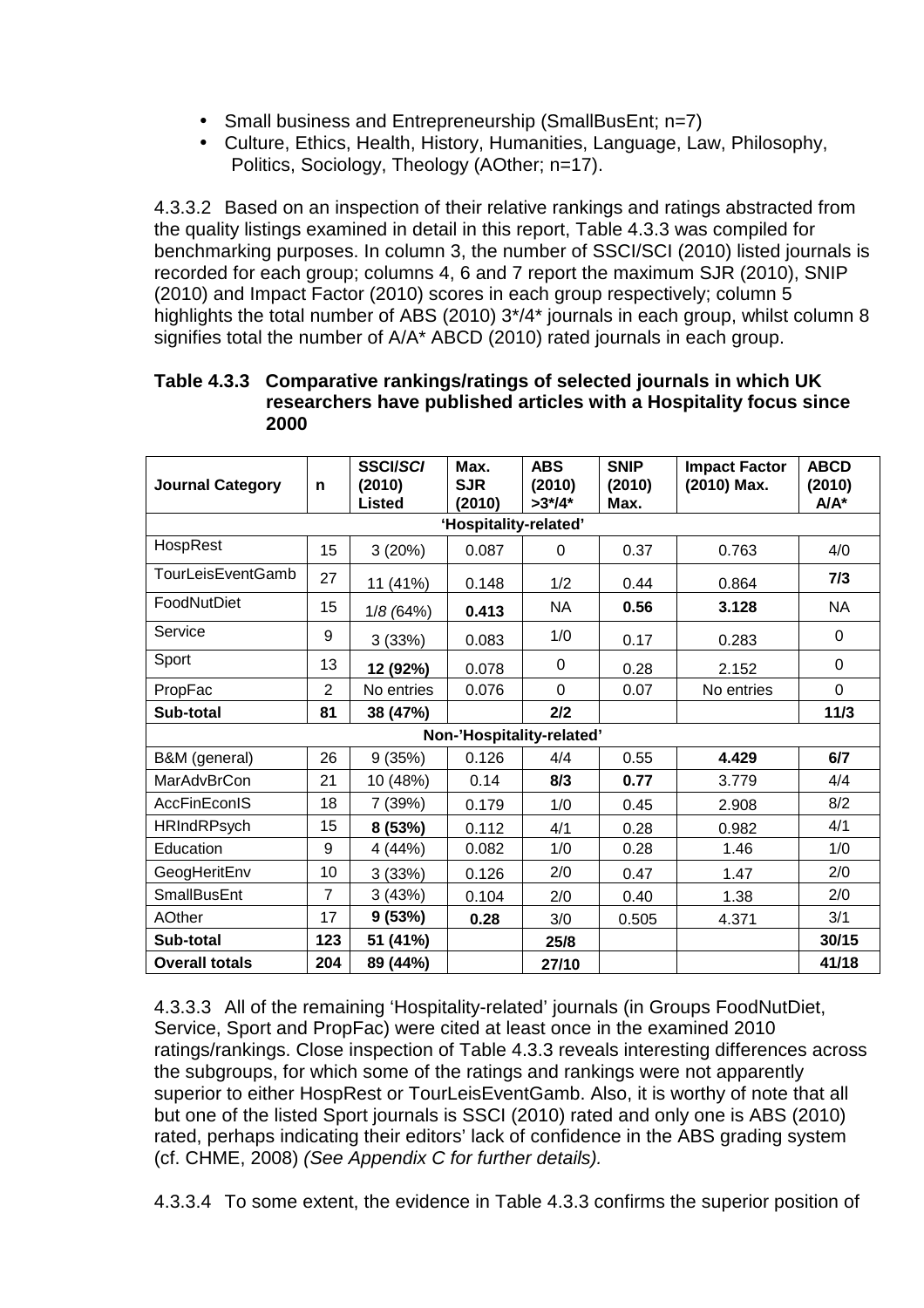TourLeisEventGam in the 'Hospitality-related' journal category (Impact factor, 2010; ABCD, 2010; ABS, 2010) but it also highlights the strength of FoodNutDiet and Sport according to SNIP (2010) and SCI (2010) respectively.

4.3.3.5 Regarding the listed non-'Hospitality-related' journals, although B&M (general) feature most strongly in ABCD (2010), MarAdvBrCon occupies the top position according to ABS (2010, SNIP (2010) and Impact Factor (2010) with HRIndRPsych and AOther having the highest percentages of SSCI entries. AOther also has the highest SJR (2010) score. Such evidence demonstrates a lack of consensus in the 'Hospitality-related' publication field (cf. Adler and Harzing 2009 with respect to business quality rating systems).

4.3.3.6 Efforts by editors to achieve higher quality gradings include encouraging 'incestuous' citation, self-promotion, and lobbying on behalf of their journals (cf. Brown, 2007; Adler and Harzing, 2009); the questions are raised:

- Are the MarAdvBrCon research group amongst the 'best' or are they just better at marketing themselves? and, in turn,
- Are the highest ranked journals those whose editors have made the effort to raise the standard of their publications by rejecting poor quality papers from the outset and raising the reviewing bar, to promote themselves in this competitive market?

4.3.3.7 On comparing the findings for the study of 'Hospitality-related' and non- 'Hospitality-related' journals, the SSCI/SCI column totals make very interesting reading. It must be noted that 47% of the Hospitality-related journals in comparison with only 41% of the non-Hospitality-related journals in which UK authors publish their Hospitality research contributions are SSCI/SCI (2010) listed. However, closer inspection reveals that it is the FoodNutDiet subgroup that has inflated this figure with its strong representation in the SCI (2010).

## **4.4 'Hospitality-related' research articles**

A trawl of 'Hospitality-related' research articles by UK authors was conducted in order to develop the comparative journal ranking/rating survey but the volume was such that there was neither sufficient time nor resources to record and collate the author(s), dates of publication, article titles and keywords as was planned initially so Objective 1b was not achieved fully.

## **4.5 Hospitality interviews**

## **4.5.1 Key informants**

4.5.1.1 An extensive list of UK academics was generated - over 500 - from the sources of information accessed. The UCAS listing generated over 60 institutions that were offering undergraduate 'Hospitality-related' courses and, due to cost and time constraints, further categorisation and ordering has not been achievable within the time frame. To achieve Objective 1c, further consideration of the list would need to be undertaken to ensure how many of the named academics were actually active in Hospitality research. However, from this list, potential interviewees were identified.

4.5.1.2 As explained in section 3.3 a number of key prolific researchers within the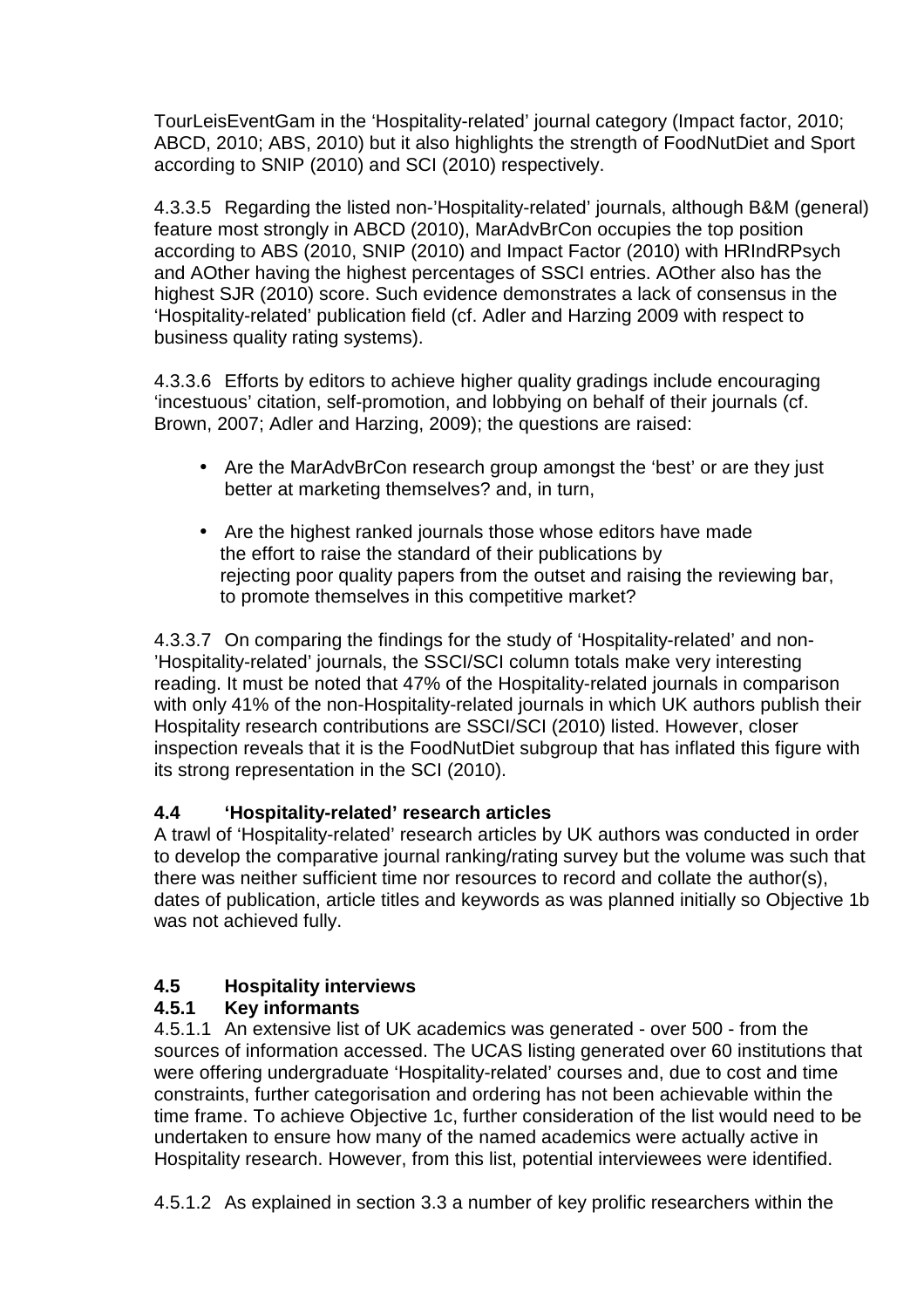Hospitality research community took part in semi-structured telephone interviews. The interview questions were developed from an extensive literature review, with the purpose of examining the opportunities for the development of Hospitality research, the positioning of Hospitality in the research environment and its representation on former RAE and future REF panels, and in the global research community.

#### **4.5.2 The positioning of Hospitality in the research environment: Institutional barriers and facilitators**

4.5.2.1 The interviewees identified institutional drivers and impediments that were having a restrictive effect on Hospitality research. These were couched within institutional requirements for publishing and staff being required to target four star journals with their research (R3, R4, R5, R7, and R8). It was commonly acknowledged by interviewees that the lack of four star Hospitality journals led to the requirement to publish outside Hospitality: "pressurised by the institution otherwise you would not be included in the REF" (R3).

4.5.2.2 In most cases for interviewees, Hospitality was located within a business school and this arrangement was regarded as both problematic and beneficial for Hospitality. One interviewee (R10) notably saw the location of hospitality and its research future as separate issues with quality being cited as the driving force: "it is the quality of the output from the individual Hospitality researchers that can shape the future of Hospitality research and not their location within the academic institutions". In the context of teaching and the delivery of Hospitality management location in a business school was generally considered apt and fitting. Exceptionally R9 pointed out the close relationship of teaching and research: "it is not just research agenda but teaching and course provision is driving everything into more standardised format at expense of some of the quality…. in the Hospitality degrees in the past" (R9). This interviewee went onto bemoan the disappearance of Hospitality: "It is very sad in some respects that Hospitality has disappeared" (R9). Externally, it has been noted by R2, that a lack of outward facing Hospitality departments and the ability to be visible to industry – a potential audience for research outputs, dilutes and diminishes the identity outside the institutions. Such a situation can also lead to questions of credibility due to fewer and fewer named Hospitality departments: "if there aren't any Hospitality departments, and I suspect there aren't, then what does it say about the subject? It diminishes its importance hugely"(R9). There is the loss of critical mass in the subject area, with subsequent negative effects on doctoral researchers (R7). The move into business schools "dilutes Hospitality as a research subject and it also seems to push it more towards business management" so narrowly looking at Hospitality as an industry rather than as an intellectual concept (R7).

4.5.2.3 The presence of Hospitality management within business schools also led to challenges for Hospitality researchers as they attempt to compete with business researchers. Specifically for research, the subsuming of Hospitality into a business school was noted as "muddying the waters" (R1) and "a general disaster" (R5). The trend for relocating Hospitality within business schools has shaped where staff need to publish, what they need to do and made it more difficult and competitive (R4). Four interviewees also commented upon the difficulty of keeping up with business researchers, as R1 complained: "has tended to put off Hospitality colleagues from actually seriously engaging with research because they are not able to actually compete ….on a level playing field with their other colleagues, and resources within business schools to support research are diverted away from Hospitality researchers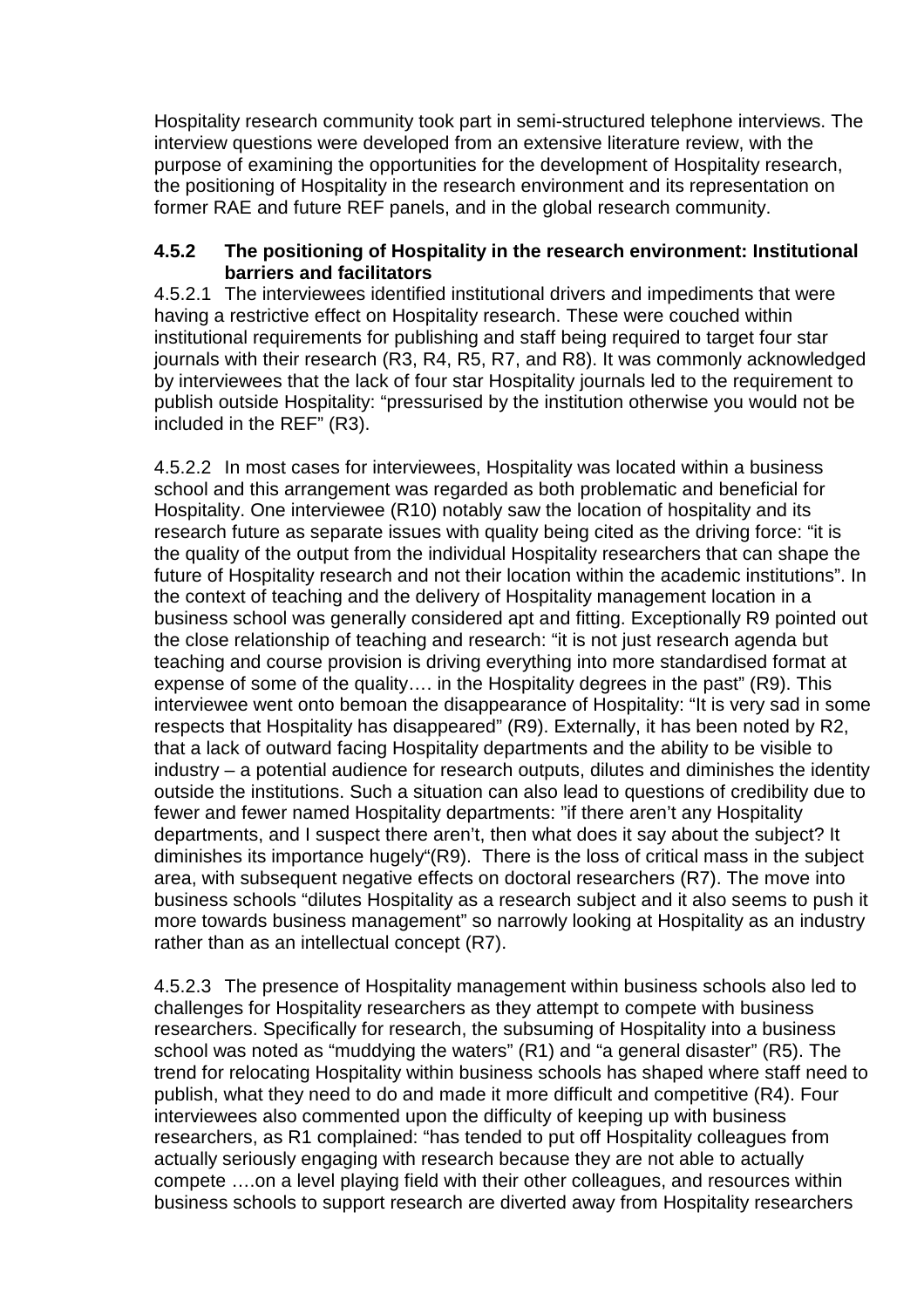towards those who are producing higher level work". The association with business schools can provide an opportunity for benchmarking and improving criticality (R1) but Hospitality researchers within highly rated business schools tend to get forgotten (R7).

### **4.5.3 The strengths and weaknesses of Hospitality research**

4.5.3.1 Some interviewees did mention the inherent weaknesses of Hospitality research, which was referred to as inward looking and insular; the UK academics focus on the REF; too many journals; only publishing in Hospitality journals; too far removed from mainstream theory; the lack of depth: insularity of citation; and need to be more critical (R1, R4, R5). With regards to the lack of depth and lack of mainstream theory underpinning Hospitality research, it was noted that "people …take a very narrow perspective and it does…..if not aware of wider literature on a particular topic…undermine their contribution and the academic quality of what they are saying" (R9) and "the Hospitality research is weak because it is too far removed from mainstream theory and its not been tested by being sent to management or social science journals" (R1). The insularity of Hospitality is acknowledged as problematic: "Hospitality management has to engage with the wider agenda…..Hospitality has suffered from being rather insular" (R9). Criticality is fundamental to the development of Hospitality research and the need to publish outside Hospitality journals: "actually adopting a critical stand is fundamental…… often there is a failure to actually be critical in a lot of Hospitality research" (R5); "If you constantly closet yourself away then I think there is a danger that you become ignored…..If you do publish in other journals you can demonstrate the relevance of study, the research itself and therefore that this is sound academic research" (R2). There is a need to ensure substantive theoretical underpinning for the research being undertaken: "my problem sometimes with Hospitality journals is they are inward looking, there is not enough engagement with the generic management literature" (R4); "the biggest criticism of the whole managerial perspective is that right now we are just importing concepts from management studies. We are not adding new, we are just applying concepts from here there and everywhere" (R8); "historically that has tended to lead to a rather insular view of theory and a failure to keep up with theory development in the more generic areas" (R1).The inability to look to the broader literature leads to dilution: "it can dilute it as a subject because you are not building up a body of knowledge or a body of understanding around that particular theme within Hospitality" (R3). There were also noted difficulties in understanding what hospitality management is and it was questioned as to whether it should be phrased more accurately as "management of Hospitality" (R9, R6). One interviewee (R5) called for a renaming from Hospitality management to Hospitality studies to encapsulate the broader studies occurring within the subject area. Although this may be considered to be an equally problematic use of terminology, from a social science perspective its acceptance into mainstream journals and publishing outside makes hospitality as a subject fragmented (R8).

4.5.3.2 The personal nature of determining and identifying the strengths as opposed to weaknesses of Hospitality research did illustrate some contradictions. For the accuracy and fairness of reporting, the strengths were regarded as: theoretical underpinning; publishing outside; and the social science perspective. Theoretical underpinning was viewed as a strength in relation to the specific subject area of operations management (R3). Publishing outside 'Hospitality' is regarded as a means of strengthening the research being undertaken and showcasing it to a broader audience so ensuring it is more critical and accessible (R9). The social science perspective is applauded by a number of interviewees as a way forward for Hospitality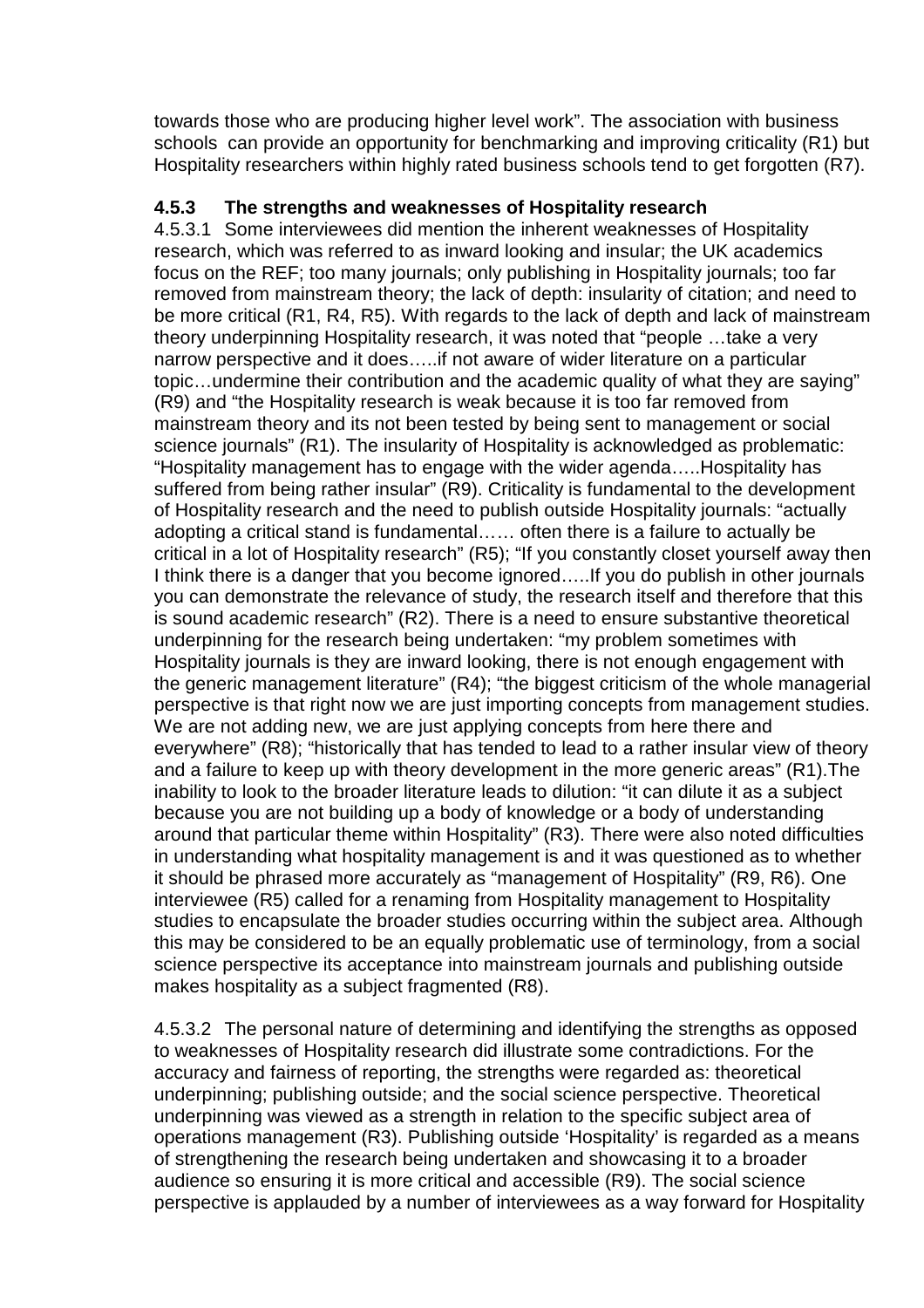research: "by sticking with the insular Hospitality management we are not opening our minds to other exciting avenues that could develop. In terms of the social science approach I would argue that Hospitality....can benefit (R6); "it is very evolving and interesting" (R5); and "that would be a strength in terms of being a bit more creative, being a bit more open minded, or a willingness to engage with a broader set of audiences" (R8).

4.5.3.3 Interviewees also made comments about the nature of the current Hospitality researchers and how they were not necessarily supporting the cause of Hospitality research; they were referred to as being both selfish and career oriented. R9 and R6 remarked upon the need for a career-oriented approach by Hospitality researchers that involved publishing outside Hospitality: "I suspect if they want to get on in research terms and get research promotion it's the only way for them (R9). With all interviewees there was a preference for qualitative approaches to research: "most stimulating…tends to be highly qualitative research" (R7). Whilst all bar one interviewee could be considered prolific academic Hospitality researchers, there was also a recognised difficulty with regards to the reviewing of qualitative research: "I think there are insufficient good quality reviewers in Hospitality for more qualitative research" (R7). Whilst there was a bias in the sample towards favouring qualitative research methods, the value of quantitative methods was acknowledged but what was most important was the best fit method being appropriate to the research question: "there is scope to do both quantitative and qualitative work" (R1); "I think the nature of Hospitality is intuitively a much more qualitative paradigm" (R9). It was acknowledged though that there does appear to be a cultural bias regarding preferred research approaches as American journals were noted by several interviewees (R1,R5,R7,R9) as favouring quantitative studies: "like trying to get published in a very top quality academic American journal you have to do quants sadly" (R9). This favouring of quantitative approaches is also present within management research (R1) and, problematically, R5 said: "there has been far too much inappropriate quantitative methodologies", as quantitative methodology may appear to be "academic" but there needs to be a greater focus on what is the right approach. Overall there is a need for a wider range of research methods and for people to look to more multi-disciplinary literature "so that we are not reinventing wheels that have been done in other areas" (R7).

#### **4.5.4 The opportunities for the development of Hospitality research**

4.5.4.1 The development Hospitality research is problematic due to the lack of journal quality and the limited journals available (R3, R4). This issue as well as the paucity of good quality Hospitality reviewers (R7) was affecting the criticality of the subject area. There was a noted need for greater criticality and this was at various levels: both as researchers and within research projects; and as reviewers and audience. To be more critical, would require rigorous reviewing (R2) and the ability to be critical of research (R1). Two interviewees felt that the Hospitality academic community was too polite and needed to be more willing to be ruthless and questioning: " we have been a very cosy friendly community" (R6) and "a bit too polite, courteous and kind to each other" (R1). The required approach as indicated by R10 was all encompassing and involved the need for various foci: "by providing more sponsored opportunities for PhD study, by encouraging capable and competent academics with an interest in the subject to publish in high quality journals both within and outside the Hospitality domain, by urging the editors of Hospitality-related journals to raise the standard of papers accepted for reviews and to stop sending papers to the numerous poor reviewers."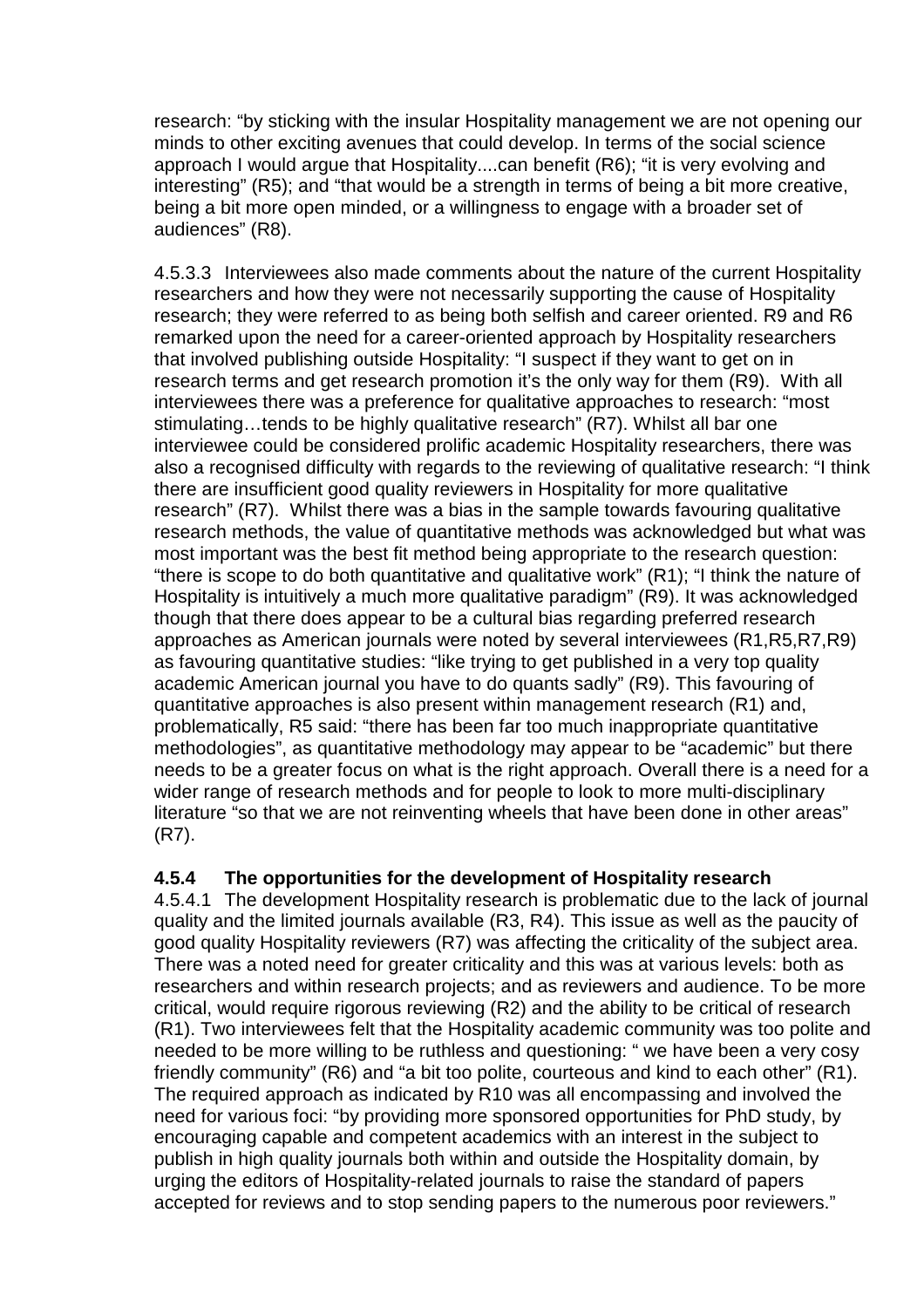4.5.4.2 Beyond the institutional limitations and the political environment it was noted that there had been opportunities for Hospitality management to establish itself but maybe the moment had not been taken and had now passed (R6, R9). In some cases, if Hospitality is the focus, the individual perspective of career advancement took priority over attempts to establish a niche for Hospitality research - R6 remarked that for career progression it would be necessary to publish outside Hospitality: "if I was an early career academic I would be publishing in generic journals". This may well be the current strategy of researchers as the Hospitality community is not growing according to R1 and R6 and neither is the number of Hospitality PhD researchers (R1). Responsibly for the future of hospitality was seen to lie with hospitality researchers despite their own career progression needs: "I think that the future is wholly dependent upon the actions of Hospitality researchers" (R10).

4.5.4.3 In developing opportunities for Hospitality research in the future, a key aspect does appear to be an awareness and understanding of the subject and the audience. A number of interviewees applauded the scope that social sciences would provide and the need to broaden the subject focus: "by sticking with the insular Hospitality management we are not opening our minds to other exciting avenues that could develop". There is a need to allow the management and social science perspective to thrive (R7) and for the future, all strands have to be pushed forward (R7). A cautionary note was expressed by R7 in relation to industry audience: to ensure "that the research is not simply shaped by an industry agenda" (R7).

4.5.4.4 It would appear that, for some researchers, the institutional goals and the REF could not be divorced from one another and they are indeed informing publication targets. Mechanisms of the REF were also criticised, in particular, metrics: "the construction of processes of the metrics which exclude Hospitality experts, so I think it is kind of political gerrymandering going on" (R7). Pragmatically, with regards to journal choice and despite these influencing factors, it may simply be a case of which ever journal will accept your work (R1 and R9): "it isn't so much whether it is in the field of Hospitality but whether or not you want it to get published and which journals you want to get published in" (R1). Another interviewee pointed to this approach as a clear strategy for some Hospitality researchers who purposefully submit higher quality work to higher rated journals and submit lower level work to Hospitality journals (R3). Despite this Hospitality journals are considered important: "I see huge value in Hospitality journals and very important to publish and make them more visible and raise their profile" (R9). Although R1 perceives publishing in generic journals to be more challenging, sometimes it is simply a case of choosing an outlet which is more readily available: "easier to publish in Hospitality journals than…..other generic ones….better have something published than nothing at all" in a Hospitality journal (R1).

4.5.4.5 As for the future, one interviewee questioned if there was indeed a future (R6) and R3 felt Hospitality would disappear and be subsumed by generic journals. R1 was "somewhat pessimistic…[as] the outlook for Hospitality research in the UK is fairly bleak and a very large proportion of that is being driven by the REF" (further discussed below). R2 also emphasised the current poor situation of Hospitality: "there is a real risk that we are on the cusp now that it might be either lost completely or so diminished in its perceived value that it actually does wither on the vine simply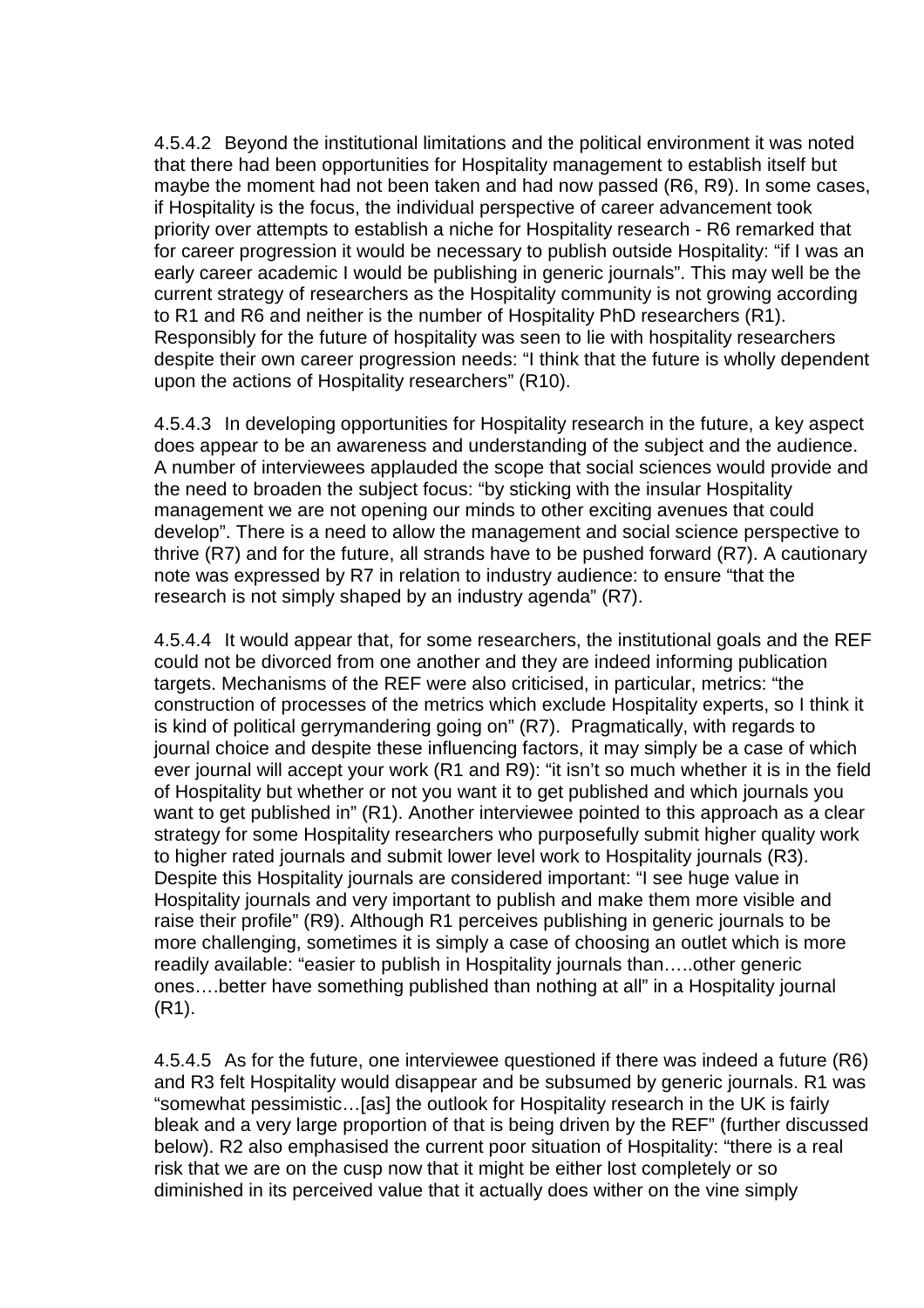because it won't attract intelligent academics into the discipline to take it further and I think that's the risk". Other interviewees were more positive but emphasised the need for clarity and industry support (R2): "you should do all you can to make sure that you keep the industry onside" (R2). Cutting out the industry has an adverse effect upon the sustainability and future of Hospitality as a research area.

4.5.4.6 There is a need for a two-pronged strategy, focusing upon improving the quality of research published in, and the ranking/rating of, Hospitality journals and also publishing outside in non-Hospitality journals. Such a strategy should counter the difficulties identified by R10: "Hospitality researchers in general are neglected and are often viewed as second class citizens within their Universities regardless of whether they are located in Hospitality or Business Departments. In part this perspective is justified as there are some very weak papers in some of the less reputable Hospitality journals". We "need to improve the ranking of our journals first and foremost, and also get to publish more in generic management anyway to show what we're doing in our area" (R4). Such action will result in greater audience reach and greater profile and credibility for Hospitality (R3). The need to lobby for improving ranking was also put forward by R3 to reflect and acknowledge the substantial research that is being published in the one or two good Hospitality journals. However, it was also mooted that some generic as well as tourism and Hospitality journals are not being given the quality recognition that they deserve (R7).

#### **4.5.5 Hospitality and the RAE and the REF**

4.5.5.1 The effect of the previous RAE and the upcoming REF was not regarded favourably: "the REF you see is very much …….well more or less a uniquely British phenomenon, which is not serving our discipline at all well" (R1). The lack of political astuteness in dealing with the research assessment exercise (R4) and the problem of where Hospitality sat in the last RAE is going to be seemingly repeated with the REF: "the RAE as it was, has not done any favours to the Hospitality research subject" (R7). "The outcome of the last RAE has led many senior managers in institutions to decide that Hospitality research is not supportable – partly because the RAE resulted in it not being funded, and partly because of the returns in other areas appear to be higher" (R1). Being placed within business and management provided no favours to Hospitality research: "the overall ratings for Hospitality and tourism in the RAE was the lowest from all the different disciplines …… very much at the bottom end in terms of the average ratings of outputs in those different disciplines" (R1). There has been a lack of proper representation (R5) although R5 accepts the criticism of the previous RAE: "clearly some genuine criticism of the research, which has been somewhat immature and somewhat driven by inappropriate agendas".

4.5.5.2 As for the next research assessment exercise, it is predicted that the REF and how it is set up will lead to the exclusion of Hospitality (R3). It is likely not to be present in the REF and to be included there would appear to be a need for a clear institutional strategy to allow for this. The current position of Hospitality is not viewed favourably: "It is all driven by standards and lists and thresholds and everything else. If you look at any of the lists of publication there aren't many in tourism and Hospitality anyway" (R9). Whilst this might be the case, the REF continues to influence the publishing choices of academics. The choice for publishing is very much influenced by the RAE: "driven by research assessment and always has been in terms of journal quality. So my first port of call will always be a non-Hospitality journal" (R9). "Kind of obliged to publish outside……it just reflects the intellectual flaw in the general grading list so it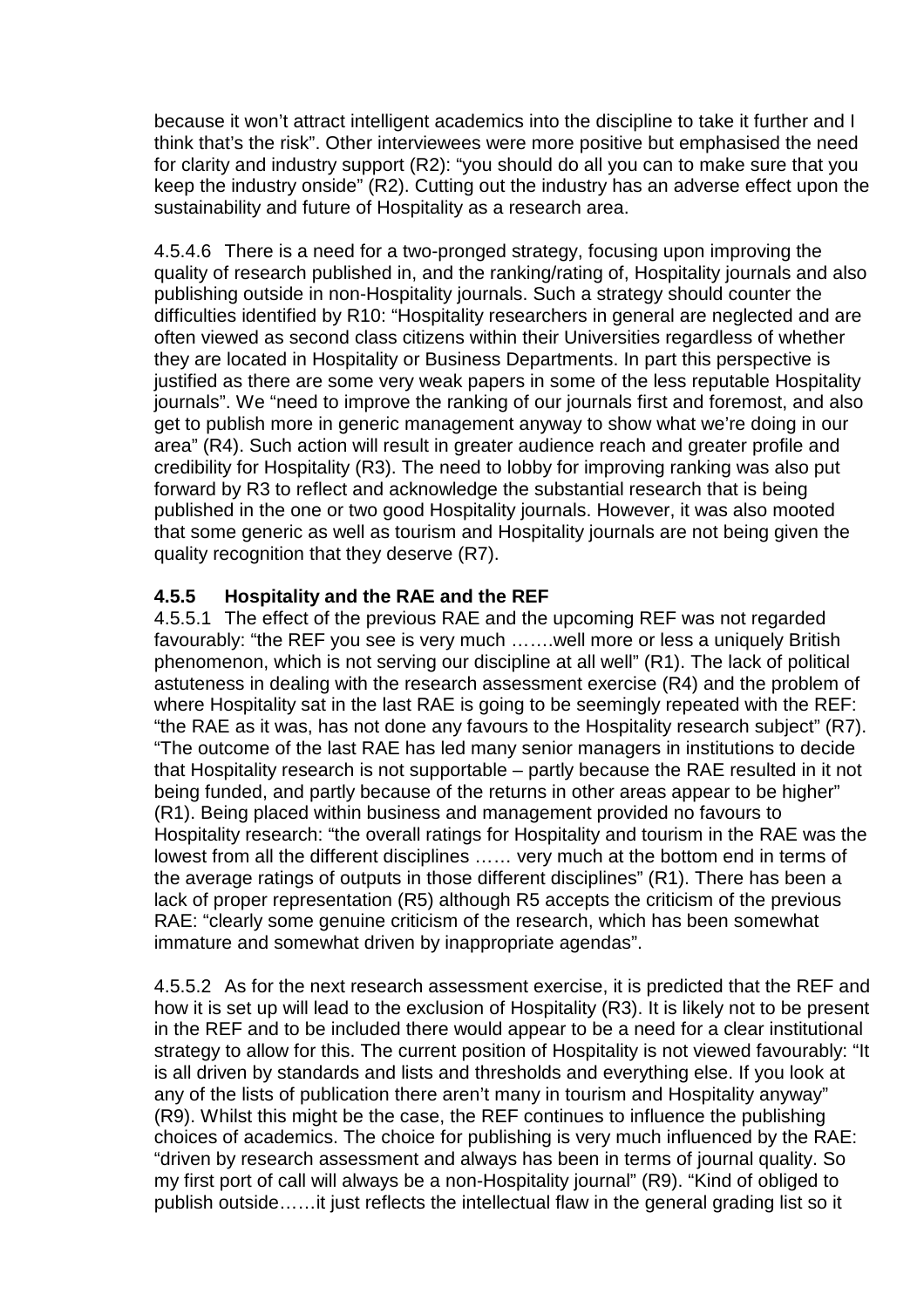becomes an economic metric that can justify poor quality decision making in terms of the research submission of the REF" (R7).

4.5.5.3 Submission to the business and management panel was not considered good for Hospitality: "I don't think that it is in harmony with what would be [seen as the] best [for the] intellectual development of Hospitality (R7). Hospitality has been inaccurately regarded as a subset of business management (R7) when it is much more than that. Such a viewpoint has been a disservice to Hospitality: "it is broader than kind of a narrow business management disciplinary approach and I don't think that gets captured by the REF structure" (R7). Positively an opportunity does exist with the REF in the context of its encouragement of collaboration across institutions (R1). Although there continues to be uncertainty as to where Hospitality will be placed whilst tourism is now within the sports-related panel, there were some calls for Hospitality to follow suit. Notably though there are connotations associated with different panels and there would be reluctance for business schools to submit to anything other than the business and management panel: "business schools are a bit nervous about putting things under sport-related studies because it is not glamorous enough for them" (R8).

4.5.5.4 The focus on the REF and the ranking of journals was seen to be damaging: "all that stuff about how many stars does it carry and all that I find deeply offensive" (R5). The importance is the audience and informing practitioners and other academics (R5) and the importance of the work being accessible to the audiences. It is argued by R2 for it to survive as a research area, Hospitality needs the support of industry and clear lines of communication with industry: "if you have lost that audience because they don't understand what you are talking about, or they don't see its relevance, then it is much more difficult to engage with them". R8 confirms the importance of the management focus: " management is always going to be the core audience……I don't think we can or should lose the focus on the industry we have to make our work more accessible to the industry audience.. less …abstract".

#### **4.5.6 International Hospitality research networks**

4.5.6.1 All interviewees considered there to be current network opportunities within Hospitality but they were not necessarily considered favourably. The current networks that were referred to were i-CHRIE (R3, R4), CHRIE (R5, R1) CHME (R4, R5, R6, R9) and Institute of Hospitality (R2 and R10). In comparison with tourism, R7 noted the lack of a network equivalent to TRINET (the tourism research network e-group) and questions how such a forum could be further examined as a possibility for Hospitality, specifically in relation to their funding mechanisms and organisation. R3 concurred there was a lack of a global network and means for communication and R5 raised questions as to where funding could be sourced to facilitate such mechanisms. Whilst R1 accepts the role of CHRIE as a research conference, its effectiveness is questioned: "CHRIE is a global 'Hospitality-related' research network………whether it is good at it might be another issue". Interestingly R6 identified a need for a "champion" and for people to be willing to invest the time and effort into developing such networks: "you need catalytic people, if you like, an academic entrepreneur, to lead these networks and develop them. If we look around the current generation of Hospitality academics I don't know where that type of person is going to come from". The value of such networks was noted and it was believed that the past role of CHME in facilitating such a network (R5, R6, R9) could be resurrected but with a clear focus and strategy (R5). Of interest is R10's acknowledgment of the scale of the task of setting up such networks as it requires "hard work, dedication and TIME……most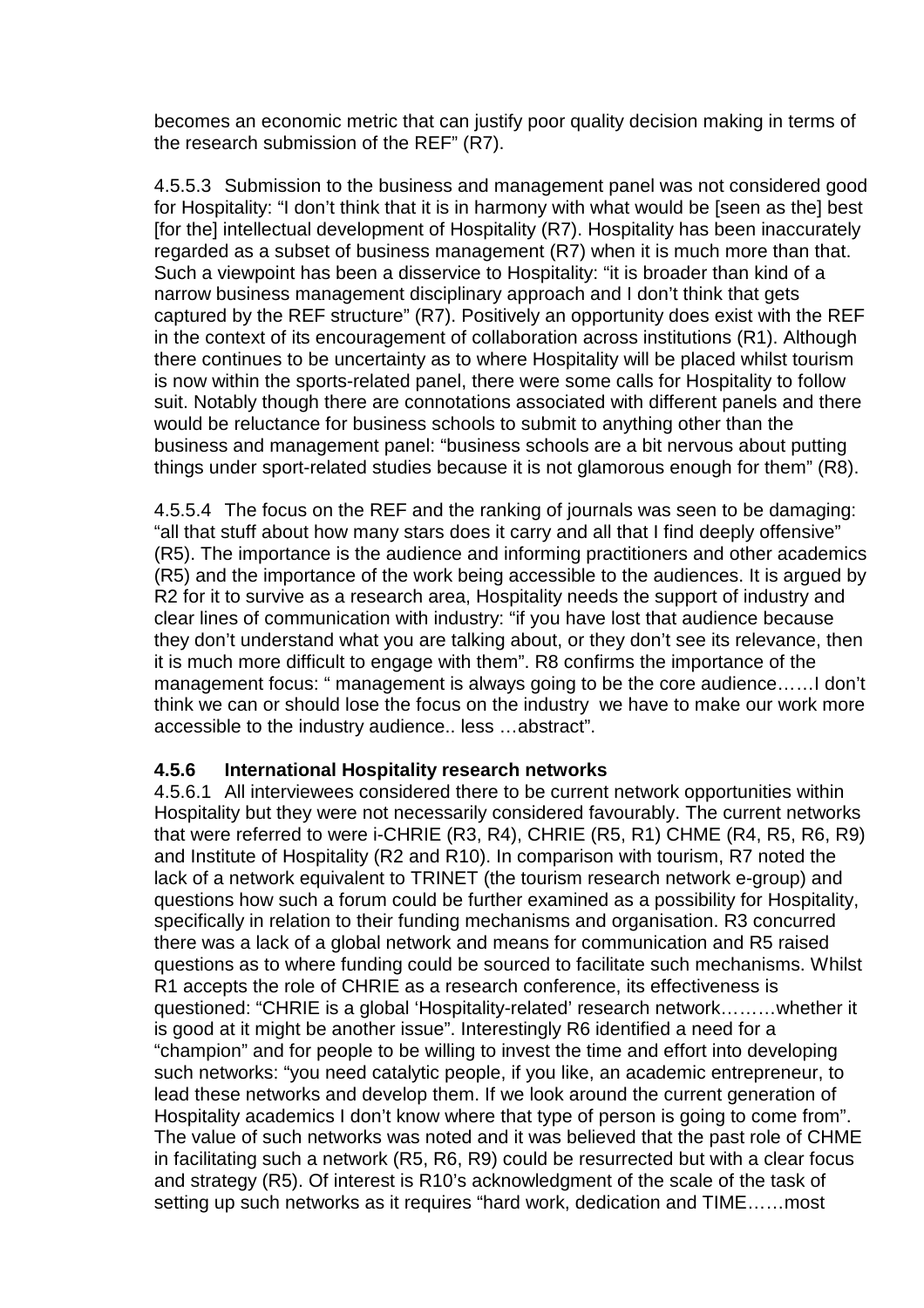Hospitality researchers….[are] so busy keeping their heads above water that they do not have time to develop such a network". To overcome these difficulties of time and work, a collaborative venture was proposed between the Institute of Hospitality and the CHME: "if IoH could be persuaded to take on such a role in conjunction with CHME, it might be feasible" (R10).

4.5.6.2 It was questioned as to whether the time had gone by and the opportunity was past: "at one time it was looking quite promising, there was a core of people very determined to push Hospitality forward but they tended to be people interestingly now in business schools and not necessarily even researching Hospitality any longer" (R9). There would appear to be willingness and need to develop a global network and an acknowledgement that there are networks currently in place which could be replicated (as with TRINET) and utilised (as with the CHME). The purpose of these would be to facilitate communication, but they could also be used to go beyond communication as technological developments allow for international collaborations to take place (R1). R8 also looked beyond the role of communication within the community and saw networks as an opportunity for developing an external presence and profile, through opportunities for involvement in journals outside Hospitality and developing strategies for publishing.

## **4.5.7 Hospitality and 'Hospitality-related' journal reviewing practices**

4.5.7.1 The websites of the Hospitality and Hospitality-related double blind reviewed journals (Table 4.3.2) were searched for information regarding the reviewing process and author guidelines. This method was considered unenlightening and too limiting. It was not informative with regards to perceptions and how hospitality articles were received and reviewed. In the context of the interviews, some comments were made with regards to the variable quality of the reviewing practices for papers submitted to both Hospitality and Hospitality-related journals and the difficulties of submitting Hospitality research to higher ranked journals were noted. It is advised that further work should be undertaken in this context, commencing with interviews with editors of Hospitality and 'Hospitality-related' journals.

#### **5.0 CONCLUSIONS AND RECOMMENDATIONS**

#### **5.1 Conclusions**

#### **5.1.1 The current status of Hospitality and 'Hospitality related' research**

5.1.1.1 Within Hospitality literature there seems to be an attempt to unite Hospitality research under categories to give the discipline a focus and foundation from which to move forward and strengthen its research profile. Recent literature suggests that much of the 'Hospitality-related' research is focused in the areas of business and management, exploring the social, cultural, political and ethical dimensions of Hospitality and the theoretical meeting ground of management and practice. This development has prompted discourse between key researchers within the discipline and fostered healthy debate that has given a practical foundation for the subject under headings such as Hospitality management and Hospitality studies. Although this may not be a universally accepted foundation, it could be described as another 'milestone' that provides impetus for further discourse and debate.

5.1.1.2 It would seem from the literature that a Hospitality journal hierarchy, based on a combination of awareness and perceived quality rating, has evolved. Although, overall, the study highlights International Journal of Hospitality Management,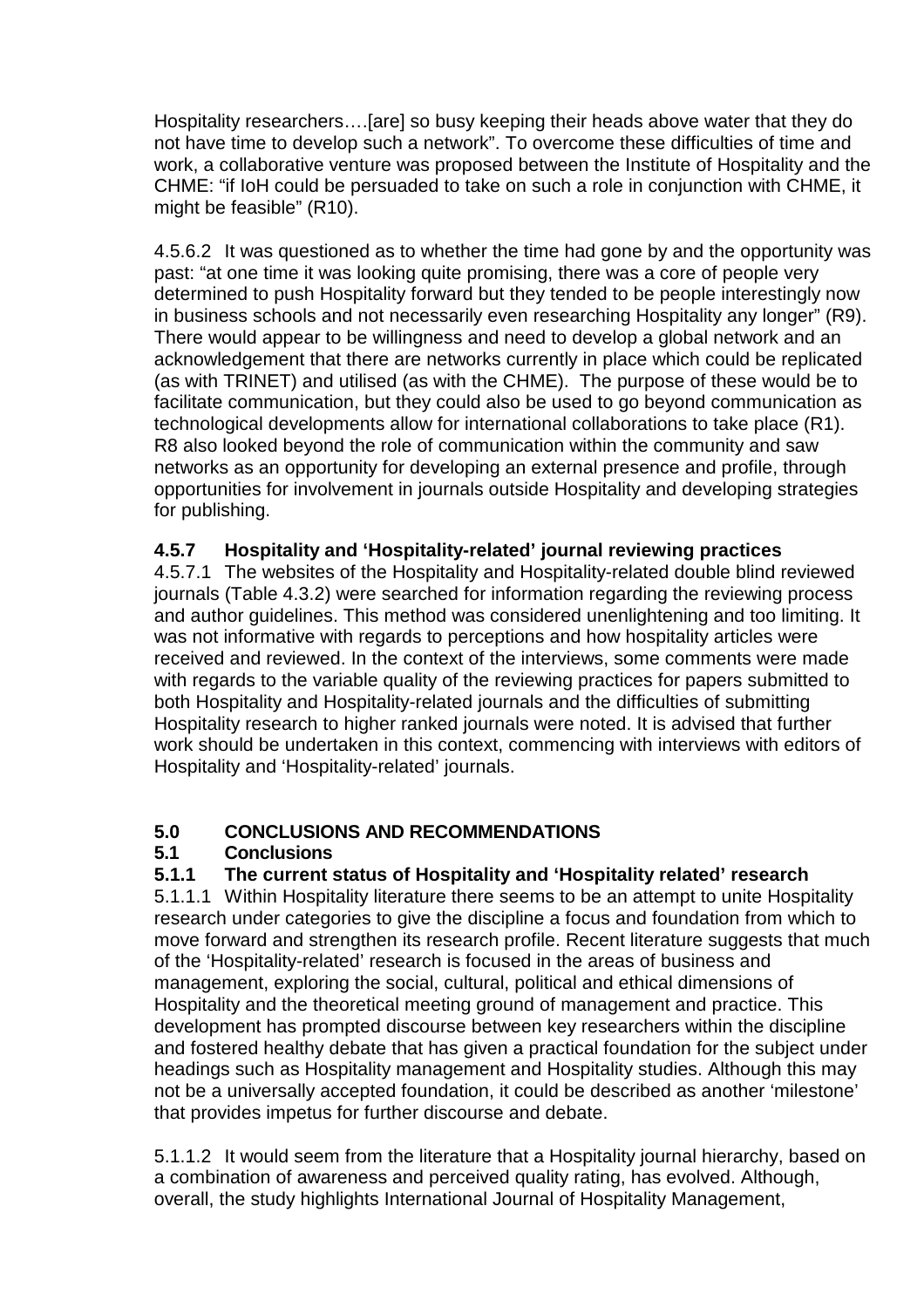International Journal of Contemporary Hospitality Management, Cornell Hospitality Quarterly and Journal of Hospitality & Tourism Research as being the 'top' rated/ranked Hospitality journals, their relative rankings and ratings are not entirely consistent so consensus in terms of their quality cannot be assumed. It has been shown that 54% of the Hospitality-related journals in comparison with only 48% of the non-Hospitality-related journals in which UK authors publish their Hospitality research contributions are SSCI/SCI (2010) listed due to the strong position of food, nutrition, diet and sports focused journals.

5.1.1.3 The relatively low ratings/rankings for Hospitality as opposed to tourism journals remain as does the debate about the distinction between the Hospitality and tourism academic fields, substantiated by a low incidence of cross-citations between the Hospitality and tourism research communities (cf. Howey et al., 1999; CHME, 2008; Jamal et al., 2008; Lashley, 2008). Furthermore, it is claimed that the majority of citations are drawn from sources outside either area so lowering the impact factor when such articles are published in Hospitality and Tourism journals. Although Citation Impact Factors have been criticised, the evidence suggests that ambitious Hospitality researchers are being seduced by non-hospitality journals that are of higher quality than hospitality journals, which begs the questions raised by Nkomo (2009): Do we understand our subjective orientations and commitments as well as our motivations and desires? Are the journal rankings preventing researchers from engaging in more research relevant to contemporary social problems? International journal quality grading systems have been criticised as being biased, employing systems of questionable relevance and subjective judgments that lack consensus. It is apparent that to promote themselves in this competitive market some academic journal editors are achieving higher quality ratings by what might be termed underhand practices whilst perhaps others are not 'au fait' with, or disapproving of, such activities. Indifference, laziness, fear of failure and other reasons might be put forward by editors who simply want to hold an editorial position for personal benefits. Without doubt, those editors who have managed to raise the standard of their publications have taken a relatively firm stance and rejected poor quality papers from the outset then raise the reviewing bar.

5.1.1.4 Given the need for a balance between qualitative and quantitative research, it would seem that UK hospitality researchers need to also focus on the latter if the subject is to gain credibility globally, especially if it is to compete with the work of high profile authors from America and the Asia-Pacific regions.

#### **5.1.2 The research future of the subject of Hospitality**

5.1.2.1 Morrison (2004) highlighted gaining academic maturity, legitimacy and quality as challenges for Hospitality research. It is concluded that there remains a strong desire amongst key Hospitality researchers to promote Hospitality per se as an academic subject. However, if hospitality researchers are to be forward-looking, it is probably not very smart to look at the subject of Hospitality in isolation as there is a risk that they will not make their mark and so be wiped completely off the subject map. In a broad sense, Hospitality encompasses numerous academic disciplines and, because of the interactive nature of the subject, it might be argued that pure Hospitality research is not possible.

5.1.2.2 Hospitality research is becoming even more firmly embedded in business and management and it is also percolating into other academic subject fields. If the profile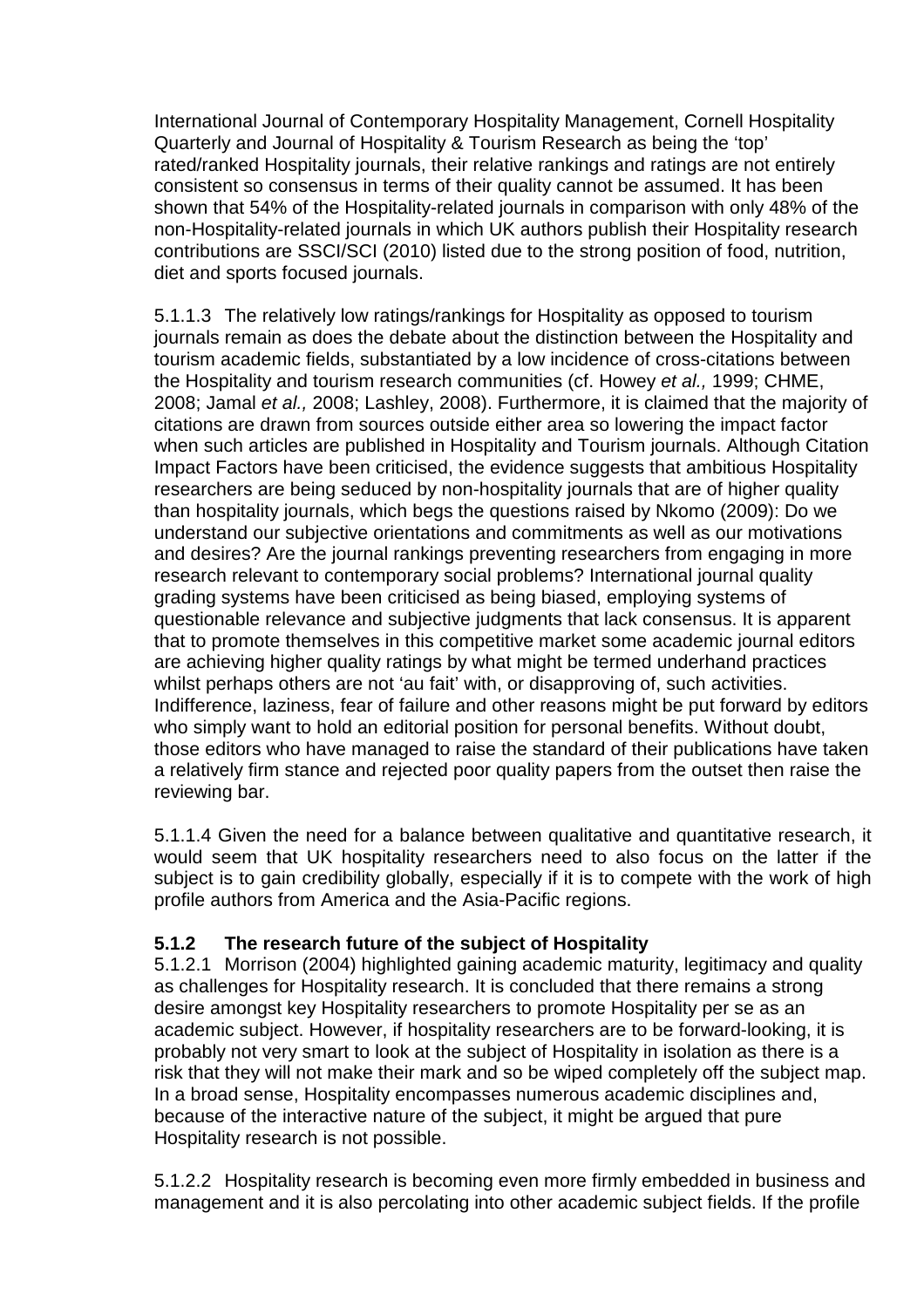of Hospitality as a subject is going to be raised, its visibility needs to be increased to demonstrate its relevance as an academic subject. An obvious way of doing this is to publish at least some of the high quality Hospitality output in highly rated and ranked journals, based on quality assessment systems. In turn, such publications should also encourage 'selectors' to consider allowing Hospitality academics for inclusion in the REF. Interestingly a preference for qualitative methodological approaches emerged from the interviews with the prolific UK Hospitality researchers, followed by a somewhat contradictory comment that there were not enough good quality reviewers in Hospitality for qualitative research!

5.1.2.3 Participants in the telephone interviews were identified for their standing within the Hospitality research community and they are some of the leading researchers in UK institutions. However, it is clear from the interviews that many of these researchers are encouraged to publish in journals that are more likely to support their institutional goals rather than their own. This focus on the institutional needs creates mixed fortunes for Hospitality but has been identified as necessary in the light of ratings within the RAE/REF during the last few years The results of this move may raise the research quality of Hospitality researchers and their work through submission to higher rated journals; however, the attempt to gain acceptance with a wider audience including non-Hospitality researchers may also dilute the focus of Hospitality research. In some cases, examples of lesser quality research is submitted to Hospitality journals and better quality research is refocused and submitted to generic journals with a higher rating. Such practice may also be contributing to the weakening of Hospitality as an academic subject in the long term in favour of short term gains for the REF.

5.1.2.4 It is clear that recently increasing pressure on Hospitality researchers from their institutions to publish research in 'high standing' refereed journals has done nothing to raise the status of Hospitality as an academic subject in the last decade. As Nkomo (2009) pointed out, academic journal rankings are seductive also in relation to individuals' promotion and tenure. If the profile of Hospitality as an academic subject is to be enhanced, Nkomo's (2009) suggestion that we need to examine our individual perspectives, motivations and desires is worthy of consideration.

#### **5.2 Recommendations**

N.B. The following recommendations should be considered in the context of the limited sample with whom the qualitative research exercise was conducted; sampling bias may limit their external validity.

## **5.2.1 For Hospitality researchers and educators**

- Websites need to be maintained and, in particular, on-line personal profiles and CVs of Hospitality researchers should be kept up-to-date.
- More effective systems for managing websites, for example, access rights of individuals should be devised and implemented.
- If researchers in the field of Hospitality choose to publish articles in Hospitality journals, it might be prudent for them to target just a few selected publications.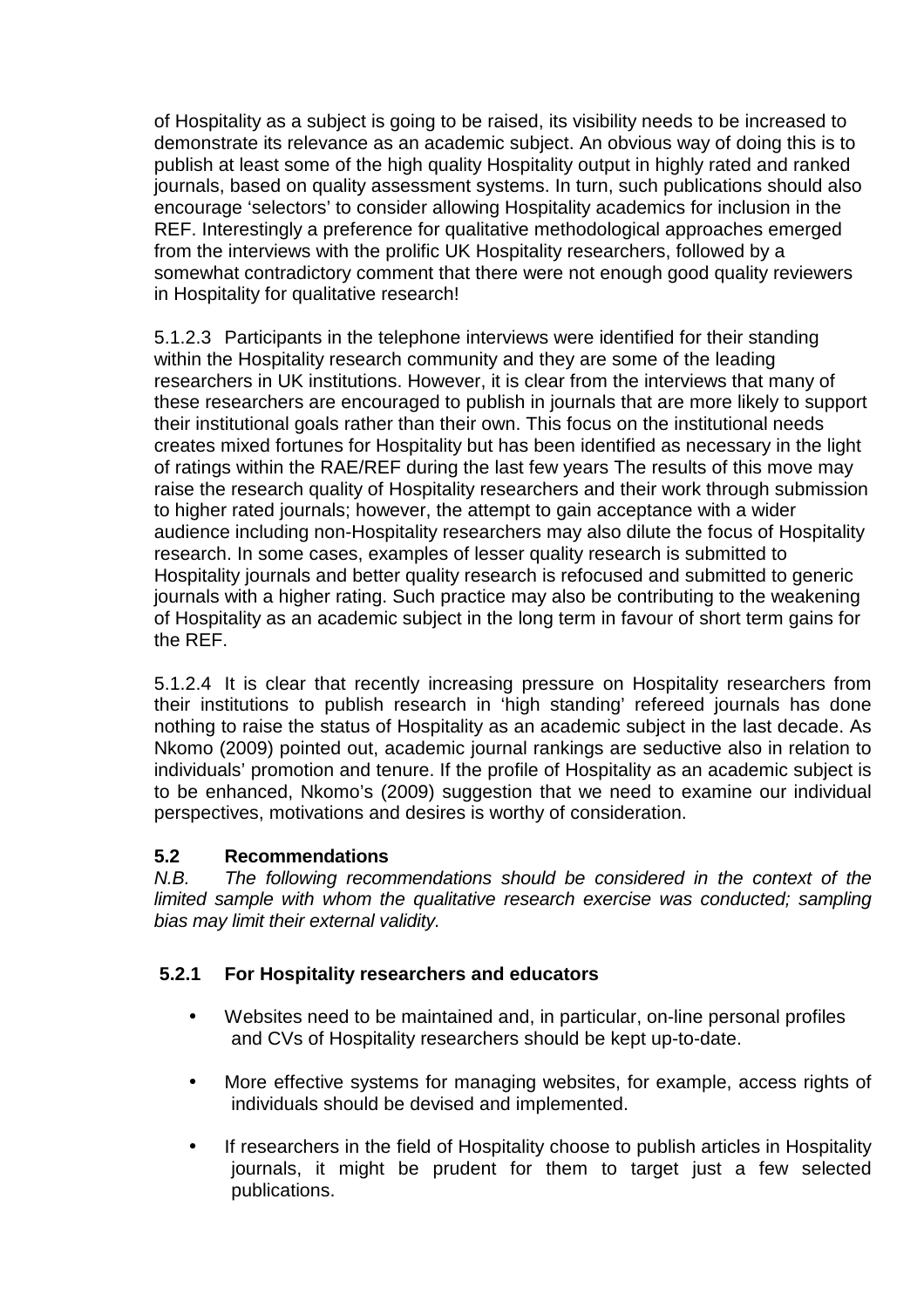- Perhaps it is incumbent on high profile Hospitality researchers to also submit some of their better articles to Hospitality journals rather than just submitting their lower level work.
- Articles cannot be submitted twice to REF from one institution so researchers should cooperate and publish across institutions
- Hospitality researchers should adopt more varied approaches to research.
- UK Hospitality researchers might consider focusing on improving the number and quality of the quantitative studies so as to raise the benchmark for such Hospitality research and to access higher level journals.

#### **5.2.2 For journal editors**

- The citation of Hospitality research should be encouraged to increase Impact Factors if Hospitality journal editors want to achieve ABS ratings.
- Hospitality journal editors should focus on promoting and publishing both quantitative and qualitative high quality research.
- Suitably experienced and qualified academic paper reviewers, including experts in both quantitative and qualitative methodology, need to be identified and previous poor reviewers should be excluded.
- Encourage an openness to accept more varied approaches to data collection and analysis.
- A further option is to publish high quality articles but resist journal rankings, not apply for a rating and keep criticising the systems!

#### **5.2.3 For the CHME**

#### **Profiling and establishing credibility**

- The CHME is advised to gather knowledge and information to support and corroborate the importance of the research being undertaken within the area of Hospitality.
- The CHME should improve its web presence by creating and maintaining a database to promote and record Hospitality research by listing authors and their publications; such a core of information should nurture and regain a critical mass of Hospitality research.
- The CHME is advised to benchmark the Hospitality academic research community to consolidate and improve its national and international identity and profile.
- The CHME has put forward various criticisms regarding the current status of Hospitality as an academic subject. It should continue to move forward by using its position to try to rebuild and reinforce the credibility of Hospitality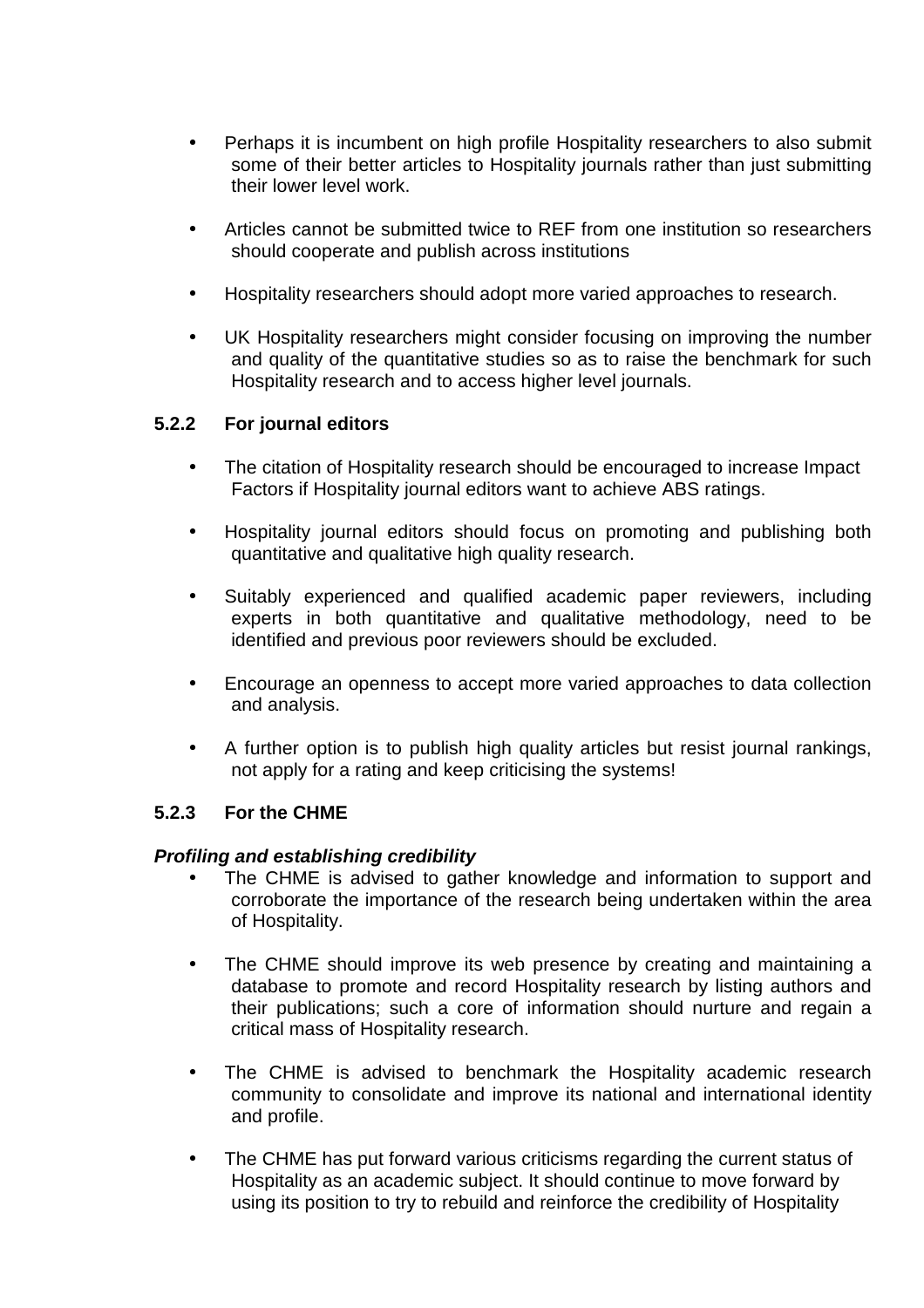and its associated research, ensuring that it involves both academia and industry.

• The CHME members should be involved in promoting and supporting the Hospitality research community within their respective departments and institutions.

#### **Sense of community and research collaborations**

- It is important to encourage research collaboration so the CHME is advised to facilitate and engage Hospitality researchers in cross-institutional national and international projects. The CHME should also assist in developing a cross-institutional system of collaboration and mentoring with new and seasoned researchers.
- The CHME is advised to develop guidance for new Hospitality researchers on publishing routes and the REF.
- The CHME should emphasise and improve the links with industry as they are an important audience, and a potential source of research support and funding.

#### **Continuing commitment and the future**

- Key information from the present report should be disseminated in order to raise the CHME's national and international profile amongst Hospitality educators, industrialists, students and potential students.
- Focusing on the sustainability and future of Hospitality research should raise its status and help to shape the future direction of the CHME.
- The CHME is recommended to develop and expand the present research on Hospitality Research Futures and to present the findings at subsequent CHME annual Hospitality research conferences.
- The CHME should consider funding a further research project in which interviews should be conducted with editors of Hospitality and 'Hospitalityrelated' journals to determine: methods for selecting papers for reviewing rejection rates and reasons for rejection; ways in which reviewers are selected and mentored; ways in which, and the extent to which, their reviews and resubmitted articles with author responses are checked by editors; the proportion of submissions that reach publication; and their current and future plans for raising the profile of their journals.

#### **5.2.3 Suggested actions for the CHME in relation to the REF**

The CHME should lobby for Hospitality representation on a REF panel, be it Business and Management or Sports-related (as with tourism) and support a Hospitality expert being allocated to it (Note: An opportunity for same is identified on REF 2014 website. During 2013 specific bodies will be invited to make further nominations for assessors with specific research expertise required by panels (HEFCE, 2011)).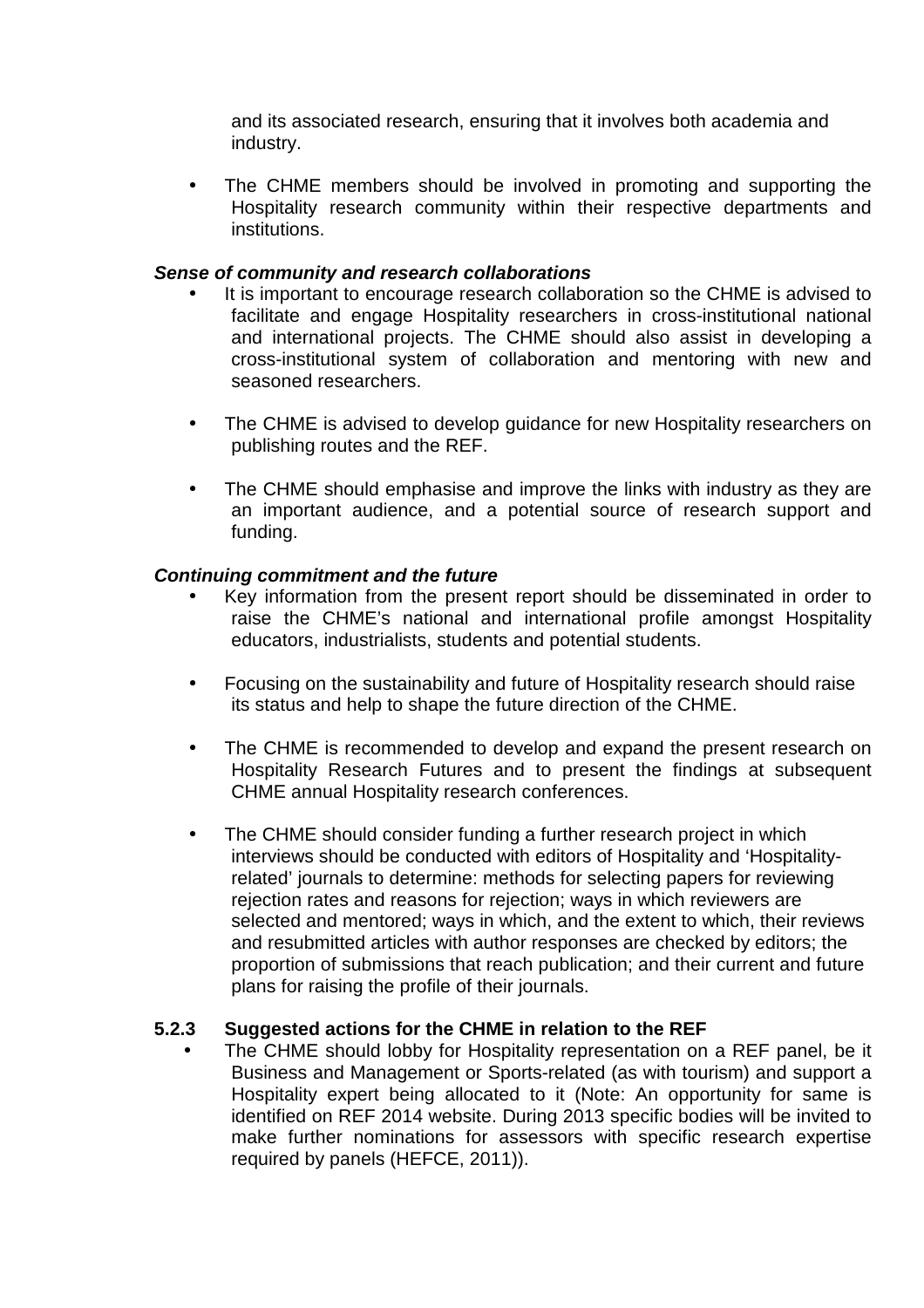- The CHME should lobby institutions on the appropriateness/ inappropriateness of the Business and Management panel and suggest Hospitality researchers contribute to the sports-related panel.
- The CHME should contribute to the development of a framework for assessing Hospitality and 'Hospitality-related' research and journals to inform the REF.
- The CHME should encourage collaborations between colleagues in various institutions to increase the representation and presence of Hospitality.
- A strategic approach to the REF and inclusion in same should help to further enhance the position and profile of Hospitality but outside the REF it is necessary for the CHME to:
	- o lobby ABS to include Hospitality experts to advise on journal rankings in the subject.
	- o improve the quality of Hospitality journals through higher quality reviewing practices and broader acknowledgement of both quantitative and qualitative research methods
- The CHME should continue to highlight and streamline the number of high quality Hospitality journals that it recommends as there may be too many currently and this might be leading to a fragmented view of the research area.

In the immediate future, if Hospitality as an academic subject and Hospitality research are to be given the recognition they deserve, the CHME appears to be in a strong position to play a leading and visible lobbying role, especially with respect to the REF (Research Excellence Framework; See www.hefce.ac.uk/research/ref/ for further details). However, the responsibility for the future lies not only with the CHME but also requires the commitment and cooperation of individual Hospitality researchers, their institutions, managers and mentors, and Hospitality journal editors and their reviewers.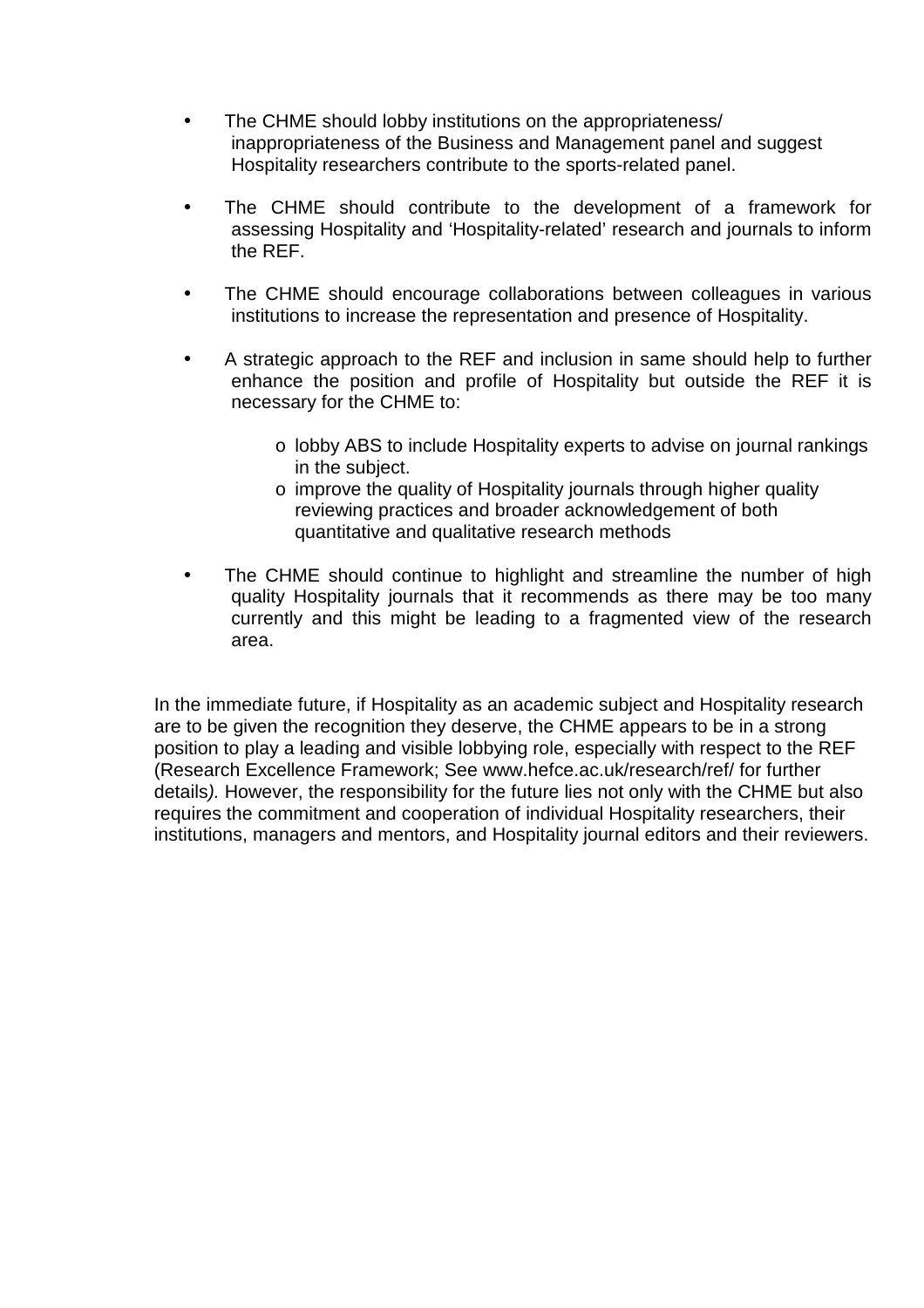#### **References**

Adler, N.J. and Harzing, A. W. K. (2009) When Knowledge Wins: Transcending the Sense and Nonsense of Academic Rankings, Academy of Management Learning & Education, Vol. 8, No. 1, pp. 72–95.

(The) Association of Business Schools (ABS) (2010) Harvey, C., Kelly, A., Morris, H. and Rowlinson, M. (Eds.) Academic Journal Quality Guide Version 4, March. http://www.the-abs.org.uk/?id=257 [accessed 10th December 2010].

Australian Business Deans Council (ABDC) (2010) Journals Rating List, http://www.abdc.edu.au/3.43.0.0.1.0.htm [accessed 11th April 2011].

Baum, T. (2008, June 26). Strathclyde University. https://listserv.heanet.ie/cgibin/wa?A2¼DIT-TSM-HOSP-IRL;1D8O%2FQ;20080626084110%2B0100 [retrieved  $16^{th}$  July 2009].

Bell, D. (2007). The hospitable city: Social relations in commercial settings. Progress in Human Geography, Vol. 31, No. 1, pp. 7–22.

Botterill, D. (2010). A position paper on research in the Hospitality, leisure, sport & tourism subjects and the research excellence framework, July, London, Higher Education Academy/Hospitality, Leisure, Sport and Tourism Network.

Brotherton, B. (1999) Towards a definitive view of the nature of Hospitality and Hospitality management, International Journal of Hospitality Management, Vol. 11, No.4, pp. 163-173.

Brown, H. (2007). How impact factors changed medical publishing—and science, British Medical Journal**,** Vol. 334, pp. 561–564.

Cassée, E. and Reuland, R. (1983) Introduction. In E. Cassée. and R. Reuland, (Eds.) The Management of Hospitality, pp. 143-163, Pergamon, Oxford.

Centre for Leisure Management Research (2006) Tourism Management Journal Ratings: A Report of an Examination of the Perceptions of Journal Quality by Tourism Management Academics, Deakin University, Melbourne, December.

ESSEC Business School Centre de Recherche (2009-10). Classification des revues Ranking of Journals, http://econtent.essec.fr/mediabanks/ESSEC-PDF/Enseignement%20et%20Recherche/Recherche/Classification\_revues\_us.pdf [accessed 5th January 2011].

Frechtling, D. C. (2004). Assessment of tourism/Hospitality journals' role in knowledge transfer: An exploratory study, Journal of Travel Research, Vol. 43, pp. 100-107.

Germann Molz, J. and Gibson, S. (Eds.). (2007). Mobilizing hospitality: The ethics of social relations in a mobile world, Ashgate, Aldershot, UK..

Gomez, M., Gupta, S., and McLaughlin, E. (2007) Guest Satisfaction and Restaurant Performance, Cornell Hotel and Restaurant Administration Quarterly, Vol. 48, No. 3, pp 284-298.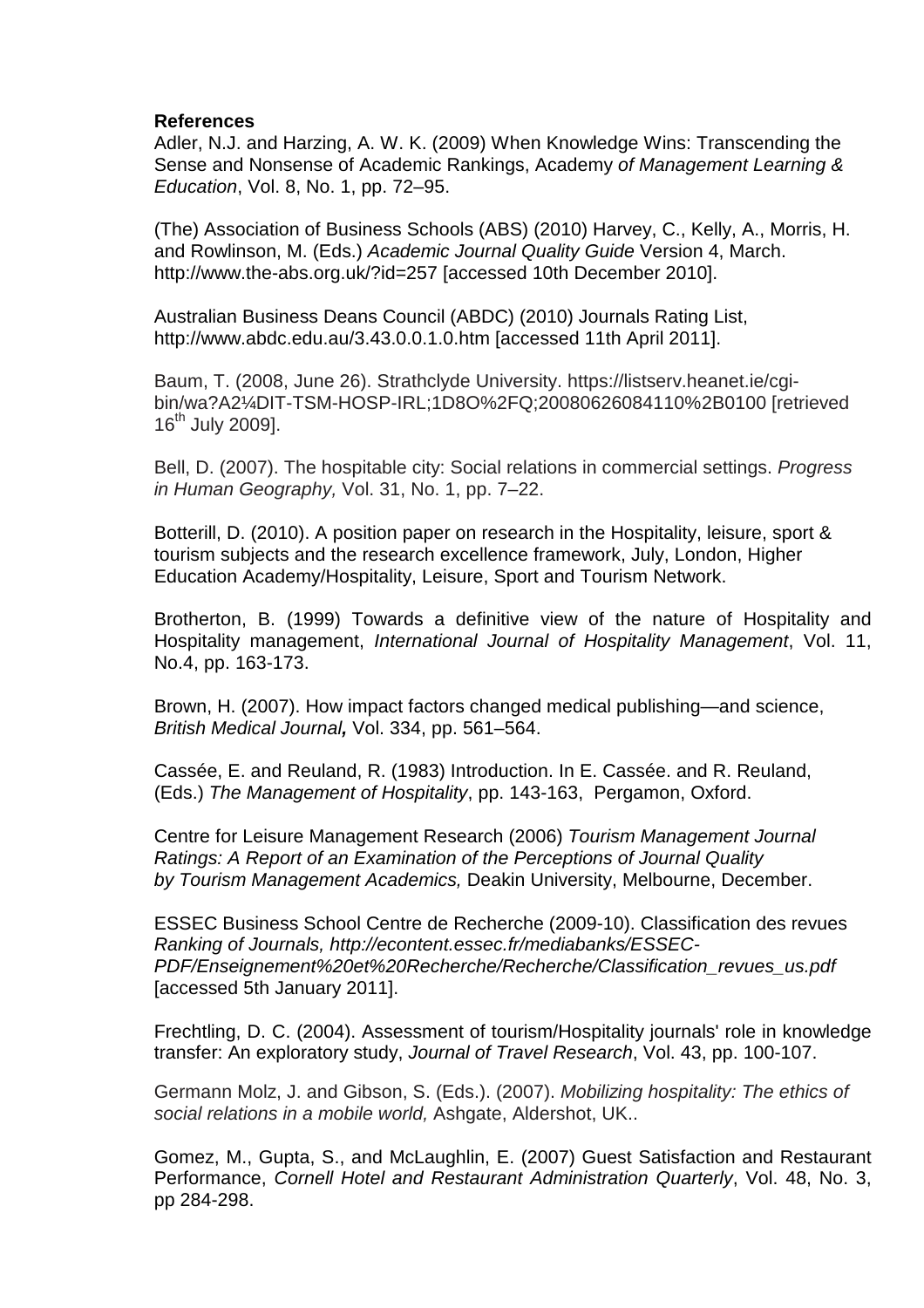Harvey, C., Morris, H. & Kelly, A. (eds.) (2008). The Association of Business Schools: Academic Journal Quality Guide – Journals Classified by Field and Quality Rank, www.the-ABS.org.uk [accessed 15th December 2010].

Harzing, A. W. K. (2002). Are our referencing errors undermining our scholarship and credibility? The case of expatriate failure rates, Journal of Organizational Behavior, Vol. 23, pp. 127–148.

Harzing, A. W. K. (2010) Journal Quality List [online] Available from http://www.harzing.com/jql.htm [accessed 3rd December 2010].

HEFCE (2011) www.hefce.ac.uk [accessed April 23<sup>rd</sup> 2011].

Hemmington, N. (2008). Council for Hospitality Management Education (CHME), CHME Executive and Research Committee, Comments on the Association of Business Schools (ABS) 2008 journal quality grading guide with reference to tourism and Hospitality journals, CHME.

Howey, R., Savage, K., Verbeeten, M. and Van Hoof, H. (1999) Tourism and Hospitality Research Journals: Cross-citations Among Research Communities, Tourism Management, Vol. 20, pp. 133-139.

http://www.elsevier.com/wps/find/editors.editors/biblio [accessed 25th November 2010].

Impact Factor (2009) from JCR Social Science Edition, SCOPUS at http://info.scopus.com/journalmetrics/sjr.html [accessed 15th December 2010].

Jamal, T., Smith, B. and Watson, E. (2008) Ranking, Rating and Scoring of Tourism Journals: Interdisciplinary Challenges and Innovations, Tourism Management, Vol. 29, No.1, pp. 66-78.

Jogoratnam, G., Chon, K., McLeary, K., Mena, M. and Yoo, J. (2005). An Analysis of Institutional Contributors to Three Major Academic Tourism Journals: 1992-2001, Tourism Management, Vol. 26, pp. 641-648.

Journal Citation Reports (JCR) (2011). http://thomsonreuters.com/products\_services/science/science\_products/az/journal\_citation\_reports/ [accessed 15th December 2010].

Lashley, C. (2000). In search of Hospitality: Towards a theoretical framework, International Journal of Hospitality Management, Vol. 19, No.1, pp. 3-15.

Lashley, C. (2007). Discovering Hospitality: Observations from Recent Research, International Journal of Culture, Tourism and Hospitality Research, Vol. 1, No. 3, pp. 214-226.

Lashley, C. (2000). In search of hospitality: Towards a theoretical framework, International Journal of Hospitality Management, Vol. 19, No. 1, pp. 3–15.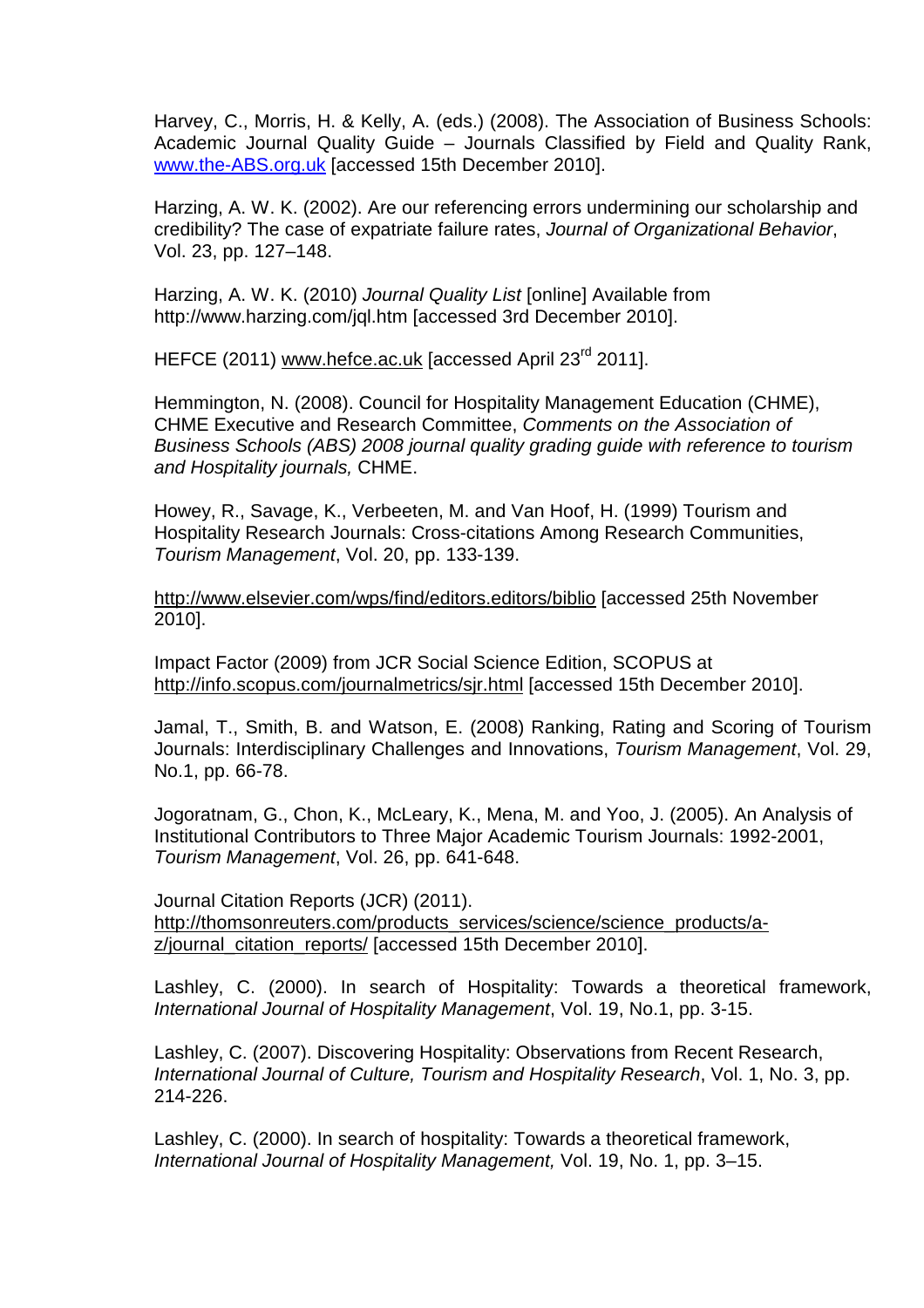Lashley, C. (2008). Studying Hospitality: Insights from social sciences, Scandinavian Journal of Hospitality and Tourism, Vol. 8, No. 1, pp. 69–84.

Lashley, C., Lynch, P. and Morrison, A. (eds.) (2007). Hospitality: A social lens, Elsevier, Oxford.

Law, R. and van der Veen, R. (2008). The Popularity of Prestigious Hospitality Journals: A Google Scholar Approach, International Journal of Contemporary Hospitality Management, Vol. 20, No. 2, pp. 113-125.

Litteljohn, D. (2004). The UK research assessment exercise 2001: An analysis for hospitality research, International Journal of Hospitality Management, Vol. 23, No. 1, pp. 25–38.

Lugosi, P. and Lugosi, K. (2008). Guerrilla hospitality: Urban decay, entrepreneurship and the 'ruin' bars of Budapest, The Hospitality Review, Vol. 10, No. 2, pp. 36–44.

Lugosi, P., Lynch, P. and Morrison, A. (2009). Critical Hospitality Management Research, The Service Industries Journal, Vol. 29, No. 10, pp. 1465-1478.

Lynch, P. Germann Molz, J. McIntosh, A., Lugosi P. and Lashley, C. (2010). Theorising Hospitality, Unpublished paper.

Macdonald, S. and Kam, J. (2007). Ring a ring o'Roses: Quality journals and gamesmanship in management studies, Journal of Management Studies, Vol. 44, No.4, pp. 640–655.

Manchester Metropolitan University (MMU) (2010). Information on Journal Quality Assessment Systems [e-mail] from the research librarian, June 2001.

McKercher, B (2005). A case for ranking tourism journals, Tourism Management, Vol. 26, No. 5, pp. 649-651.

McKercher, B., Law, R and Lam, T (2006). Rating tourism and Hospitality journals, Tourism Management, Vol. 27, No. 6, pp. 1235-1252.

Morrison, A. (2004). Hospitality Research: Work Research Smart, Keynote Presentation at CHME Research Conference, University of Wales, Cardiff, 14-16 April.

Nkomo, S. (2009). The Seductive Power of Academic Journal Rankings: Challenges of Searching for the Otherwise, Academy of Management Learning & Education, Vol. 8, No. 1, pp.106–112.

Park, K., Phillips, W.J., Canter, D.D. and Abbott, J. (2011). Hospitality and Tourism Research Rankings by Author, University, and Country using Six Major Journals: The First Decade of the New Millennium, Journal of Hospitality & Tourism Research http://jht.sagepub.com/content/early/2011/03/12/1096348011400743 [accessed March 20th 2011].

Pechlaner, H., Zehrer, A., Matzler, K. and Abfalter, D. (2004). A Ranking of International Tourism. Journal of Travel Research, Vol. 42, No. 4, pp. 328-332.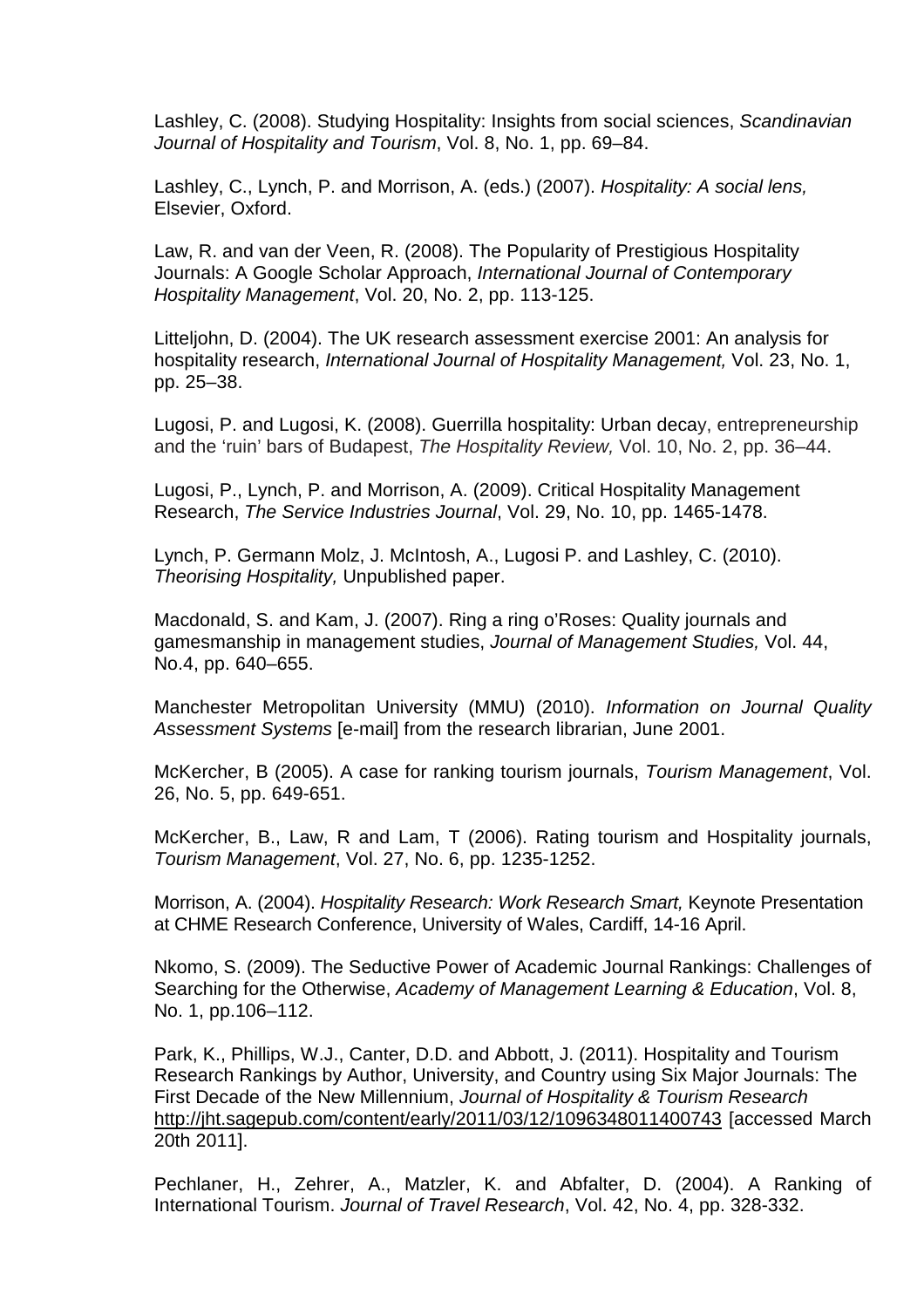Ottenbacher, M., Harrington, R., and Parsa, H.G. (2009). Defining the Hospitality discipline: A discussion of pedagogical and research implications, Journal of Hospitality and Tourism Research, Vol. 33, No. 3, pp. 263-283.

Pizam, A. (2008). Advances in hospitality research: From Rodney Dangerfield to Aretha Franklin, Keynote presentation given at the CHME Research Conference, Glasgow, UK: University of Strathclyde.

Polonsky, M.J. and Whitelaw, P. (2005). What are we measuring when we evaluate journals? Journal of Marketing Education, Vol. 27, pp. 189-201.

Ritchie, J and Spencer, L. (1994). Qualitative data analysis for applied policy research. In A. Bryman and R. Burgess (eds.) Analysing Qualitative Data, pp. 173-194, Routledge, London,

Rivera, M.A. and Upchurch, R. (2008). The role of research in the hospitality industry: A content analysis of the IJHM between 2000 and 2005, International Journal of Hospitality Management, Vol. 27, No.4, pp. 632–640.

Ryan, C. (2005). The ranking and rating of academics and journals in tourism research, Tourism Management, Vol. 26, No. 5, pp. 657-662

Science Citation Index (SCI) (2010). http://science.thomsonreuters.com/mjl/ [accessed 3rd December 2010].

SCImago Journal Rank (SJR)(2010) from SCOPUS at http://info.scopus.com/journalmetrics/display2.php [accessed 3rd December 2010].

SCOPUS (2011) at http://www.info.sciverse.com/resource-library. [accessed 3rd December 2010].

Scott, J. and Lugosi, P. (2005). Spreading the net, Anthropology Today, Vol. 21, No.5, pp. 22–23.

Smith, R. (2006). Commentary: The power of the unrelenting impact factor—Is it a force for good or harm? International Journal of Epidemiology**,** Vol. 35, pp.1129–1130.

Source Normalized Impact per Paper (SNIP)(2010) from SCOPUS at http://info.scopus.com/journalmetrics/display2.php [accessed 3rd December 2010].

Social Science Citation Index (SSCI)(2010). from http://science.thomsonreuters.com/cgi-bin/jrnlst/jloptions.cgi?PC=J [accessed 3rd December 2010].

Slattery, P. (2002). Finding the Hospitality industry, Journal of Hospitality, Leisure, Sport and Tourism Education, Vol. 1, No. 1, pp. 19-28.

Ulrich's Web (2010). Global serials' directory http://www.ulrich.sweb.com/ulrichsweb/ulrichsweb\_news/uu/newTitles.asp?uuMonthly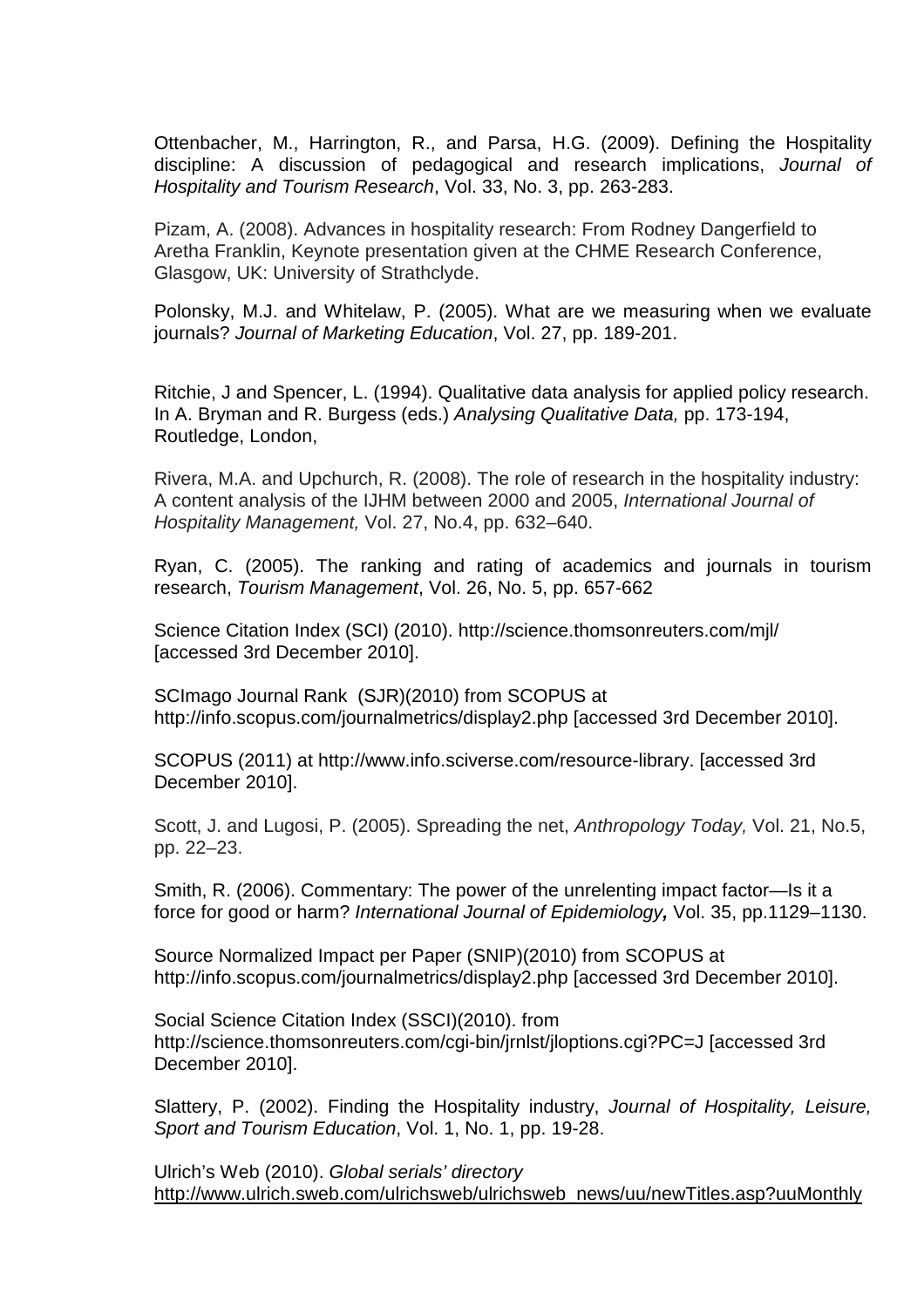File=uu201004/new\_titles.txt&Letter=P&navPage=9& [accessed 3rd December 2010]

Zehrer (2007). The Justification of Journal Rankings - A Pilot Study, Scandinavian Journal of Hospitality and Tourism, Vol. 7, No. 2, pp.139-156

#### **Website**

AACSB (The Association to Advance Collegiate Schools of Business), http://www.aacsb.edu/ [accessed 4th April 2011].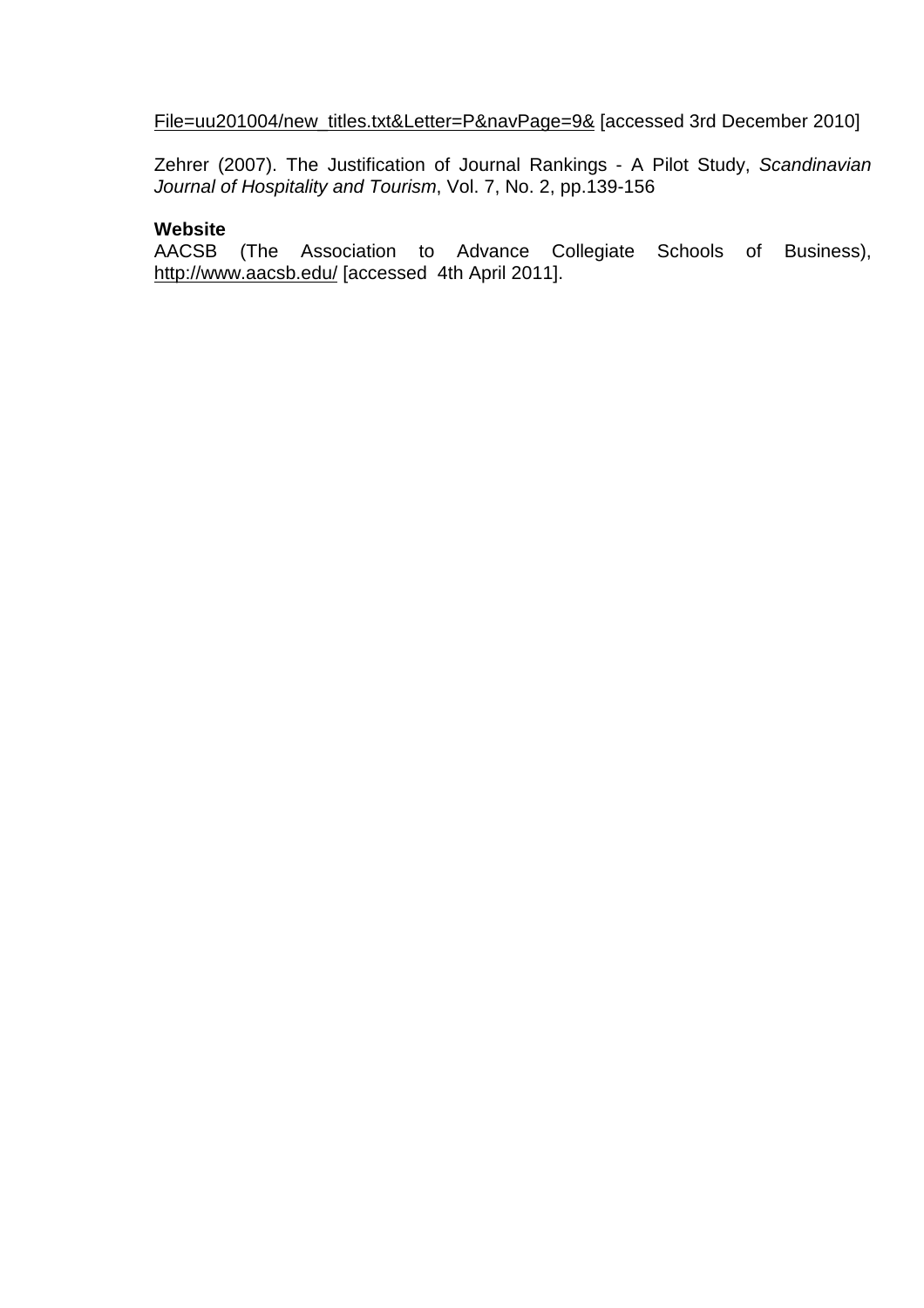| <b>Literature</b>                                                                                                                                                                                                                                                                                                                                                                                                                                                                                                                                                                                                                                                                                                                                      | <b>Question Area(s)</b><br>Main question in <b>bold-secondary</b><br>included                                                                                            |
|--------------------------------------------------------------------------------------------------------------------------------------------------------------------------------------------------------------------------------------------------------------------------------------------------------------------------------------------------------------------------------------------------------------------------------------------------------------------------------------------------------------------------------------------------------------------------------------------------------------------------------------------------------------------------------------------------------------------------------------------------------|--------------------------------------------------------------------------------------------------------------------------------------------------------------------------|
| <b>Current position of Hospitality</b>                                                                                                                                                                                                                                                                                                                                                                                                                                                                                                                                                                                                                                                                                                                 |                                                                                                                                                                          |
| One of the problems with the current state of Hospitality studies<br>is that different disciplines and sectors frame Hospitality in quite<br>distinct ways. Scholars and practitioners are approaching<br>Hospitality from very different perspectives and with very<br>different objectives. Hospitality is framed quite differently in the<br>social sciences than it is in the managerial sciences (Lynch et<br>al., 2010, p.1).                                                                                                                                                                                                                                                                                                                    | In your opinion, what are the<br>strengths and weaknesses<br>of the social and managerial<br>science perspectives in<br><b>Hospitality research?</b>                     |
| Hospitality studies research has been<br>constant but<br>a<br>understated dimension of the Hospitality subject (Lashley,<br>2008a). It is broadly concerned with exploring the social, cultural,<br>political and ethical dimensions of Hospitality and is theory<br>oriented, seeking to build and interlink with wider theoretical<br>arguments and propositions for the advancement of knowledge<br>for its own sake (Lashley et al., 2007). Moreover, Hospitality<br>studies have attempted to use Hospitality to understand a wide<br>range of social processes and have thus sought to advance<br>other disciplinary knowledge (cf. Bell, 2007; Germann Molz &<br>Gibson, 2007; Lugosi & Lugosi, 2008, Cited in Lugosi et al.,<br>2009, p.1469). | How do you (and your HEI)<br>see the framing of<br><b>Hospitality in future</b><br>research?                                                                             |
| These social and political connotations seem a far cry from the<br>definitions that emerge in the commercial realm, where the study<br>of Hospitality is articulated in business and managerial terms. In<br>this context, Hospitality is defined as the provision of the 'holy<br>trinity': food, drink, accommodation (see Brotherton 1999). Take<br>for example, Cassée and Reuland's (1983: 144) definition of<br>organisational Hospitality: 'a harmonious mixture of food,<br>beverage, and/or shelter, a physical environment, and behaviour<br>of staff', (Lynch et al., 2010, p.2).                                                                                                                                                           |                                                                                                                                                                          |
| Hospitality management research that has dominated the<br>Hospitality subject to date is conceived of as essentially pro-<br>business, preoccupied with managerial practice and issues of<br>industry importance (Lashley, 2000; Slattery, 2002, Cited in<br>Lugosi et al., 2009, pp. 1468-9).                                                                                                                                                                                                                                                                                                                                                                                                                                                         |                                                                                                                                                                          |
| <b>Affiliation &amp; Audiencing</b><br>The vast majority of publications on Hospitality emerge from the<br>business and managerial sector, the definition that tends to<br>dominate public and academic discourse on the topic is one<br>based on organisational practices and the provision of food,<br>drink and accommodation (Lynch et al., 2010, p.2).                                                                                                                                                                                                                                                                                                                                                                                            | What is your position on<br>publishing outside<br><b>Hospitality focused</b><br>journals?                                                                                |
| Hospitality<br>growing numbers of academics outside<br>Α<br>management departments are beginning to engage with the<br>concept of Hospitality (Bell, 2007; Germann Molz & Gibson,<br>2007; Lashley et al., 2007). This engagement raises serious<br>questions about where Hospitality management researchers will<br>find new networks of intellectual camaraderie, and whether<br>emerging Hospitality research feeds into broader debates in the<br>disciplines of geography, sociology and anthropology, but does                                                                                                                                                                                                                                   | Does this weaken the<br>discipline?<br>What effect do you believe<br>publishing in other disciplines<br>has on the current and future<br>status of Hospitality research? |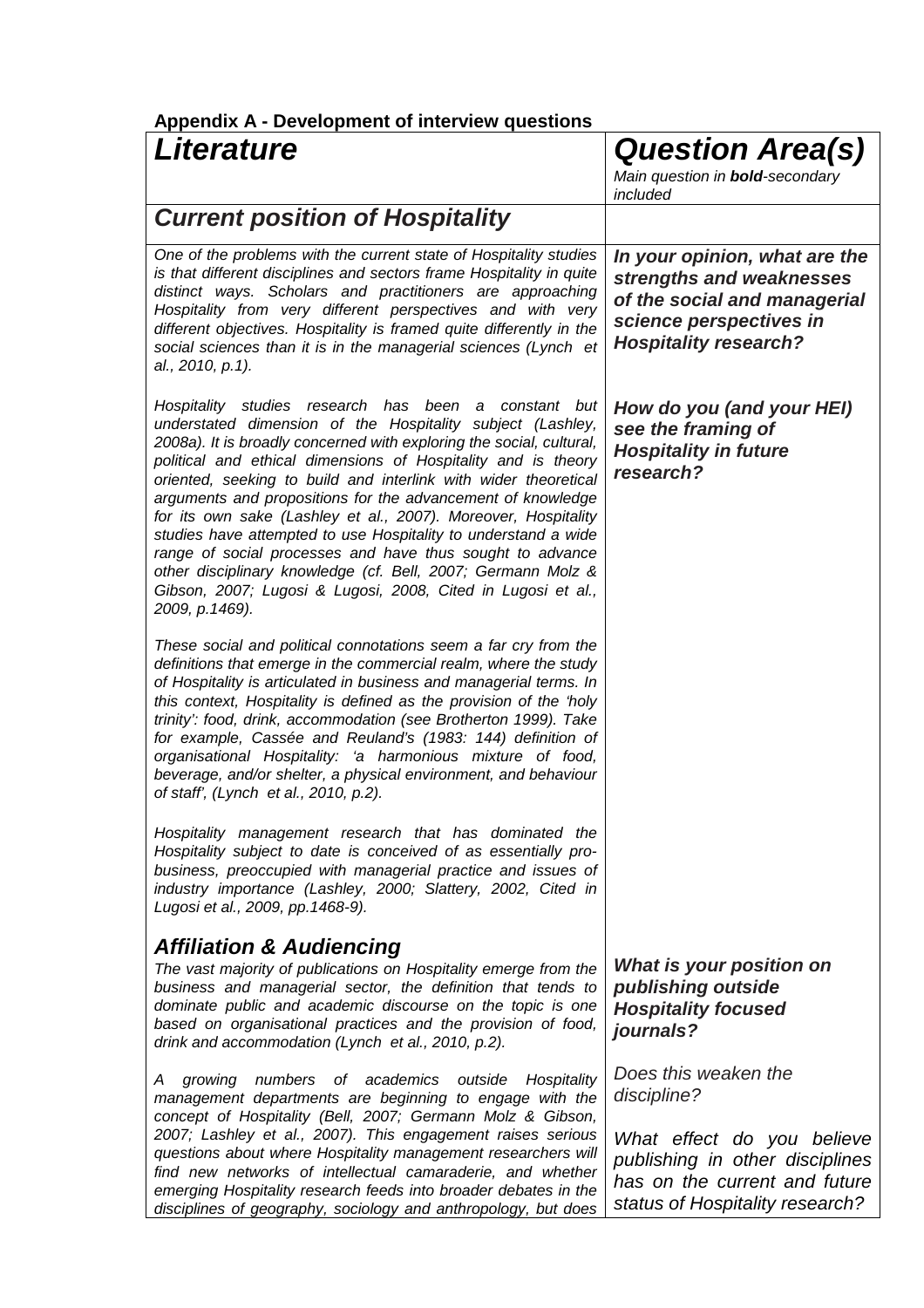little or nothing to advance Hospitality management scholarship (Lugosi et al., 2009, pp.1471-72). Litteljohn (2004) points to the potential weakening or dilution of Hospitality research, which may result from academics publishing in disciplinary-focused journals and by shifting emphasis from Hospitality specific to more generic management

# **Research Present and Future**

## **Criticality**

issues.

Criticality should be thought of partly as an intellectual exercise which challenges commonly accepted principles, but also as an ideological challenge to initiate change. Criticality here involves a willingness to be critical of the Hospitality academy and its existing traditions, as well as the need to remain critical of the practice of Hospitality in commercial settings (Lugosi et al., 2009, p.1470).

## **Institutions and institutional contexts**

From the foregoing, it can be surmised that an important challenge will be the identity and distinctiveness of Hospitality management research within academic institutions. For example, a decision has been made recently to disband the Department of Hospitality and Tourism Management in Strathclyde University with 'Hospitality-related' academics being relocated to appropriate cognate groups within the Business School (Baum, 2008). Commentators have highlighted the challenges faced by social science-driven Hospitality and leisure researchers in business and management faculties (Lugosi, 2009; Scott & Lugosi, 2005). Researchers' affiliations to different disciplines, communities and institutions can create conflicts of interest and multidisciplinary contribution may be suppressed by the institutional discourses of business schools (Lugosi et al., 2009, pp.1472-73).

## **Scale, claims of legitimacy and research quality**

Pizam (2008) and Rivera and Upchurch (2008) claimed that the use of complex statistical techniques was evidence that Hospitality management research had reached a level of credibility. Although the proposition is laudable, it implies that small-scale research and qualitative methods are not considered to be credible. This reflects and reinforces existing discourses of propriety in Hospitality management research as well as cultural preferences and traditions regarding research methods.

Critical Hospitality Management Research will need to challenge criticism directed at credibility and legitimacy. Moreover, in demonstrating further the rich insights provided by alternative methods and methodologies, CHMR has to institutionalise a broader set of quality indicators that include reflexivity and the acknowledgement of the researcher's role in knowledge generation, epistemological transparency, a critical awareness of the ethical dimensions of research and practice, and engagement with a broader set of stakeholder interests (Lugosi et al., 2009, pp.1470-71).

**If we are to expand/develop the Hospitality discipline in future, how do you see this best being achieved?**

#### **What role do you believe criticality has to play in the future of Hospitality research?**

How do you believe the issues of criticality are an important aspect of credibility with Hospitality research? Do we need to be more critical and rigorous to promote Hospitality more within the REF in the future?

**How do you believe absorption of Hospitality within other faculties/department/school s in HEIs will affects future Hospitality management research?** 

**How important do you believe the use of complex statistical techniques are for the credibility of Hospitality management research?** 

**What role (if any) do qualitative techniques play in future development of Hospitality management research and the discipline?** 

What methodological approach have you favoured and why?

Would you utilise multiple methods?

What method have you predominantly used and why?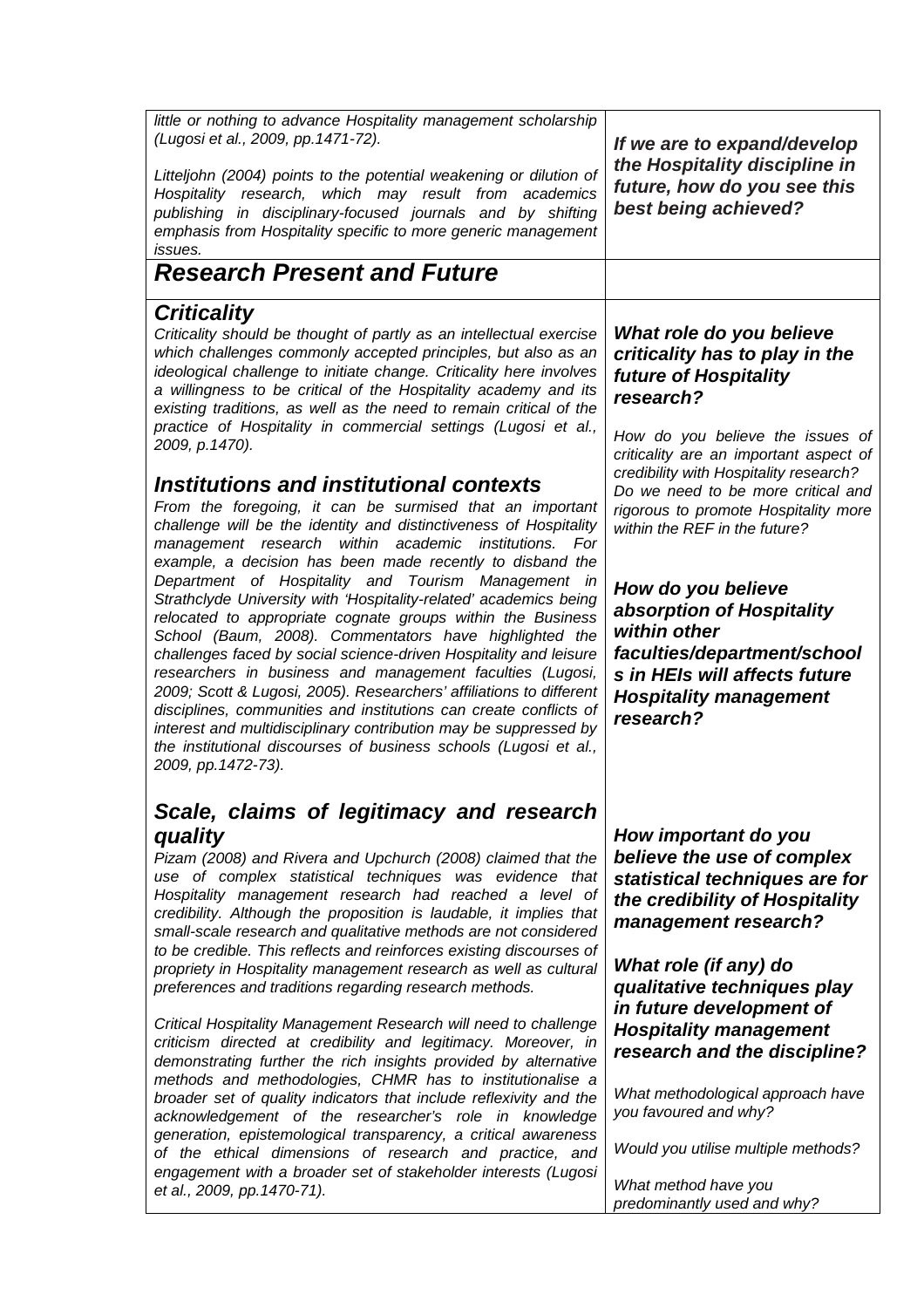| Hospitality research did not perform well in the UK Research                    | What are your views on the         |
|---------------------------------------------------------------------------------|------------------------------------|
| Assessment Exercise in 2004 (Jones, 2004; Litteljohn, 2004)                     | current position of                |
| (Lugosi et al., 2009, p.1473)                                                   | <b>Hospitality research within</b> |
| Hospitality journals have yet to reach a high level of international            | the REF?                           |
| recognition in journal rankings (Lynch, 2008). (Lugosi et al.,<br>2009, p.1473) |                                    |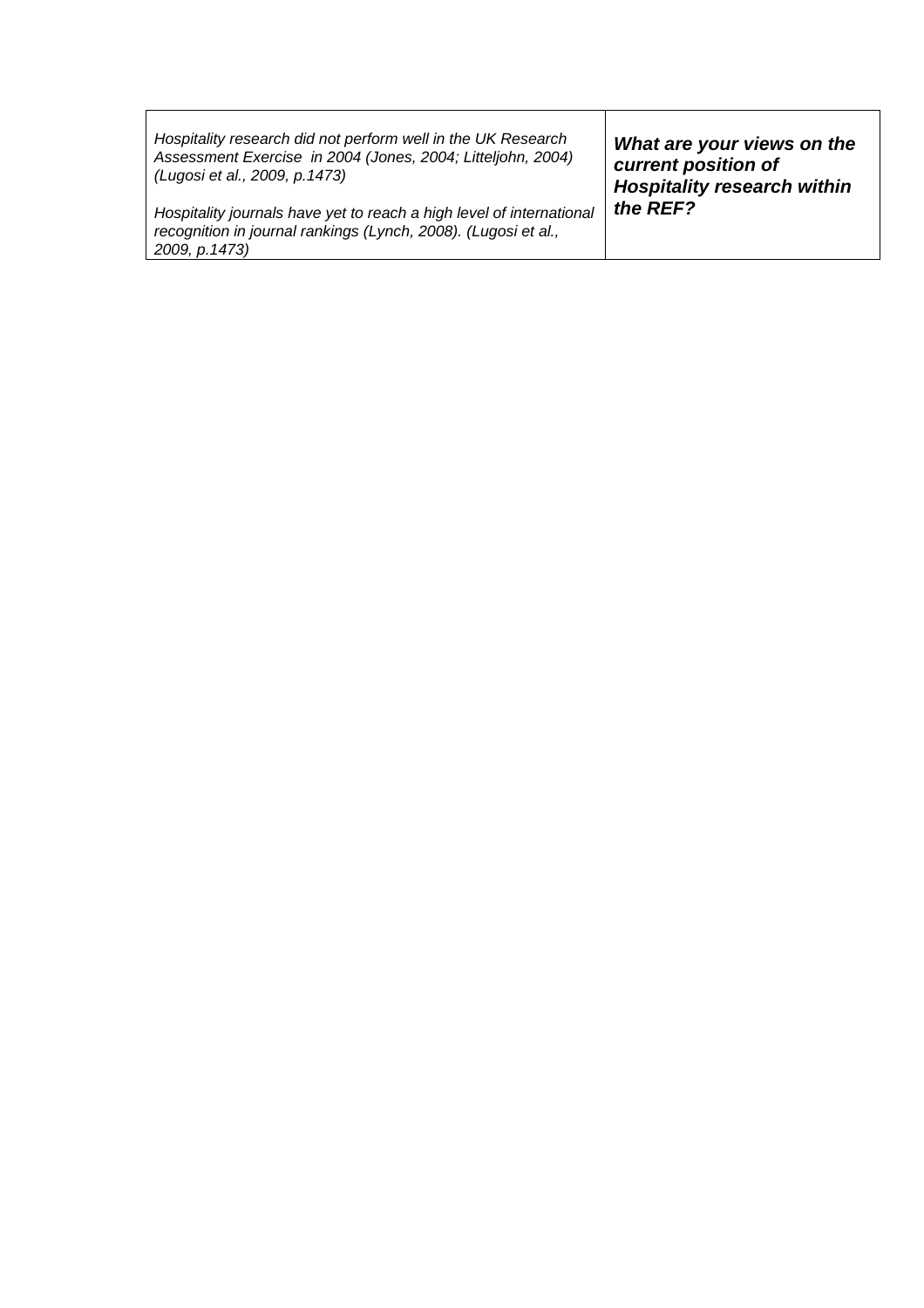#### **Appendix B - Interview questions**

**1. Firstly could you please define the subject area that you align yourself to?** 

- i. Would it be Hospitality, tourism, events or any other?
- ii. Would you consider yourself to be a mix of some which?

**2. Of your publications over the last 5 years, what proportion have addressed Hospitality topics and been published in Hospitality journals?** 

**3. Hospitality management research is conceived of as essentially pro-business, preoccupied with managerial practice and issues of industry importance. How do you (and your HEI) see the framing of Hospitality in future research?** 

**4. If we were to expand/develop the Hospitality subject in the future, how do you see this best being achieved?** 

**5. In your opinion, what are the strengths and weaknesses of the managerial and social science perspectives in Hospitality research?** 

#### **6**. **What is your position on publishing outside Hospitality focused journals?**

i. Does this strengthen or weaken the position of Hospitality as a subject?

ii. What effect do you believe publishing in other subject areas and disciplines has on the current and future status of Hospitality research?

#### **7. Do you believe there is the potential for the development of a global 'Hospitality-related' research network?**

i. If so, how do you believe the development of a global 'Hospitality-related' research network can be best achieved?

#### **8. Criticality involves a willingness to be critical of the Hospitality academy and its existing traditions and research practices. What role do you believe criticality has to play in the future of Hospitality research?**

i. How do you believe the issues of criticality are an important aspect of credibility with Hospitality research?

ii. Do we need to be more critical and rigorous to promote Hospitality more within the REF in the future?

#### **9. How do you believe the subsuming of Hospitality within other faculties/department/schools in HEIs has shaped or will shape future Hospitality management research?**

**10. How important do you believe the use of complex statistical techniques is for the credibility of Hospitality management research?** 

#### **11. What role do qualitative techniques play in the future development of Hospitality management research and the discipline?**

#### **12. What methodological approach have you favoured and why?**

i. Would you/do you utilise multiple (mixed) methods?

ii. What method have you used predominantly and why?

**13**. **What are your views on the current position of Hospitality research within the REF?**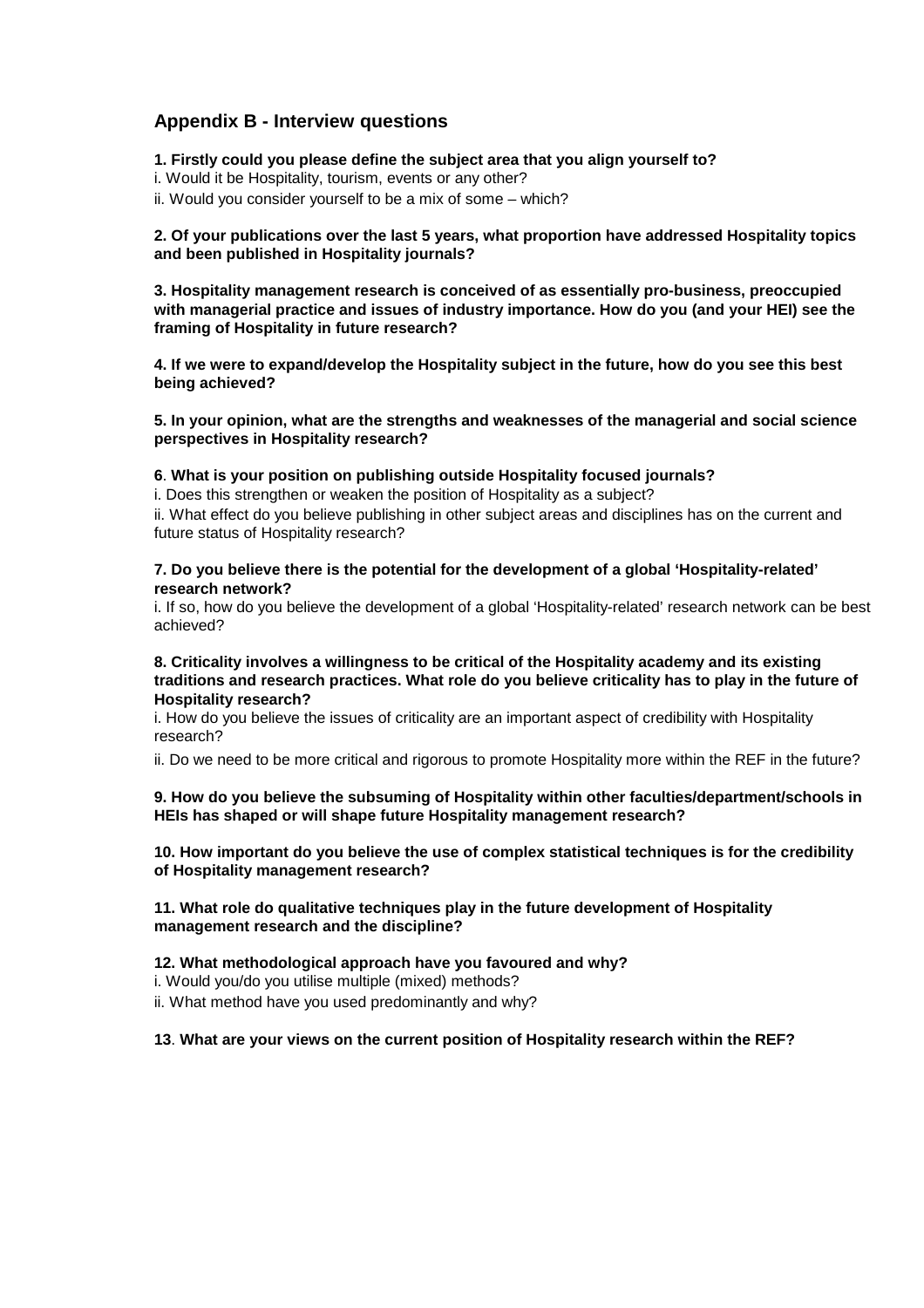# **Appendix C**

**Table A 4.3.3a Comparative published ratings and rankings of 'Hospitalityrelated' journals listed in > one of selected quality lists** 

| <b>Subgroup</b>                                 |             |             |                          |             |       |             |
|-------------------------------------------------|-------------|-------------|--------------------------|-------------|-------|-------------|
|                                                 | <b>SSCI</b> |             |                          |             | Imp.  |             |
|                                                 | /SCI        | <b>SJR</b>  | <b>ABS</b>               | <b>SNIP</b> | Fac.  | <b>ABCD</b> |
| FoodNutDiet: Food, Nutrition, Dietetics (n=15)  | 2010        | 2010        | 2010                     | 2010        | 2010  | 2010        |
| <b>British Food Journal</b>                     | $\sqrt{}$   | 0.086       | 1                        | 0.09        | 0.752 |             |
| Food and Foodways                               |             | 0.030       |                          | 0.041       | 0.521 |             |
| Food & Nutrition Research                       |             | 0.071       |                          | 0.03        |       |             |
| <b>Food Control</b>                             | $\sqrt{}$   | 0.211       |                          | 0.37        | 2.463 |             |
| Food, Culture and Society                       |             | 0.073       |                          | 0.03        |       |             |
| Food Management                                 |             | 0           |                          | $\Omega$    |       |             |
| <b>Food Policy</b>                              | V           | 0.413       | $\overline{2}$           | 0.23        | 1.606 |             |
| <b>Food Quality and Preference</b>              | $\sqrt{}$   | 0.196       |                          | 0.56        | 1.941 |             |
| <b>Food Research International</b>              | $\sqrt{}$   | 0.211       |                          | 0.34        | 2.414 |             |
| Journal of Culinary Science & Technology        |             | 0.071       |                          | 0.02        |       |             |
| Journal of Food Products Marketing              | $\sqrt{}$   | 0.071       |                          | 0.02        |       |             |
| Journal of Food Safety                          | $\sqrt{}$   | 0.071       |                          | 0.09        | 0.646 |             |
| Journal of Nutrition for the Elderly            | $\sqrt{}$   | 0.071       |                          | 0.02        |       |             |
| Journal of the American Dietetic Association    | $\sqrt{}$   | 0.317       |                          | 0.18        | 3.128 |             |
| Scandinavian Journal of Food and Nutrition      |             | 0           |                          | 0.04        |       |             |
| Service (n=9)                                   |             |             |                          |             |       |             |
| International Journal of Service Industry       |             | 0.071       | 2                        | $\mathbf 0$ |       | B           |
| Management                                      |             |             |                          |             |       |             |
| International Journal of Services and Standards |             | 0.071       |                          | 0           |       |             |
| Journal of Food Service Business Research       |             | 0.073       |                          | 0.02        |       |             |
| Journal of Service Management                   | $\sqrt{}$   | $\mathbf 0$ |                          | $\Omega$    |       |             |
| Journal of Services Marketing                   | $\sqrt{}$   | 0.082       | $\overline{2}$           | 0.17        |       | B           |
| Journal of Services Research                    |             |             | 3                        |             |       |             |
| <b>Managing Service Quality</b>                 |             | 0.083       | 1                        | 0.12        |       | B           |
| Service Industries Journal                      | $\sqrt{}$   | 0.081       | $\overline{2}$           | 0.11        | 0.283 | B           |
| <b>Services Marketing Quarterly</b>             |             | 0.071       | $\overline{\phantom{a}}$ | $\mathbf 0$ |       | B           |
| Sport (n=13)                                    |             |             |                          |             |       |             |
| International Journal of Sport Finance          | $\sqrt{}$   |             |                          |             |       |             |
| International Journal of Sport Psychology       | $\sqrt{}$   | 0.071       |                          | 0.04        | 0.959 |             |
| Journal of Applied Sport Psychology             | V           | 0.071       |                          | 0.08        |       |             |
| Journal of Sport & Exercise Psychology          | $\sqrt{}$   | 0.071       |                          | 0.21        | 1.295 |             |
| Journal of Sport & Social Issues                | $\sqrt{}$   | 0.071       |                          | 0.17        |       |             |
| Journal of Sport Management                     | $\sqrt{}$   | 0.071       | $\overline{2}$           | 0.28        | 1.079 | A           |
| Journal of Sports Economics                     | $\sqrt{}$   | 0.078       |                          | 0.07        | 0.628 |             |
| Psychology of Sport and Exercise                | $\sqrt{}$   | 0.121       |                          | 0.21        | 2.152 |             |
| Research Quarterly for Exercise and Sport       | $\sqrt{}$   |             |                          |             | 1.103 |             |
| Sociology of Sport Journal                      | $\sqrt{}$   | 0.071       |                          | 0.06        |       | A           |
| Sport Education and Society                     | $\sqrt{}$   |             |                          |             | 0.625 |             |
| <b>Sport Management Review</b>                  |             | 0.074       |                          | 0.08        |       | Α           |
| Sport Psychology                                | $\sqrt{}$   |             |                          |             |       |             |
| <b>PropFac: Property, Facilities (n=2)</b>      |             |             |                          |             |       |             |
| Facilities                                      |             | 0.076       | 1                        | 0.07        |       |             |
| <b>Property Management</b>                      |             | 0.072       |                          | 0.03        |       |             |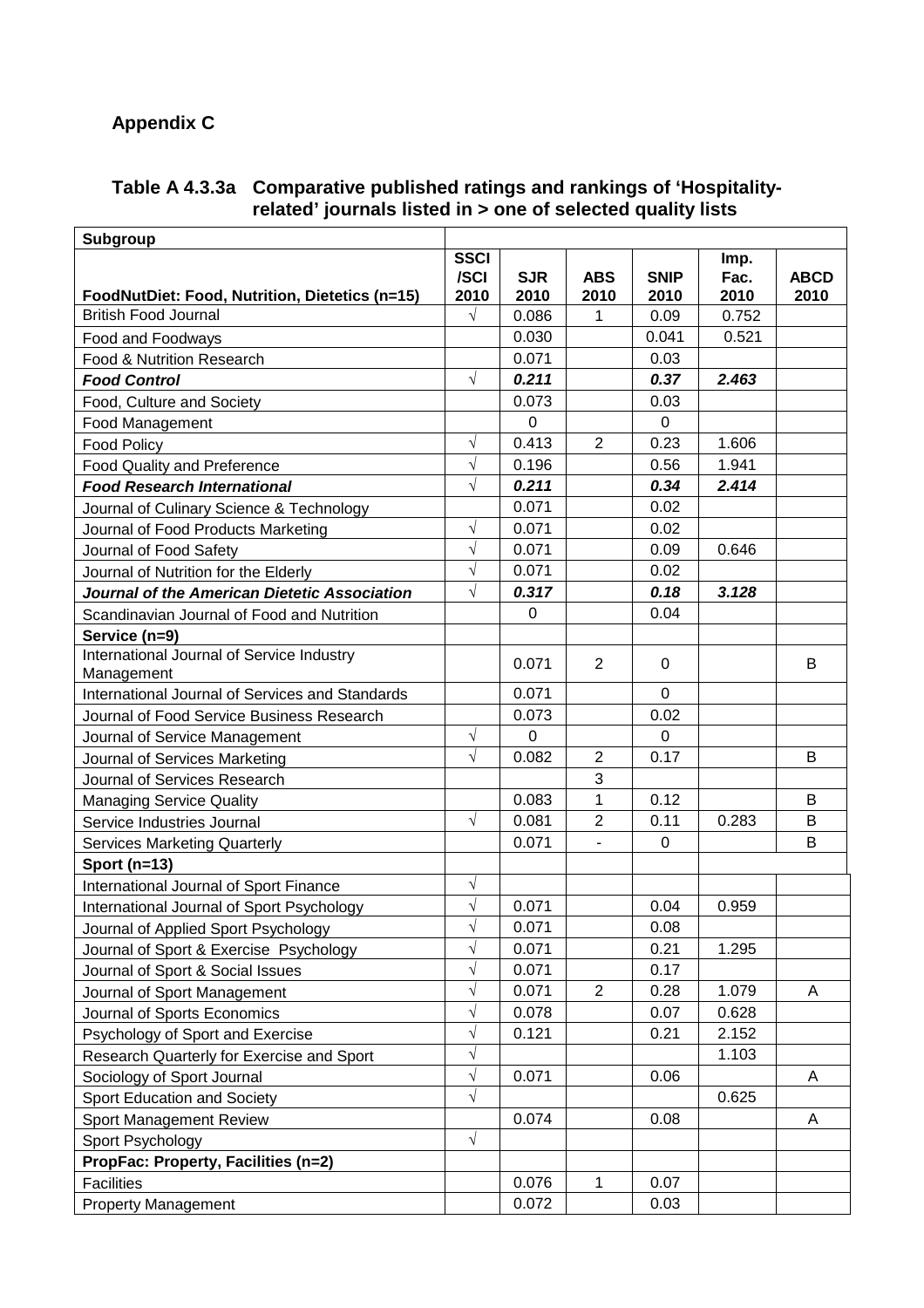#### **Table A4.3.3b Comparative published ratings and rankings of other journals listed in > one of selected quality lists and in which 'Hospitality-related' articles have been published**

|                                                                  |             |            |                |             | Imp.  |                |
|------------------------------------------------------------------|-------------|------------|----------------|-------------|-------|----------------|
|                                                                  | <b>SSCI</b> | <b>SJR</b> | <b>ABS</b>     | <b>SNIP</b> | Fac.  | <b>ABCD</b>    |
| <b>Journal Title</b><br>(B&) General Business; Management (n=26) | 2010        | 2010       | 2010           | 2010        | 2010  | 2010           |
| Asia Pacific Business Review√                                    |             | 0.071      | $\overline{2}$ | 0.07        |       | C              |
| Asia Pacific Journal of Management                               |             | 0.103      | $\overline{2}$ | 0.29        |       | B              |
| Asia Pacific Management Review                                   |             | 0.071      |                |             |       |                |
| Asian Business & Management                                      |             |            |                |             | 0.174 |                |
| <b>British Journal of Management</b>                             | $\sqrt{}$   | 0.096      | 4              | 0.25        | 1.448 | A              |
| <b>Critical Perspectives on International Business</b>           |             | 0.082      |                | 0.19        |       |                |
| <b>European Business Review</b>                                  |             | 0.075      | $\overline{2}$ | 0.04        |       | C              |
| European Management Journal                                      |             | 0.095      | $\overline{2}$ | 0.25        |       | C              |
| Fortune                                                          |             | 0.072      |                | 0.01        |       |                |
| <b>Global Business Review</b>                                    |             | 0.071      |                |             |       |                |
| <b>Harvard Business Review</b>                                   | $\sqrt{}$   | 0.108      | 4              | 0.2         | 1.655 | A              |
| <b>International Business Review</b>                             |             | 0.090      | 3              | 0.25        | 1.062 | A              |
| <b>International Journal of Management Reviews</b>               | $\sqrt{}$   | 0.126      | 3              | 0.42        | 2.286 | A              |
| Journal of Asia-Pacific Business                                 |             |            |                |             |       | $\overline{C}$ |
| <b>Journal of Business Research</b>                              | $\sqrt{}$   | 0.1        | 3              | 0.39        | 1.293 | A              |
| Journal of East West Business                                    |             |            |                |             |       | $\mathsf{C}$   |
| Journal of European Studies                                      |             | 0.071      |                | $\mathbf 0$ |       |                |
| Journal of International Business Studies                        | $\sqrt{}$   | 0.109      | 4              | 0.55        | 3.766 | $A^*$          |
| Journal of International Management                              | $\sqrt{}$   | 0.089      | 2              | 0.23        | 1.854 | $\mathsf{C}$   |
| <b>Journal of Management</b>                                     | $\sqrt{}$   | 0.0152     | 4              | 0.61        | 4.429 | $A^*$          |
| Latin American Business Review                                   |             | 0.071      |                | 0           |       |                |
| <b>Management Decision</b>                                       | $\sqrt{}$   | 0.092      |                | 0.11        | 0.622 | $\mathsf{C}$   |
| <b>Management International Review</b>                           | $\sqrt{}$   | 0.071      | 3              | 0.13        |       | A              |
| <b>Measuring Business Excellence</b>                             |             | 0.071      |                | 0.02        |       |                |
| <b>Multinational Business Review</b>                             |             |            |                |             |       | $\mathsf{C}$   |
| Total Quality Management & Business Excellence<br>(Online)       |             | 0.084      | 2              | 0.1         | 0.299 | $\mathsf{C}$   |
| MarAdvBrCon: Marketing; Advertising; Brand; Consumer (n=21)      |             |            |                |             |       |                |
| European Journal of Marketing                                    |             | 0.082      | 3              | 0.15        | 0.756 | B              |
| <b>International Journal of Research in Marketing</b>            | $\sqrt{}$   | 0.097      | 3              | 0.24        | 1.873 | A              |
| <b>International Marketing Review</b>                            |             | 0.1        | 3              | 0.34        |       | A              |
| Journal of Advertising                                           | $\sqrt{}$   | 0.071      | 3              | 0.15        |       | $\mathsf{C}$   |
| Journal of Advertising Research                                  | $\sqrt{}$   | 0.071      | 3              | 0.11        |       |                |
| Journal of Brand Management                                      |             | 0.071      | 1              |             |       | B              |
| Journal of Business & Industrial Marketing                       | $\sqrt{}$   | 0.085      |                | 0.23        | 0.676 | B              |
| Journal of Consumer Behaviour                                    |             | 0.086      | $\overline{2}$ | 0.06        |       | B              |
| Journal of Consumer Marketing                                    | $\sqrt{}$   | 0.075      | 1              | 0.1         |       | B              |
| <b>Journal of Consumer Research</b>                              | $\sqrt{}$   | 0.071      | 4              | 0.27        |       | $A^*$          |
| Journal of Global Marketing                                      |             | 0.071      |                | 0.05        |       |                |
| Journal of International Consumer Marketing                      |             | 0.071      |                | 0.14        |       | C              |
| Journal of International Marketing                               | $\sqrt{}$   | 0.131      | 3              | 0.64        | 1.590 | $\mathsf{C}$   |
| <b>Journal of Marketing</b>                                      | $\sqrt{}$   | 0.14       | 4              | 0.77        | 3.779 | A*             |
| Journal of Marketing Communications                              |             | 0.071      | $\overline{2}$ | 0.05        |       | B              |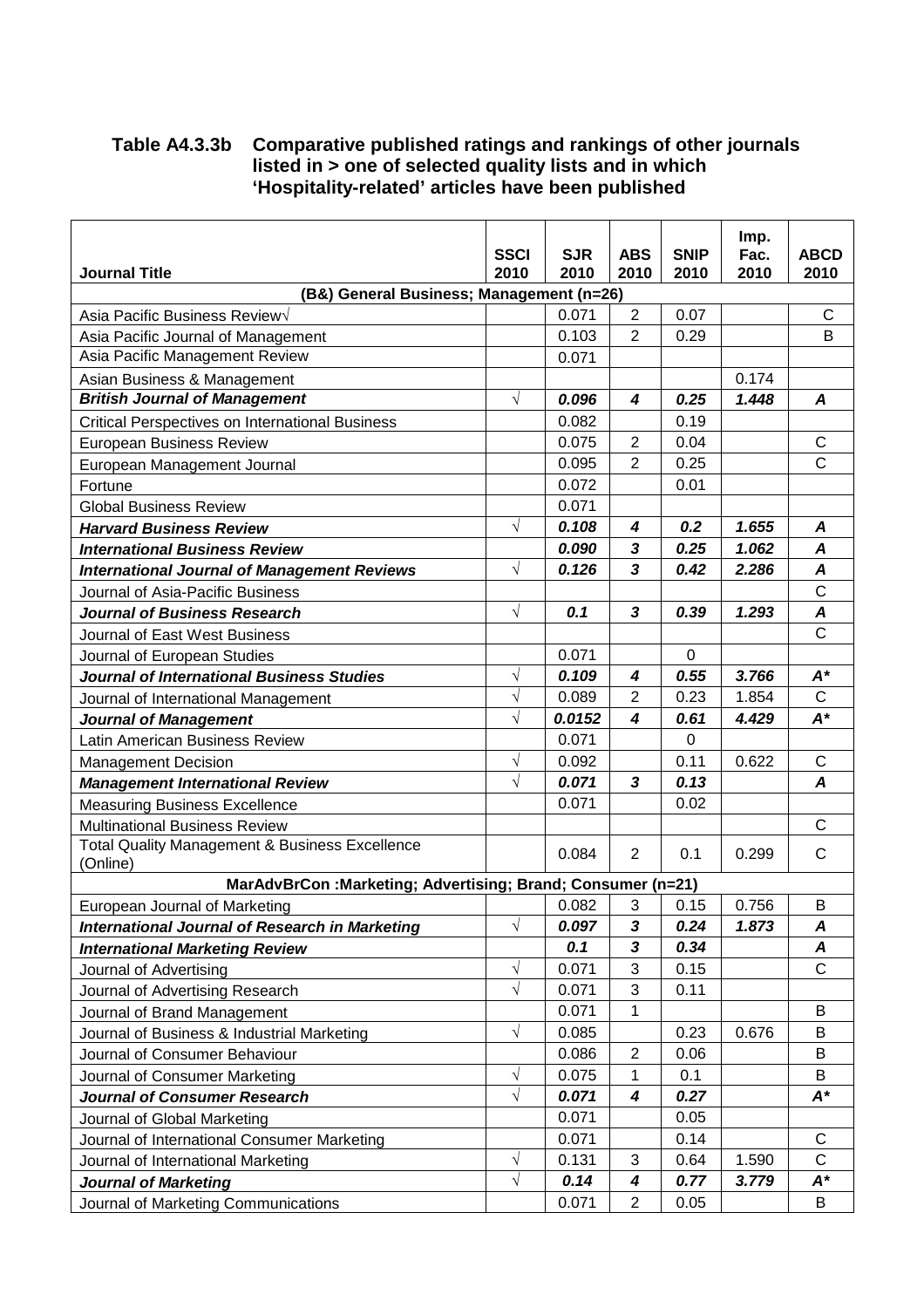|                                                                       | <b>SSCI</b> | <b>SJR</b> | <b>ABS</b>     | <b>SNIP</b> | Imp.<br>Fac. | <b>ABCD</b>      |
|-----------------------------------------------------------------------|-------------|------------|----------------|-------------|--------------|------------------|
| <b>Journal Title</b>                                                  | 2010        | 2010       | 2010           | 2010        | 2010         | 2010             |
| Journal of Marketing Education                                        |             | 0.079      | $\overline{2}$ | 0.28        |              | B                |
| <b>Journal of Marketing Management</b>                                |             |            | $\mathbf{3}$   |             |              | A                |
| <b>Journal of Marketing Research</b>                                  | $\sqrt{}$   | 0.127      | 4              | 0.39        | 3.099        | $A^*$            |
| Journal of Strategic Marketing                                        |             | 0.071      | $\overline{2}$ | 0.1         |              | A                |
| Journal of The Academy of Marketing Science                           | $\sqrt{}$   | 0.088      | 3              | 0.3         |              | $A^*$            |
| <b>Marketing Management</b>                                           |             | 0.071      |                |             |              |                  |
| AccFinEconIS; Accounting; Finance Economics; OR; IT (n=18)            | V           |            |                |             |              | A                |
| <b>Applied Economics</b><br><b>British Accounting Review</b>          |             | 0.08       | 3              | 0.13        |              | $\boldsymbol{A}$ |
| Australian Journal of Educational Technology                          |             |            |                |             | 1.278        |                  |
| Benchmarking: An International Journal                                |             | 0.071      |                | 0.05        |              | C                |
| <b>Competitiveness Review</b>                                         |             | 0.087      |                | 0.18        |              |                  |
| <b>European Journal of Operational Research</b>                       |             | 0.179      |                | 0.68        | 2.093        | A                |
| <b>Expert systems with applications</b>                               |             | 0.120      |                | 0.34        | 2.908        | $\mathsf{C}$     |
| International Journal of Business Performance                         |             |            |                |             |              |                  |
| Management                                                            |             | 0.071      |                | 0.05        |              | $\mathsf{C}$     |
| International Journal of Electronic Commerce                          | $\sqrt{}$   | 0.071      |                | 0.15        | 1.60         | A                |
| International Journal of the Economics of Business                    |             | 0.08       |                | 0.08        |              | B                |
| <b>Journal of Accounting Research</b>                                 |             | 0.121      |                | 0.49        |              | $A^*$            |
| Journal of Cultural Economics                                         | $\sqrt{}$   | 0.077      |                | 0.08        |              |                  |
| Journal of Productivity Analysis                                      | $\sqrt{}$   | 0.10       |                | 0.18        |              | A                |
| Middle East Business and Economic Review                              |             | 0.072      |                |             |              |                  |
| <b>The Accounting Review</b>                                          | $\sqrt{}$   | 0.117      |                | 0.45        |              | $A^*$            |
| The British Accounting Review                                         |             | 0.08       |                | 0.13        |              | A                |
| The European Accounting Review                                        | $\sqrt{}$   | 0.071      |                | 0.1         |              | A                |
| The Journal of the Operational Research Society                       | $\sqrt{ }$  | 0.106      |                | 0.2         |              | A                |
| HRIndRPsych: Human resources; Industrial relations; Psychology (n=15) |             |            |                |             |              |                  |
| Asia Pacific Journal of Human Resources                               |             | 0.071      | $\overline{2}$ | 0.03        | 0.775        | $\mathsf{C}$     |
| <b>British Journal of Industrial Relations</b>                        |             | 0.073      |                | 0.04        |              | A                |
| <b>Employee Relations</b>                                             |             | 0.075      | $\overline{2}$ | 0.07        |              | B                |
| <b>Gender Work and Organisation</b>                                   | V           |            |                |             | 0.982        | A                |
| Human Resource Management Journal                                     |             | 0.092      | 3              | 0.26        |              | A                |
| Human Resource Management Review                                      |             | 0.112      | $\overline{2}$ | 0.26        |              | B                |
| <b>Industrial Relations Journal</b>                                   |             |            | $\overline{2}$ |             |              | B                |
| <b>International Journal of Human Resource</b><br><b>Management</b>   | $\sqrt{}$   | 0.089      | 3              | 0.18        | 0.830        | A                |
| <b>International Journal of Selection and Assessment</b>              | $\sqrt{}$   | 0.085      | 3              | 0.11        | 0.864        | A                |
| Journal of Business and Psychology                                    | $\sqrt{}$   | 0.09       |                | 0.18        |              | B                |
| Journal of European Industrial Training                               |             |            |                |             |              | $\mathsf{C}$     |
| <b>Journal of Human Resources</b>                                     | V           | 0.071      | 3              | 0.28        |              | $A^*$            |
| Journal of Organisational Behaviour                                   | $\sqrt{}$   |            | 4              |             |              |                  |
| <b>Personnel Review</b>                                               | $\sqrt{}$   | 0.091      | $\overline{2}$ | 0.1         |              | B                |
| Work Employment and Society                                           | √           |            |                |             |              |                  |
| Education; Training (n=9)                                             |             |            |                |             |              |                  |
| <b>Education and Training</b>                                         |             | 0.075      |                | 0.13        |              |                  |
| <b>Higher Education Quarterly</b>                                     |             | 0.082      | $\overline{2}$ | 0.05        |              | B                |
| Journal of Education and Work                                         |             | 0.077      |                | 0.18        |              |                  |
| Journal of Higher Education                                           | $\sqrt{}$   | 0.081      | $\overline{2}$ | 0.24        | 1.460        | B                |
| Journal of Marketing Education                                        |             | 0.079      | $\overline{2}$ | 0.28        |              | B                |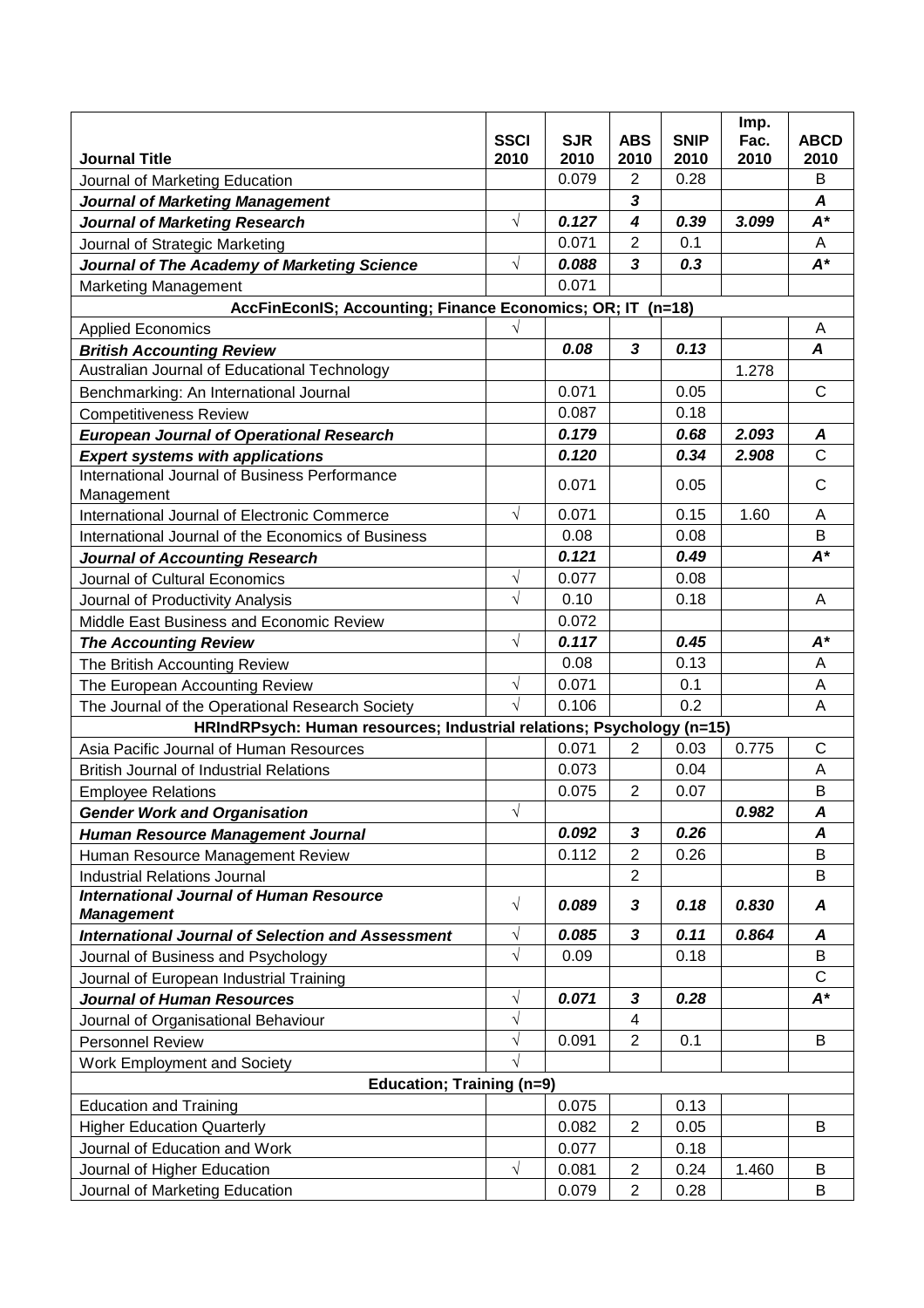|                                                                                                                          |                     |                    |                    |                     | Imp.         |                     |
|--------------------------------------------------------------------------------------------------------------------------|---------------------|--------------------|--------------------|---------------------|--------------|---------------------|
| <b>Journal Title</b>                                                                                                     | <b>SSCI</b><br>2010 | <b>SJR</b><br>2010 | <b>ABS</b><br>2010 | <b>SNIP</b><br>2010 | Fac.<br>2010 | <b>ABCD</b><br>2010 |
| Quality Assurance in Education                                                                                           |                     | 0.077              | 1                  | 0.18                |              |                     |
| <b>Studies in Higher Education</b>                                                                                       | $\sqrt{}$           | 0.071              | 3                  | 0.15                |              | A                   |
| Teaching in Higher Education                                                                                             | $\sqrt{2}$          | 0.071              | $\overline{2}$     | 0.09                |              |                     |
| The Academy of Management Executive                                                                                      |                     |                    |                    |                     |              |                     |
| GeogHeritEn: Geography; Heritage; Environment (n=10)                                                                     |                     |                    |                    |                     |              |                     |
| <b>Applied Geography</b>                                                                                                 |                     | 0.091              |                    | 0.2                 |              |                     |
| <b>Environmental Management</b>                                                                                          |                     | 0.118              |                    | 0.16                |              | A                   |
| International Journal of Heritage Studies                                                                                |                     | 0.071              | 1                  | 0.01                |              |                     |
| International Journal of Sustainable Development                                                                         |                     | 0.071              |                    | 0.06                |              |                     |
| Journal of Latin American and Caribbean Anthropology                                                                     |                     | 0.071              |                    |                     |              |                     |
| <b>Journal of Rural Studies</b>                                                                                          | $\sqrt{}$           | 0.119              | 3                  | 0.38                | 1.47         |                     |
| <b>Progress in Human Geography</b>                                                                                       |                     | 0.126              |                    | 0.47                | 3.59         |                     |
| <b>Rural Society</b>                                                                                                     |                     | 0.071              |                    | 0.19                |              |                     |
| <b>Urban Studies</b>                                                                                                     | $\sqrt{}$           |                    | 3                  |                     | 1.301        | A                   |
| <b>Victorian Studies</b>                                                                                                 |                     | 0.071              |                    |                     |              |                     |
| SmallBusEnt: Small business; Entrepreneurship (n=7)                                                                      |                     |                    |                    |                     |              |                     |
| International Journal of Entrepreneurial Behaviour and                                                                   |                     | 0.085              | 2                  | 0.32                |              | B                   |
| Research                                                                                                                 |                     |                    |                    |                     |              |                     |
| International Journal of Entrepreneurship and Small                                                                      |                     | 0.071              |                    | 0.02                |              |                     |
| <b>Business</b>                                                                                                          |                     |                    |                    |                     |              |                     |
| International Journal of Globalisation and Small Business                                                                |                     | 0.071              |                    |                     |              |                     |
| <b>International Small Business Journal</b>                                                                              | $\sqrt{}$           | 0.104              | 3                  | 0.27                |              | B                   |
| Journal of Small Business and Enterprise Development,                                                                    |                     | 0.08               |                    | 0.14                |              | $\mathsf{C}$        |
| <b>Journal of Small Business Management</b>                                                                              | $\sqrt{}$           | 0.085              | 3                  | 0.4                 | 1.088        | A                   |
| <b>Small Business Economics</b>                                                                                          | $\sqrt{}$           | 0.093              |                    | 0.23                | 1.380        | $\boldsymbol{A}$    |
| AOther: Culture, Ethics, Health, History, Humanities,<br>Language, Law, Philosophy, Politics, Sociology, Theology (n=17) |                     |                    |                    |                     |              |                     |
| Angelaki; Journal of Theoretical Humanities                                                                              | V                   | 0.044              |                    | 0.505               |              |                     |
| <b>American Journal of Public Health</b>                                                                                 |                     |                    |                    |                     | 4.371        | $A^*$               |
| <b>Business Ethics Quarterly</b>                                                                                         | $\sqrt{}$           | 0.075              | 3                  | 0.03                | 1.615        | A                   |
| Business Ethics: A European review                                                                                       |                     | 0.097              | $\overline{2}$     | 0.27                |              | B                   |
| Geoforum                                                                                                                 |                     |                    |                    |                     | 1.574        |                     |
| <b>Journal of Business Ethics</b>                                                                                        | $\sqrt{}$           | 0.091              |                    | 0.17                | 1.088        | A                   |
| Journal of Public Health Management and Practice                                                                         | $\sqrt{}$           | 0.28               |                    | 0.15                |              |                     |
| Media, Culture and Society                                                                                               | $\sqrt{}$           | 0.076              |                    | 0.13                |              |                     |
| <b>Mobilities</b>                                                                                                        | $\sqrt{}$           | 0.034              |                    |                     |              |                     |
| Paragraph                                                                                                                | $\sqrt{}$           |                    |                    |                     |              |                     |
| <b>Policy Studies</b>                                                                                                    |                     | 0.071              |                    | 0.05                |              | B                   |
| Politics & Policy                                                                                                        |                     |                    |                    |                     |              | A                   |
| <b>Prose Studies</b>                                                                                                     |                     | 0.071              |                    |                     |              |                     |
| Sociology                                                                                                                | $\sqrt{}$           | 0.085              | $\mathbf{3}$       | 0.23                |              | $A^*$               |
| Space and Culture                                                                                                        |                     | 0.071              |                    | 0.07                |              |                     |
| The Business History Review                                                                                              |                     | 0.071              |                    |                     |              |                     |
| Theory, Culture and Society                                                                                              | $\sqrt{}$           |                    | $\sqrt{3}$         |                     |              |                     |

**Key: Selected high ranked/rated journals in each group based on overall quality ratings/rankings examined**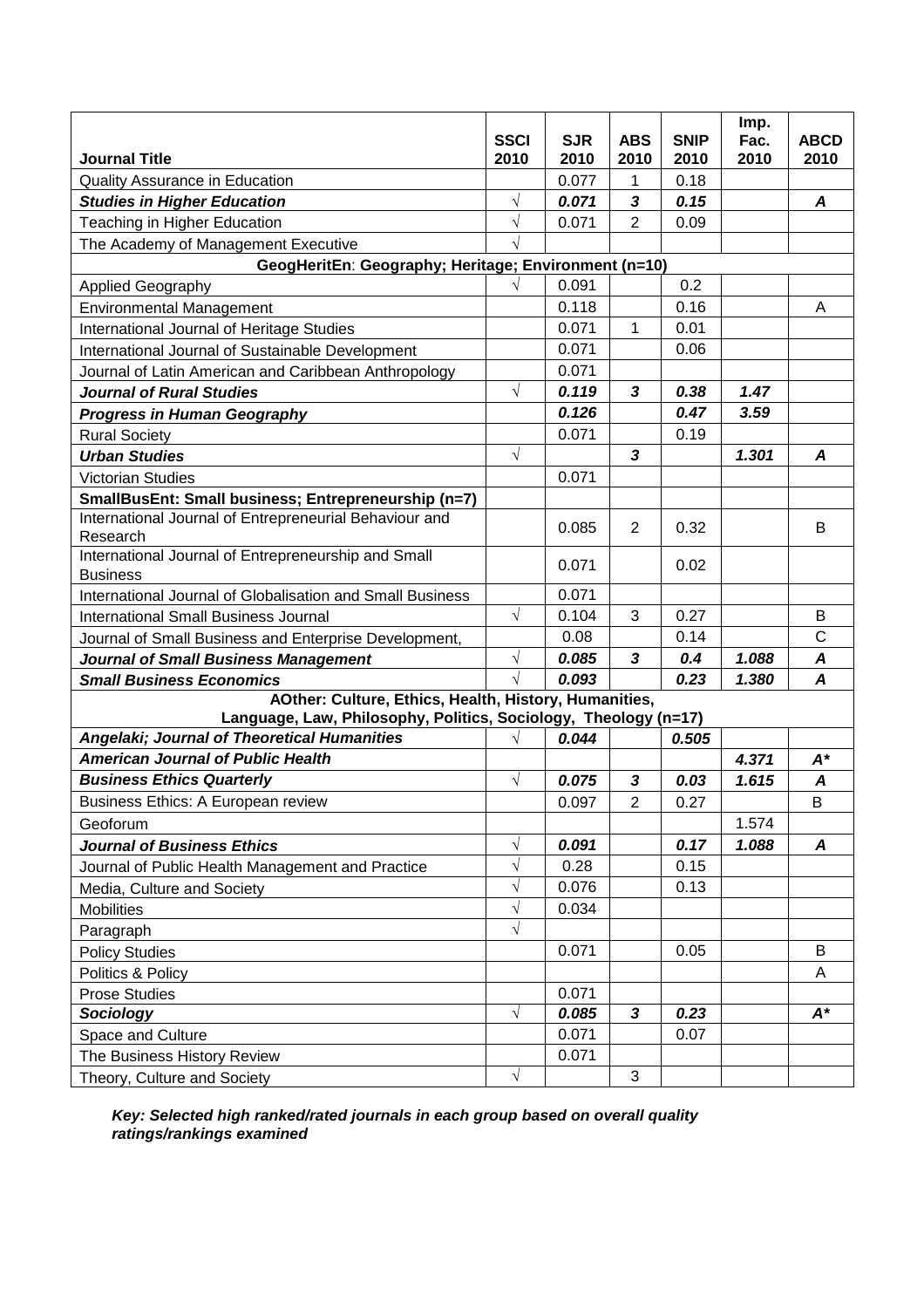# **Appendix D Framework for interview data analysis**

| Institutional<br>drivers | Depends on departments strategy                       | Need for four star journals Limited<br>journals available         |
|--------------------------|-------------------------------------------------------|-------------------------------------------------------------------|
|                          | Nature of departments, nature of                      | Hospitality schools                                               |
|                          | courses, background of staff.                         | disappearing/disappeared                                          |
|                          |                                                       | Benefits of business schools                                      |
|                          | Negative effects of politics                          |                                                                   |
| (Personal)               | RAE/REF                                               |                                                                   |
| choices for              | International/national                                |                                                                   |
| publication              | Institutions                                          |                                                                   |
|                          | Journal grading                                       |                                                                   |
|                          | <b>ABS</b> rules                                      |                                                                   |
|                          | Audience match to topic - generic v.                  |                                                                   |
|                          | hospitality<br>Problems with having to aim for higher | Lack of good quality Hospitality                                  |
|                          | journal rankings                                      | reviewers.                                                        |
|                          |                                                       | Hospitality journals not ranked high                              |
|                          |                                                       | enough                                                            |
|                          |                                                       | Need to lobby for journal ranking                                 |
| RAE/REF                  | Lack of political astuteness                          |                                                                   |
|                          | Impact of RAE/REF                                     |                                                                   |
|                          | Problems of the RAE and where                         |                                                                   |
|                          | Hospitality sits                                      |                                                                   |
|                          | Need to lobby for Hospitality to go in                |                                                                   |
|                          | with tourism, sports and events                       |                                                                   |
|                          | Uncertainty as to place of Hospitality                |                                                                   |
| Criticisms of            | Overlooked                                            |                                                                   |
| RAE/REF                  | Too limiting                                          |                                                                   |
|                          | Not good for Hospitality                              | Last RAE didn't do hospitality any good                           |
|                          | REF panels/members                                    | Perceptions of panels                                             |
|                          | Journal metrics                                       |                                                                   |
|                          | Low ranking from RAE compared to                      |                                                                   |
|                          | business and management                               |                                                                   |
| Hospitality<br>research  | Definitions/strands of                                |                                                                   |
|                          | Strengths                                             | Theoretical underpinning<br>Beyond management perspective, social |
|                          |                                                       | sciences                                                          |
|                          |                                                       | Publishing outside strengthens                                    |
|                          |                                                       |                                                                   |
|                          | Weaknesses:                                           | Theoretical underpinning                                          |
|                          |                                                       | Inward looking                                                    |
|                          |                                                       | UK contributors focus on REF                                      |
|                          |                                                       | Too many journals and need to improve                             |
|                          |                                                       | quality of few                                                    |
|                          |                                                       | Publishing outside                                                |
|                          | Future                                                | Disappear and be subsumed within                                  |
|                          |                                                       | generic journals                                                  |
|                          |                                                       | Needs clarity                                                     |
|                          |                                                       | Needs industry support                                            |
|                          | Effect of metrics                                     |                                                                   |
|                          | Layers of criticality:                                | Critical of research Undertake critical<br>research               |
|                          |                                                       | Importance of rigorous reviewing                                  |
|                          | Credibility                                           | Undermined by overcomplicated                                     |
|                          |                                                       | statistics                                                        |
|                          |                                                       | Challenges to credibility                                         |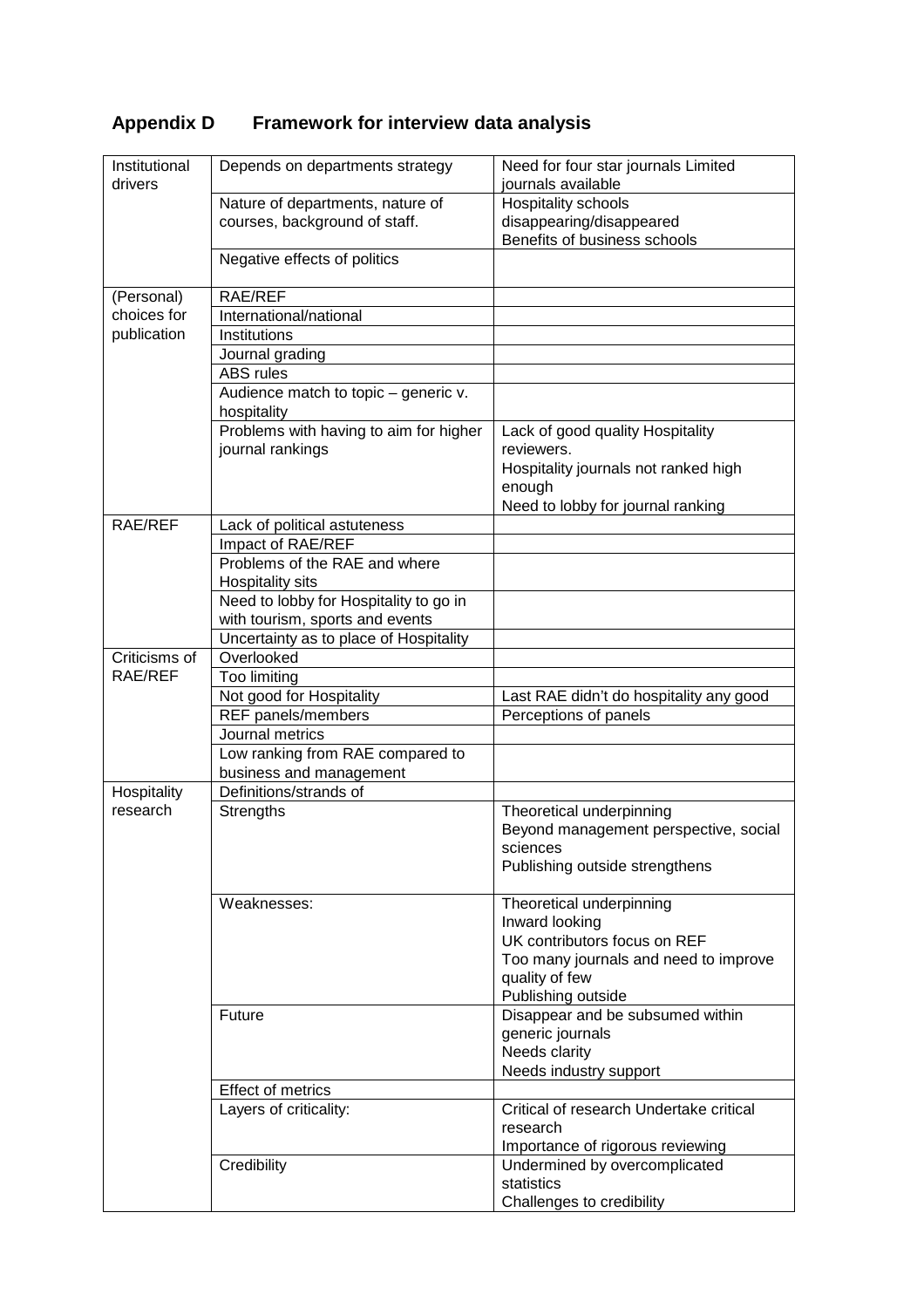|                     | Industry influence / importance        | Importance of research with industry                      |
|---------------------|----------------------------------------|-----------------------------------------------------------|
|                     | Informing the audience                 | Academics                                                 |
|                     |                                        | Industry                                                  |
|                     | Opportunities for Hospitality research | Limited if looking for career progression                 |
|                     | career                                 | in research                                               |
|                     | Strategic research partnerships        |                                                           |
|                     | Strategy: improve ranking of           |                                                           |
|                     | Hospitality journals                   |                                                           |
|                     | Strategy: publish more in generic      | Aid career progressions                                   |
|                     | management                             |                                                           |
|                     | National/international variations      |                                                           |
|                     | Questionable quality                   | Better to have something published than<br>nothing at all |
|                     |                                        | Easier to get into hospitality journals                   |
|                     |                                        | "hospitality become more and more                         |
|                     |                                        | diluted"                                                  |
| Global              | Lack of global network/communication   | "haven't been able to get our act                         |
| Community           | mechanism                              | together"                                                 |
|                     | I-CHRIE closest we have globally       |                                                           |
|                     | Negative re: CHRIE and CHME            |                                                           |
|                     | Fragmentation of subject area          |                                                           |
|                     | Lessons to be learnt from TRINET       |                                                           |
|                     |                                        |                                                           |
|                     | Funding and strategy                   |                                                           |
|                     | Value of: widen audience; widen        |                                                           |
|                     | cooperation                            |                                                           |
|                     | Needs a champion                       | "catalytic person" / "academic                            |
|                     |                                        | entrepreneur"                                             |
| <b>Restrictions</b> | Effect on research community/focus     | OK for teaching difficult for research                    |
| οf                  | of business school location            |                                                           |
| institutional       | Importance of department identity      | Lack of hospitably identity, difficult for                |
| structures          |                                        | audience                                                  |
|                     | If in business school need to be       |                                                           |
|                     | credible in those areas                |                                                           |
|                     | Shaped where need to publish, what     |                                                           |
|                     | we need to do and made it more         |                                                           |
|                     | difficult, competitive.                |                                                           |
|                     | Flavour/shape teaching programmes      |                                                           |
|                     | Off putting discouraging               | Struggle to compete with, keep up with                    |
|                     |                                        | business researchers if in a business                     |
|                     |                                        | school                                                    |
| Research            | Wider range of methods                 | Need for best fit of method                               |
| methods             | Multi inter-disciplinary               |                                                           |
|                     | Qualitative and quantitative methods   | Using quantitative and statistical                        |
|                     |                                        | techniques doesn't give credibility                       |
|                     |                                        | Bias to quantitative methods                              |
|                     | Varying quality of reviewing for       |                                                           |
|                     | qualitative research                   |                                                           |
|                     | Cultural ambiguities (US view stats)   |                                                           |
|                     |                                        |                                                           |
|                     | Methodology influenced by where you    |                                                           |
|                     | want to get it published - journals    |                                                           |
|                     | favour particular approaches           |                                                           |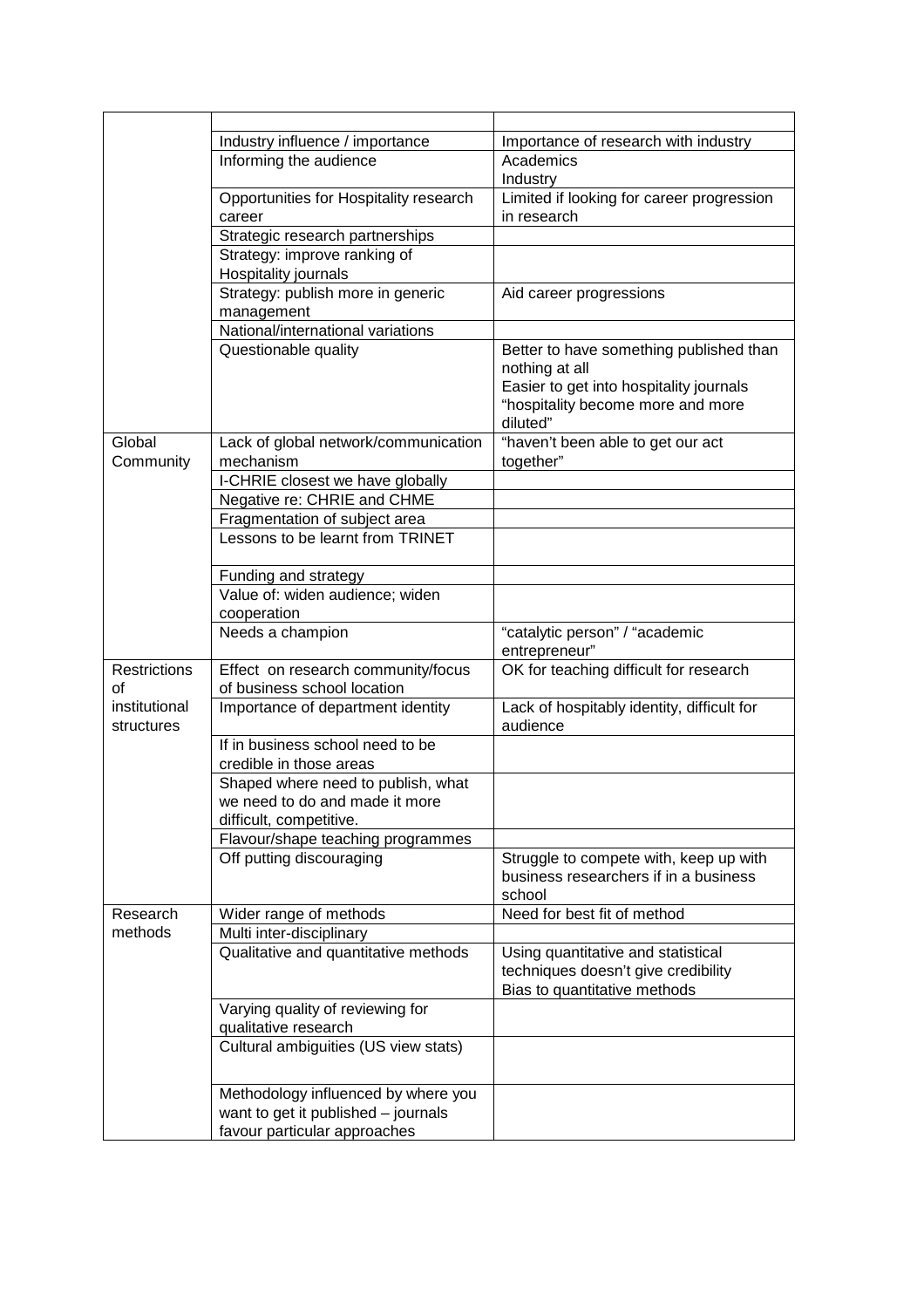## **Appendix E Further information on quality ratings and rankings**

#### **See listed websites for further details**

http://www.elsevier.com/wps/find/editors.editors/biblio [accessed 25th November 2010].

#### **Social Science Citation Index (SSCI)/Science Citation Index (SCI) (2010)** at

**SSCI** http://science.thomsonreuters.com/cgi-bin/jrnlst/jloptions.cgi?PC=J

**SCI** http://science.thomsonreuters.com/cgi-bin/jrnlst/jloptions.cgi?PC=J

## **SCImago Journal Rank (SJR)(2010)** from SCOPUS at

http://info.scopus.com/journalmetrics/display2.php

**SJR:** Is weighted by the prestige of the journal, thereby 'levelling the playing field' among journals.

- Eliminates manipulation: the only way to raise the SJR ranking is to be published in more reputable journals.
- 'Shares' a journal's prestige equally over the total number of citations in that journal.
- Normalises for differences in citation behaviour between subject fields. (http://www.info.sciverse.com/documents/files/scopus-training/ resourcelibrary/pdf/journalmetrics\_factsheet\_web.pdf)

## **ABS (2010) Association of Business Schools Academic Journal Quality Guide March 2010** at http://www.the-abs.org.uk/?id=257

#### **Quality categories:**

4\* A world elite journal 4 A top journal 3 A highly regarded journal 2 A well regarded journal 1 A recognised journal

## **Source Normalized Impact per Paper (SNIP)(2010)** from SCOPUS at

http://info.scopus.com/journalmetrics/display2.php

#### **SNIP**

- Measures contextual citation impact by 'normalising' citation values
- Takes a research field's citation frequency into account
- Considers immediacy how quickly a paper is likely to have an impact in a given field
- Accounts for how well the field is covered by the underlying database
- Calculates without use of a journal's subject classification to avoid delimitation
- Counters any potential for editorial manipulation (http://www.info.sciverse.com/documents/files/scopus-training/ resourcelibrary/pdf/journalmetrics\_factsheet\_web.pdf)